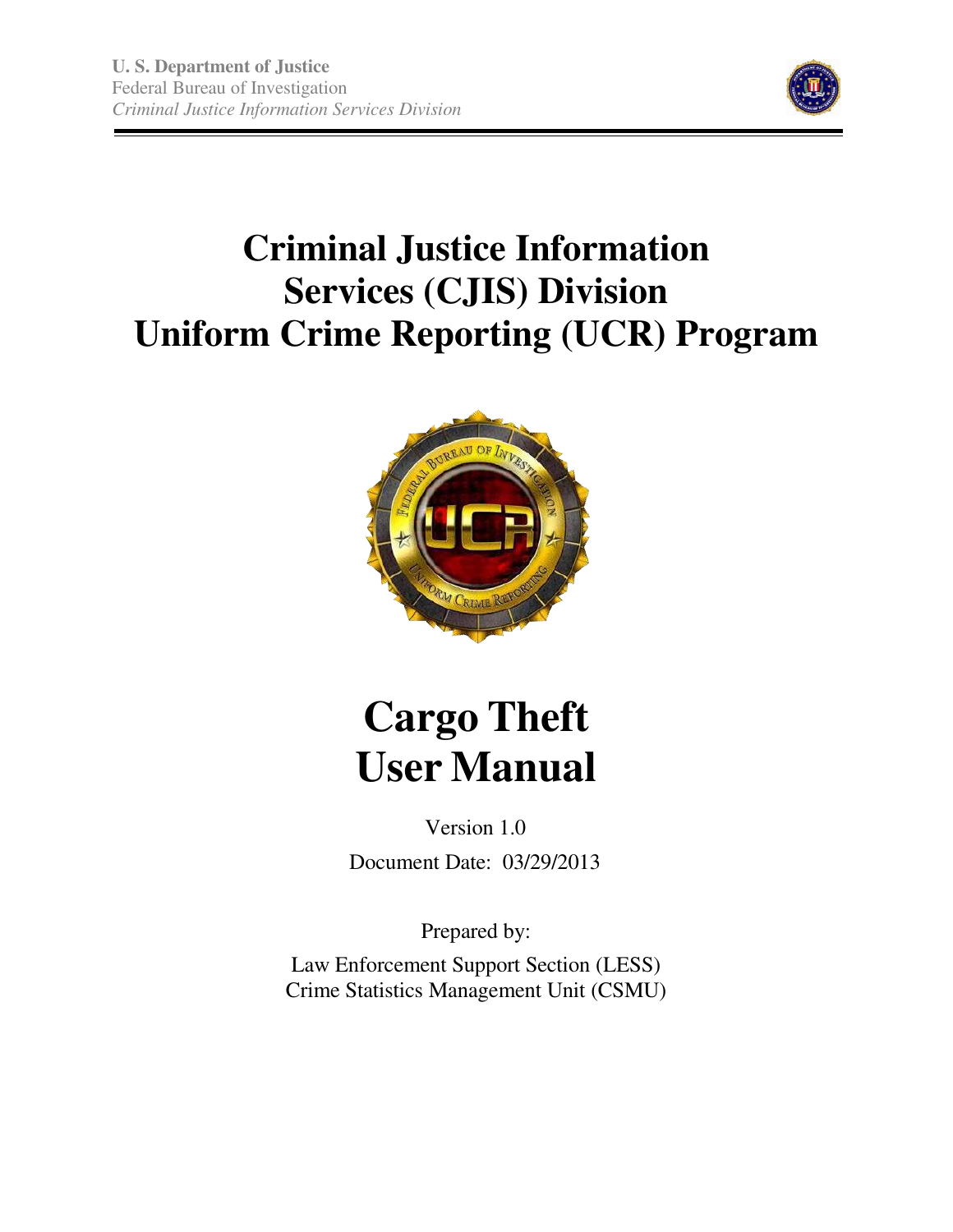# **CHANGE DESCRIPTION SUMMARY**

| <b>Revision</b> | <b>Change Description</b>    | <b>Date</b> |
|-----------------|------------------------------|-------------|
| 1.0             | <b>UCRRP Initial Release</b> | 03/29/2013  |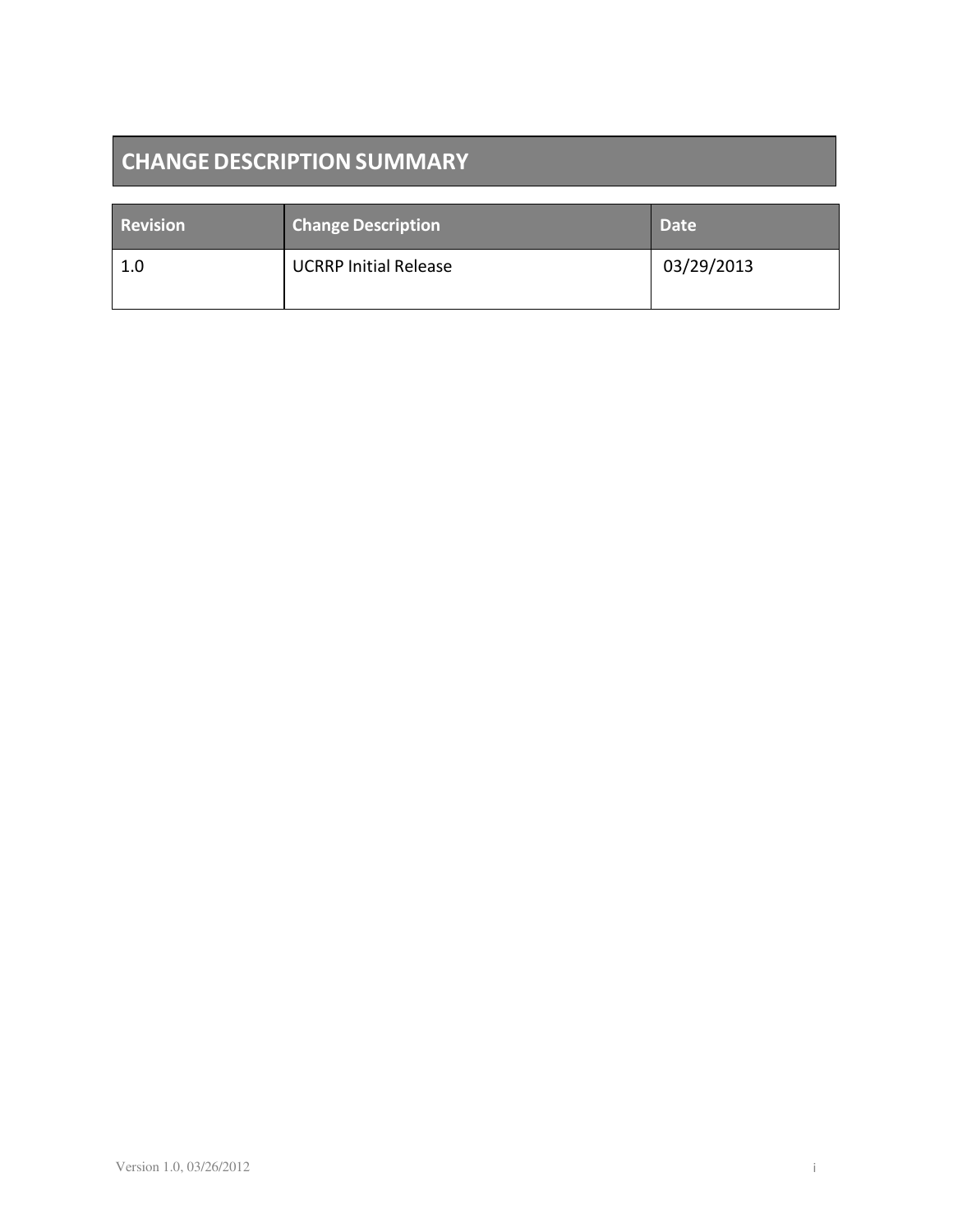# **Contents**

| 1.1          |                         |    |
|--------------|-------------------------|----|
| 1.2          |                         |    |
| 1.3          |                         |    |
| 1.4          |                         |    |
| $\mathbf{2}$ |                         |    |
| 2.1          | 2.1.1<br>2.1.2<br>2.1.3 |    |
| 2.2          | 2.2.1<br>2.2.2          |    |
| 2.3          | 2.3.1<br>2.3.2          |    |
| 2.4          |                         |    |
| 2.5          |                         |    |
| 2.6          |                         |    |
| 2.7          |                         |    |
| 2.8          | <b>Property Codes.</b>  | 24 |
|              |                         |    |
| 3.1          | 3.1.1                   |    |
| 3.2          |                         |    |
| 3.3          |                         |    |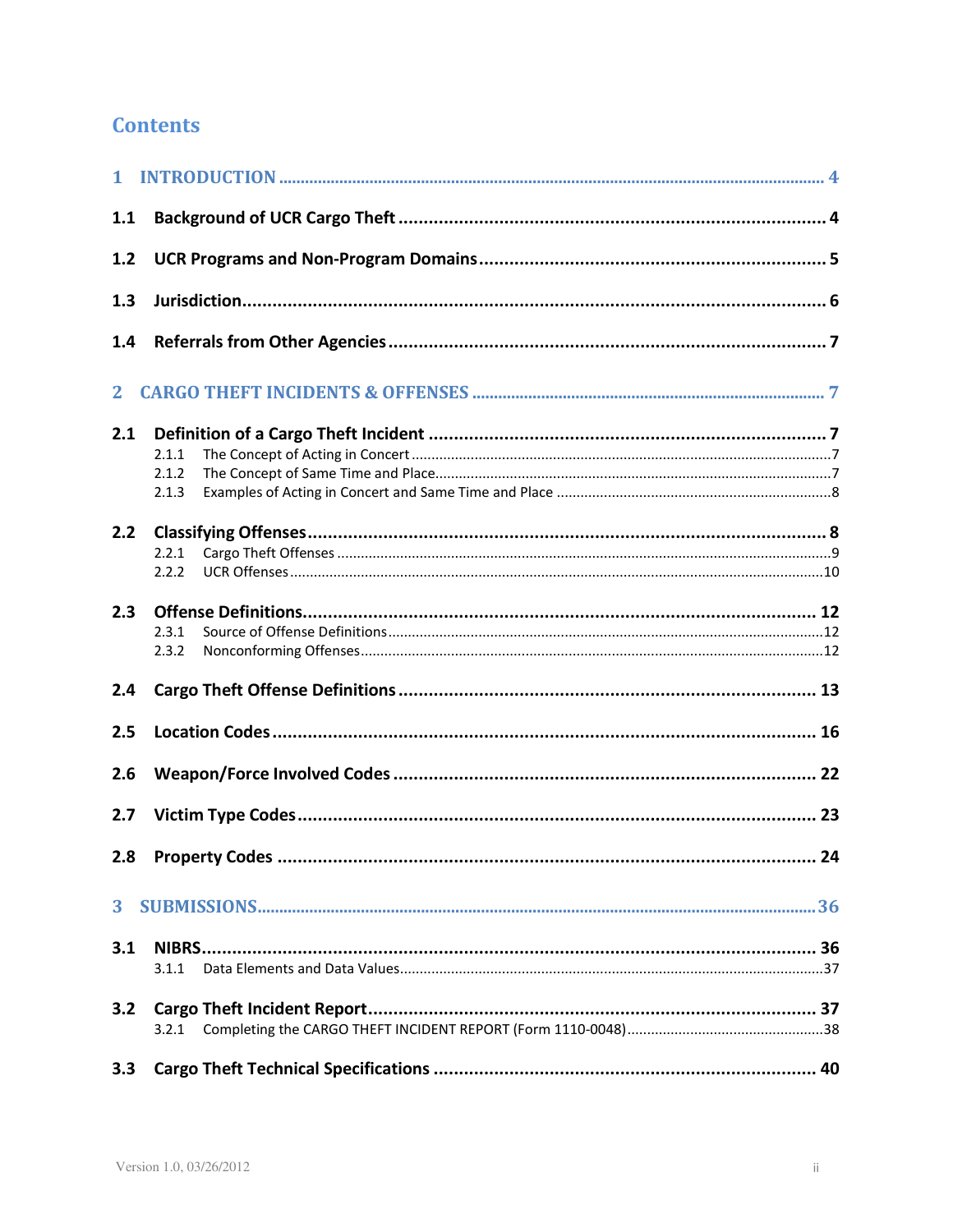| 5 SCENARIOS OF INCIDENTS NOT MEETING CARGO THEFT GUIDELINES  42     |  |
|---------------------------------------------------------------------|--|
|                                                                     |  |
|                                                                     |  |
|                                                                     |  |
| 9 APPENDIX C - SUBMITTING CARGO THEFT DATA TO THE FBI UCR PROGRAM52 |  |
|                                                                     |  |
|                                                                     |  |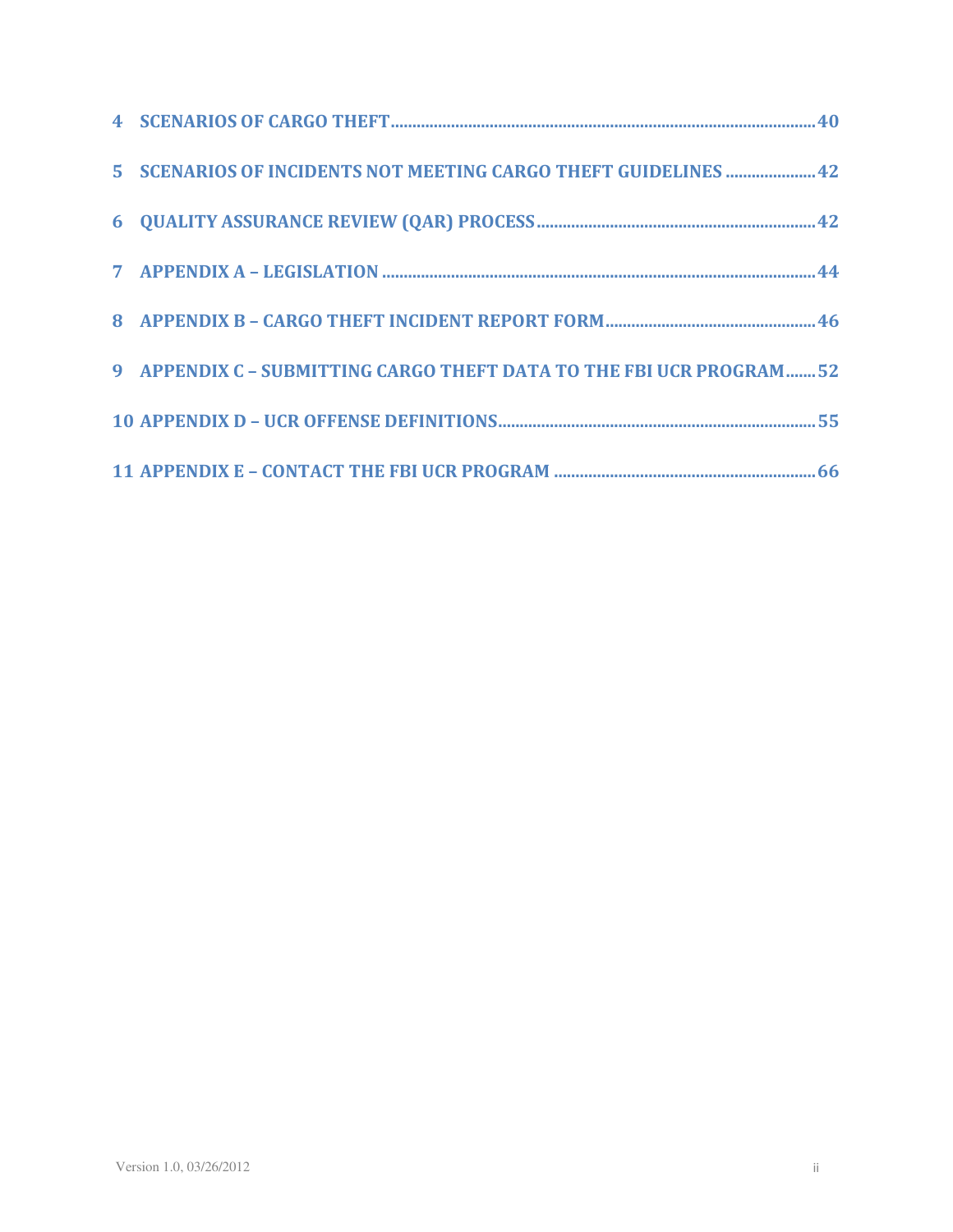# **1 Introduction**

The FBI UCR Program is a nationwide, cooperative statistical effort of over 18,000 city, university and college, county, state, tribal, and federal law enforcement agencies (LEAs) voluntarily reporting data on crimes reported or known. Since 1930, the FBI has administered the UCR Program and continued to assess and monitor the nature and type of crime in the nation. The program's primary objective is to generate reliable information for use in law enforcement administration, operation, and management. However, over the years, UCR data have become one of the country's leading social indicators. Criminologists, sociologists, legislators, municipal planners, the media, and other students of criminal justice use the data for varied research and planning purposes.

This manual is intended to assist law enforcement agencies in reporting incidents of cargo theft to the FBI UCR Program. It addresses policy, the types of offenses that constitute a Cargo Theft incident, how to identify a cargo theft, and guidelines for reporting cargo theft.

# **1.1 Background of UCR Cargo Theft**

Due to the significant economic impact that cargo theft has on the United States economy, and the potential for use by terrorist organizations, H.R. 3199, the "USA Patriot Improvement and Re-authorization Act of 2005," was mandated by Congress on March 9, 2006. The Act requires the Attorney General to "take the steps necessary to ensure that reports of cargo theft collected by Federal, state, and local officials are reflected as a separate category in the FBI Uniform Crime Reporting system…" In response to this mandate, the CJIS Advisory Policy Board approved a definition for Cargo Theft in December 2006. It was developed, not as a legal definition for prosecutorial purposes, but to capture the essence of the national cargo theft crime problem and its negative effect on the economy of the United States. The legal elements of knowledge and intent were intentionally omitted. For UCR purposes, Cargo Theft is defined as follows:

**Cargo Theft** is the criminal taking of any cargo including, but not limited to, goods, chattels, money, or baggage that constitutes, in whole or in part, a commercial shipment of freight moving in commerce, from any pipeline system, railroad car, motortruck, or other vehicle, or from any tank or storage facility, station house, platform, or depot, or from any vessel or wharf, or from any aircraft, air terminal, airport, aircraft terminal or air navigation facility, or from any intermodal container, intermodal chassis, trailer, container freight station, warehouse, freight distribution facility, or freight consolidation facility. For purposes of this definition, cargo shall be deemed as moving in commerce at all points between the point of origin and the final destination, regardless of any temporary stop while awaiting transshipment or otherwise.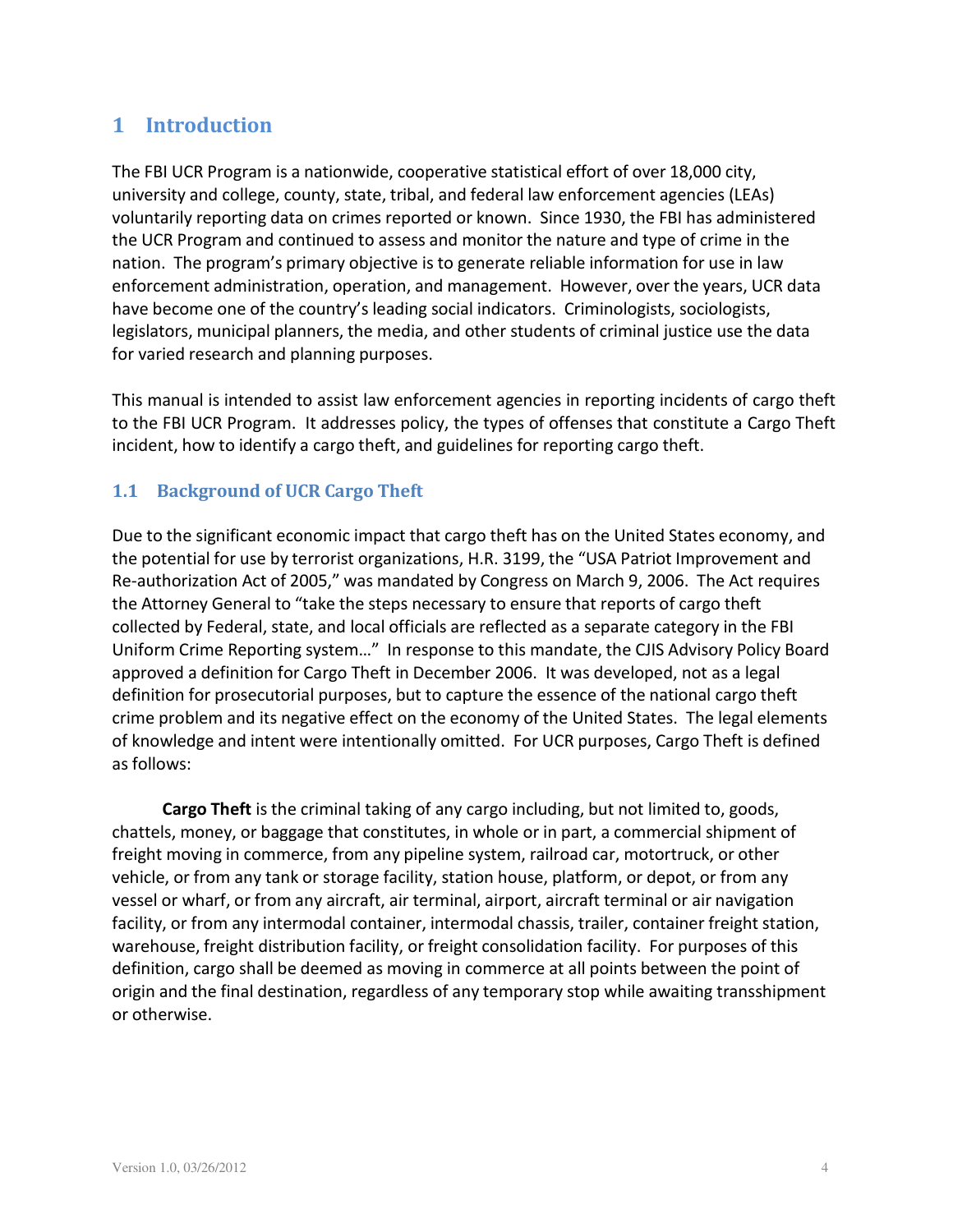# **1.2 UCR Programs and Non-Program Domains**

Forty-seven states in the nation have their own UCR Programs which streamline the collection of UCR data from local LEAs, ensure consistency and comparability of data, and provide a higher quality of service to the law enforcement community. Establishment of a UCR Program is not limited to state governments. Territorial, tribal, and federal agencies may also institute the UCR Programs. UCR Programs gather crime information from the LEAs under their domain and forward the data to the FBI.

The following are the standards under which a UCR Program must operate:

- 1. A UCR Program must conform to the FBI UCR Program's submission standards, definitions, specifications, and required deadlines.
- 2. A UCR Program must establish data integrity procedures and have personnel assigned to assist contributing agencies in quality assurance practices and crime reporting procedures.
- 3. A UCR Program's submissions must cover more than 50 percent of the LEAs within its established reporting domain and be willing to recover any and all UCR-contributing agencies who wish to use the UCR Program from within its domain. (An agency wishing to become a UCR Program must be willing to report for all of the agencies within the state.)
- 4. A UCR Program must furnish the FBI UCR Program with all of the UCR data collected by the LEAs within its domain.

These standards do not prohibit a state from gathering other statistical data beyond the national collection. Data integrity procedures should include crime trend assessments, offense classification verification, and technical specification validation.

The FBI fulfills its responsibilities in connection with the UCR Programs by:

- Editing and reviewing submissions for both completeness and quality.
- Contacting contributors, when necessary, in connection with crime reporting matters.
- Requesting individual agency information, when necessary, from the contributing UCR Program.
- Assessing the validity of reported data by providing a Quality Assurance Review (QAR).
- Coordinating with the contributing UCR Program to conduct training on law enforcement record-keeping and crime-reporting procedures.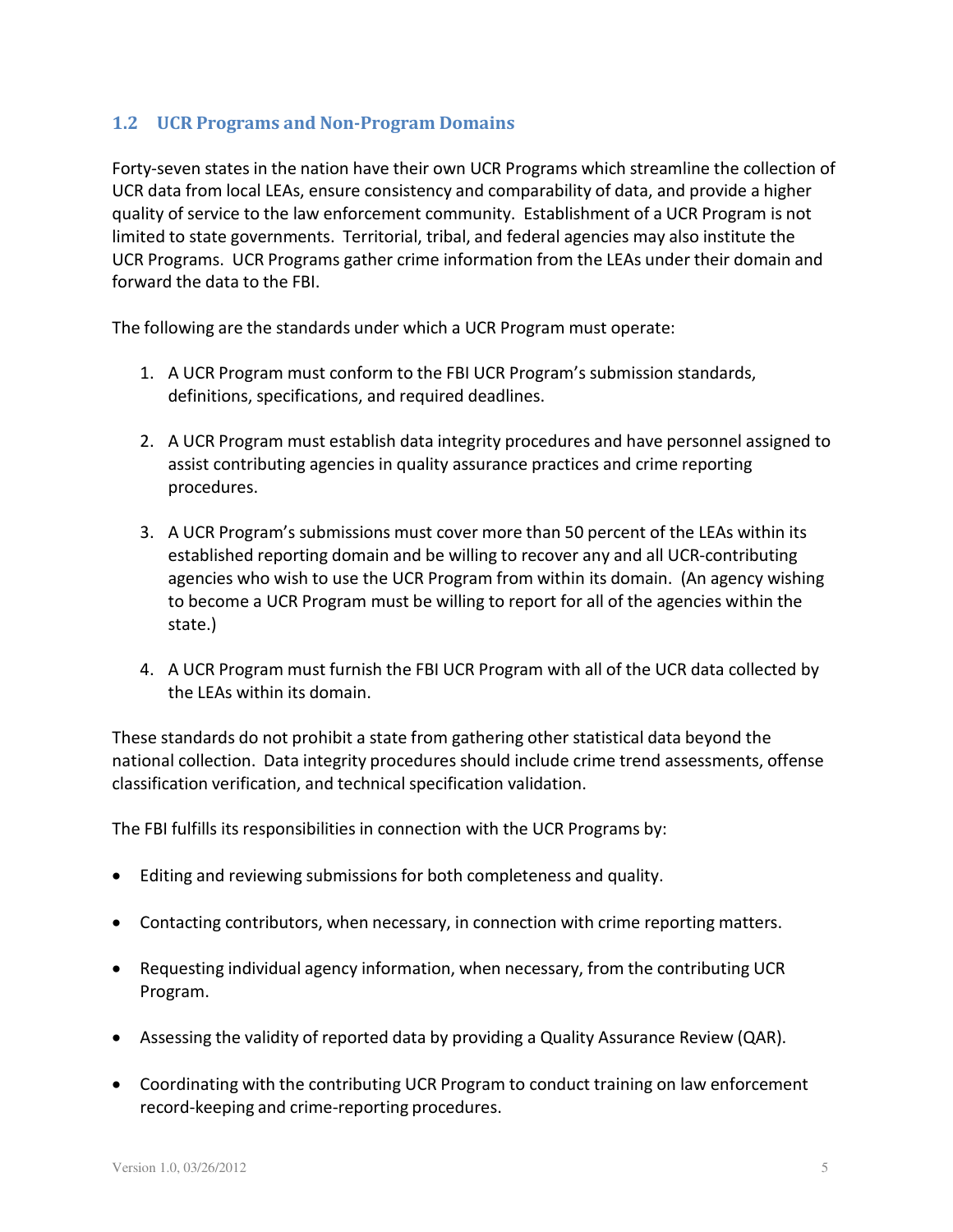• Sending state *UCR State Program Bulletins* for distribution to contributing agencies.

Should circumstances develop whereby the UCR Program does not comply with the aforementioned standards, the FBI may reinstitute a direct collection of data submissions from LEAs within the UCR Program's domain.

The FBI UCR Program refers to LEAs in states without a UCR Program as direct contributors because they submit their data directly to the FBI. These agencies work closely with staff from the FBI UCR Program to ensure their data adhere to UCR Program guidelines.

# **1.3 Jurisdiction**

The purpose of establishing appropriate jurisdiction is to depict the nature and amount of crime in a particular community. Throughout the United States, there are thousands of LEAs; some have overlapping jurisdictions. To ensure LEAs with overlapping jurisdictions are not reporting duplicate data (offense or arrest), the FBI UCR Program developed the following guidelines:

- 1. Local, county, state, tribal, and federal LEAs should report offenses that occur within their jurisdictions.
- 2. When two or more local, county, state, tribal, or federal LEAs are involved in the investigation of the same offense, the agency with investigative jurisdiction based on local, county, state, tribal, and federal law and/or applicable interagency agreements or memorandums of understanding should report the offense. If there is uncertainty as to the lead or primary agency, the agencies must agree on which agency should report the offense.
- 3. LEAs will report only those arrests made for offenses committed within their own jurisdictions.
- 4. The recovery of property should be reported only by the LEA who first reported it missing and/or stolen regardless of which agency recovered it.

As a rule, cities having their own police departments report their own crime data. However, smaller locales may combine their crime data with larger agencies (e.g., sheriffs' offices and state police) for reporting purposes. This practice most often occurs in rural or unincorporated areas employing constables, town marshals, or other officers who infrequently report offenses. In cases where the county sheriff or state police has a contract to provide law enforcement services for an incorporated city, the sheriff or state police will continue to report incidents occurring within the boundaries of these cities. These reports should reflect the geographic location of where the incident occurred by use of the city's Originating Agency Identifier (ORI). In some localities, the sheriff, state police, or a federal LEA will assist a local police department in the investigation of crimes committed within the limits of the city. Even though this is the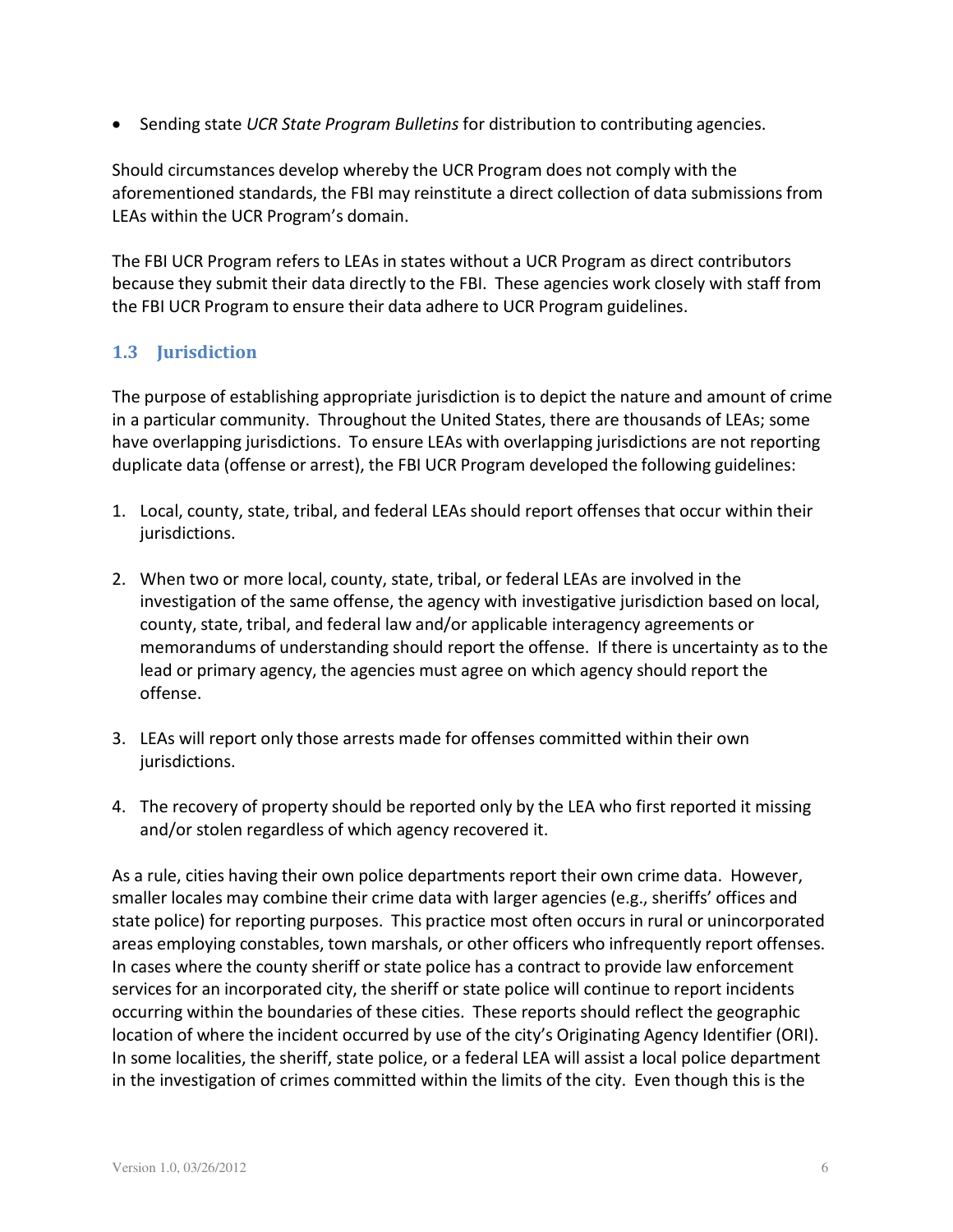case, the city police department should report the offenses unlessthere is a written or oral agreement specifying otherwise.

# **1.4 Referrals from Other Agencies**

If a reporting agency refers the investigation of an incident to another local, state, or federal agency after submitting the data to the FBI UCR Program, the original reporting agency must delete its report. The agency receiving the referral would then report the incident as if it were an original submission.

# **2 Cargo Theft Incidents & Offenses**

Participation in the Cargo Theft data collection requires law enforcement report certain facts about each criminal incident that comes to their attention within their jurisdiction. In most cases, officers capture the data through an incident report form they complete when a crime is first reported. See Appendix B, Cargo Theft Incident Report Form, for an example of an incident report form. In other instances, officers may collect data via a mobile terminal that interfaces with their department's records management system (RMS).

# **2.1 Definition of a Cargo Theft Incident**

Cargo Theft is defined as "the criminal taking of any cargo." This could also include physical theft as well as cyber theft and documentation fraud, where the ownership, destination, or contents of a cargo shipment is altered. Additionally, many incidents of cargo theft involve employees. With regard to Cargo Theft, the FBI UCR Program defines an incident as one or more offenses committed by the same offender, or group of offenders acting in concert, at the same time and place. Application of the concept determines whether the crimes should be reported as individual incidents or as a single incident comprised of multiple offenses.

# **2.1.1 The Concept of Acting in Concert**

*Acting in concert* requires that all of the offenders actually commit or assist in the commission of all of the crime(s) in an incident. The offenders must be aware of, and consent to, the commission of all of the offenses(s); or even if nonconsenting, their actions assist in the commission of all of the offense(s). See Section 2.1.3, Example 2, Acting in Concert. This is important because all of the offenders in an incident are considered to have committed all of the offenses in the incident. If one or more of the offenders did not act in concert, then more than one incident should be reported. See Section 2.1.3, Example 1, Acting in Concert.

# **2.1.2 The Concept of Same Time and Place**

The concept of *Same Time and Place* is based on the premise that if the same person or group of persons committed more than one crime and the time and space intervals separating them were insignificant, all of the crimes make up a single incident. Normally, the offenses must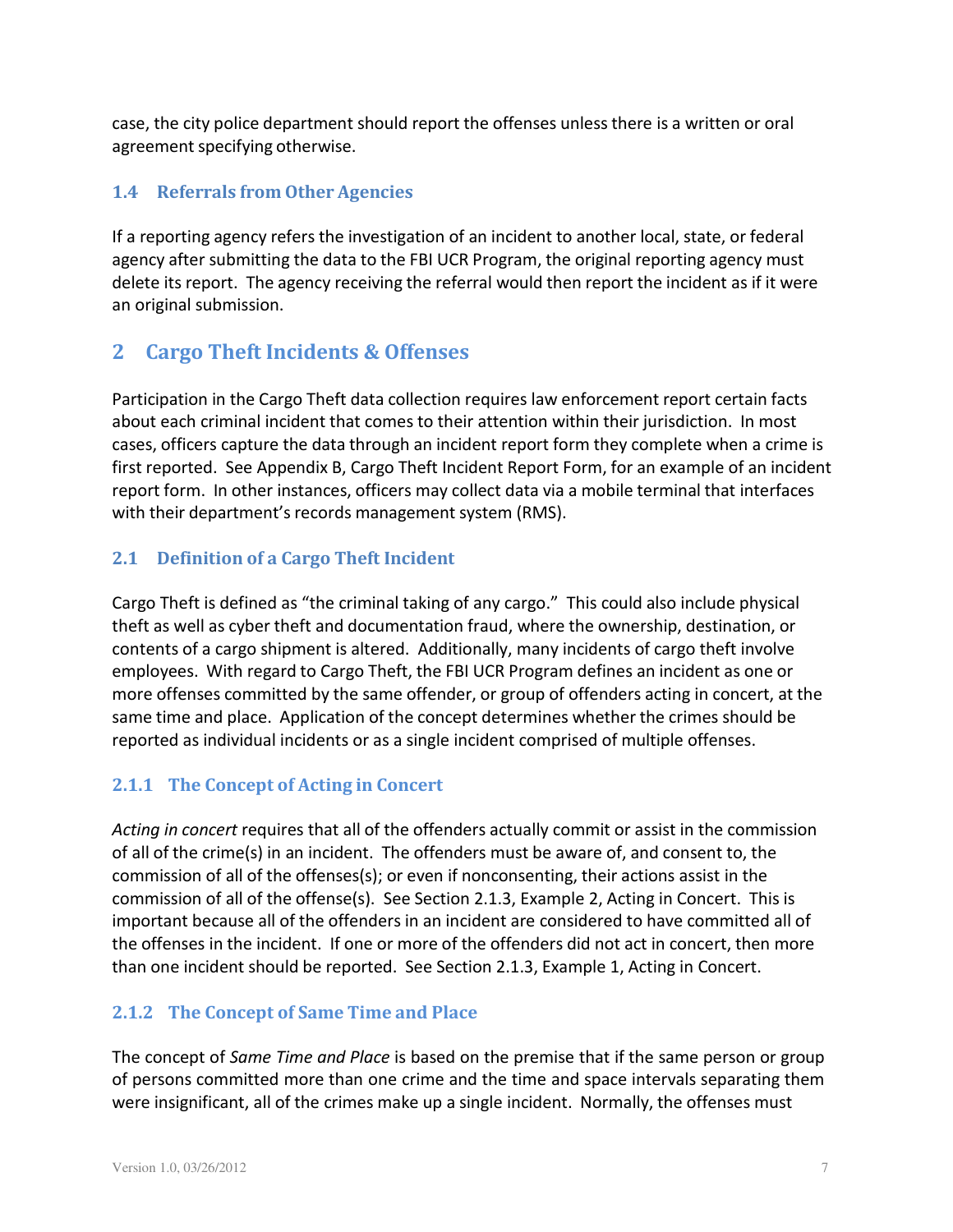have occurred during an unbroken time period and at the same or adjoining location(s). However, incidents can also be comprised of offenses that by their nature involve continuing criminal activity by the same offender(s) at different times and places, as long as law enforcement deems the activity to constitute a single criminal transaction. See Section 2.1.3, Example 3, Same Time and Place.

# **2.1.3 Examples of Acting in Concert and Same Time and Place**

Because it is not possible to provide instructions that will cover all of the possible situations that might occur, the reporting agency must use its best judgment in determining how many incidents were involved in some cases.

# **Example 1, Acting in Concert**

Four men wearing ski masks conducted an armed robbery (UCR Offense Code 120 Robbery) at a trucking facility. One of the robbers found a female employee in the break room and raped her there outside of the view of the other offenders. When the rapist returned from the break room, all four of the robbers left the facility. In this example, there were two incidents: The rape (UCR Offense Code 11A Rape) is a separate incident because one of the four offenders independently committed this act and therefore, all the offenders were not acting in concert.

# **Example 2, Acting in Concert**

During a robbery (UCR Offense Code 120 Robbery) scenario similar to Example 1, the rape (UCR Offense Code 11A Rape) occurred in front of the other victims. One of the other offenders told the rapist to stop and only rob the victim. By pointing the gun at the other victims, he prevented any of them from coming to the rape victim's assistance and thereby, assisted in the commission of the crime. In this example, there was only one incident with two offenses, i.e., robbery and rape.

# **Example 3, Same Time and Place**

Over a period of 18 months, an employee used the Internet to gain unauthorized access to the shipping records for Company ABC (UCR Offense Code 270 Embezzlement). The employee then obtained corporate credit card information and pre-paid the freight fees for a shipment of imported wines (UCR Offense Code 26B Credit Card/Automated Teller Machine Fraud). Via computer, the suspect illegally diverted the shipment to an alternate address (UCR Offense Code 26E Wire Fraud).

# **2.2 ClassifyingOffenses**

Cargo Theft is not considered an offense by itself. Law enforcement must report *all* offenses within a Cargo Theft incident. For example, rape might be accompanied by the crimes of motor vehicle theft and kidnapping/abduction (Cargo Theft offense = motor vehicle theft). Law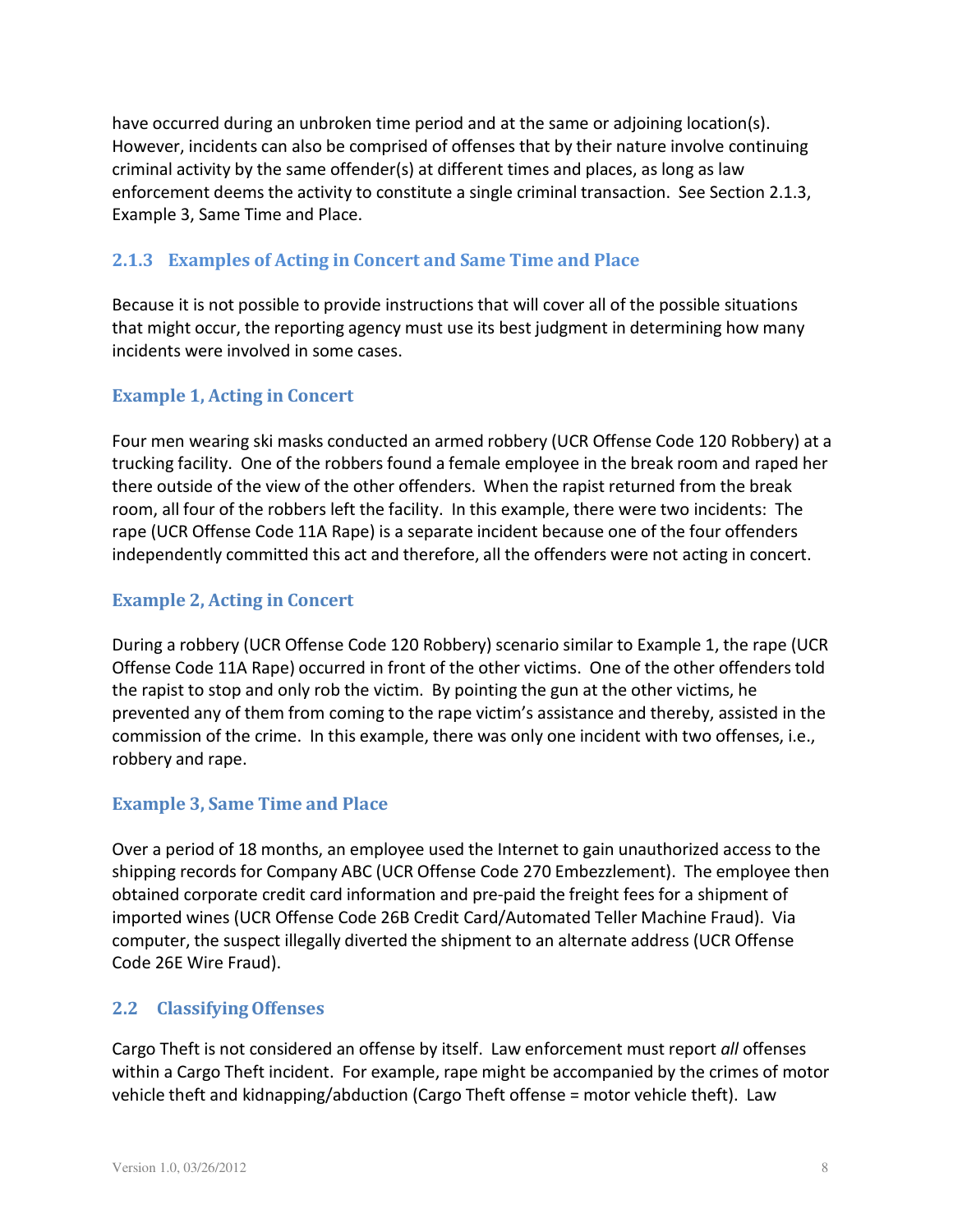enforcement must ensure each reported offense is a separate, distinct crime and not just a part of another offense. For example, every robbery includes some type of assault, but because the assault is an element that makes up the crime of robbery, only robbery should be reported. However, if during a robbery the victim was forced to engage in sexual relations, both robbery and rape should be reported since forced sexual intercourse is not an element of the crime of robbery (Cargo Theft offense = robbery).

# **2.2.1 Cargo Theft Offenses**

The following table lists the Cargo Theft offenses. Following the name of each crime is the UCR Offense Code. At least one of these offenses must be present within an incident in order to be considered a Cargo Theft incident. The definitions of each of these offenses can be found in Section 2.4.

| <b>Offense</b>                             | <b>UCR</b><br>Offense |
|--------------------------------------------|-----------------------|
|                                            | Code                  |
| Robbery                                    | 120                   |
| Extortion/Blackmail                        | 210                   |
| Burglary/Breaking & Entering               | 220                   |
| Larceny/Theft Offenses                     |                       |
| Theft From Building                        | 23D                   |
| <b>Theft From Motor Vehicle</b>            | 23F                   |
| All Other Larceny                          | 23H                   |
| <b>Motor Vehicle Theft</b>                 |                       |
| <b>Fraud Offenses</b>                      |                       |
| False Pretenses/Swindle/Confidence Game    | 26A                   |
| Credit Card/Automated Teller Machine Fraud | 26B                   |
| Impersonation                              | 26C                   |
| Wire Fraud                                 | 26E                   |
| Embezzlement                               | 270                   |
| <b>Bribery</b>                             | 510                   |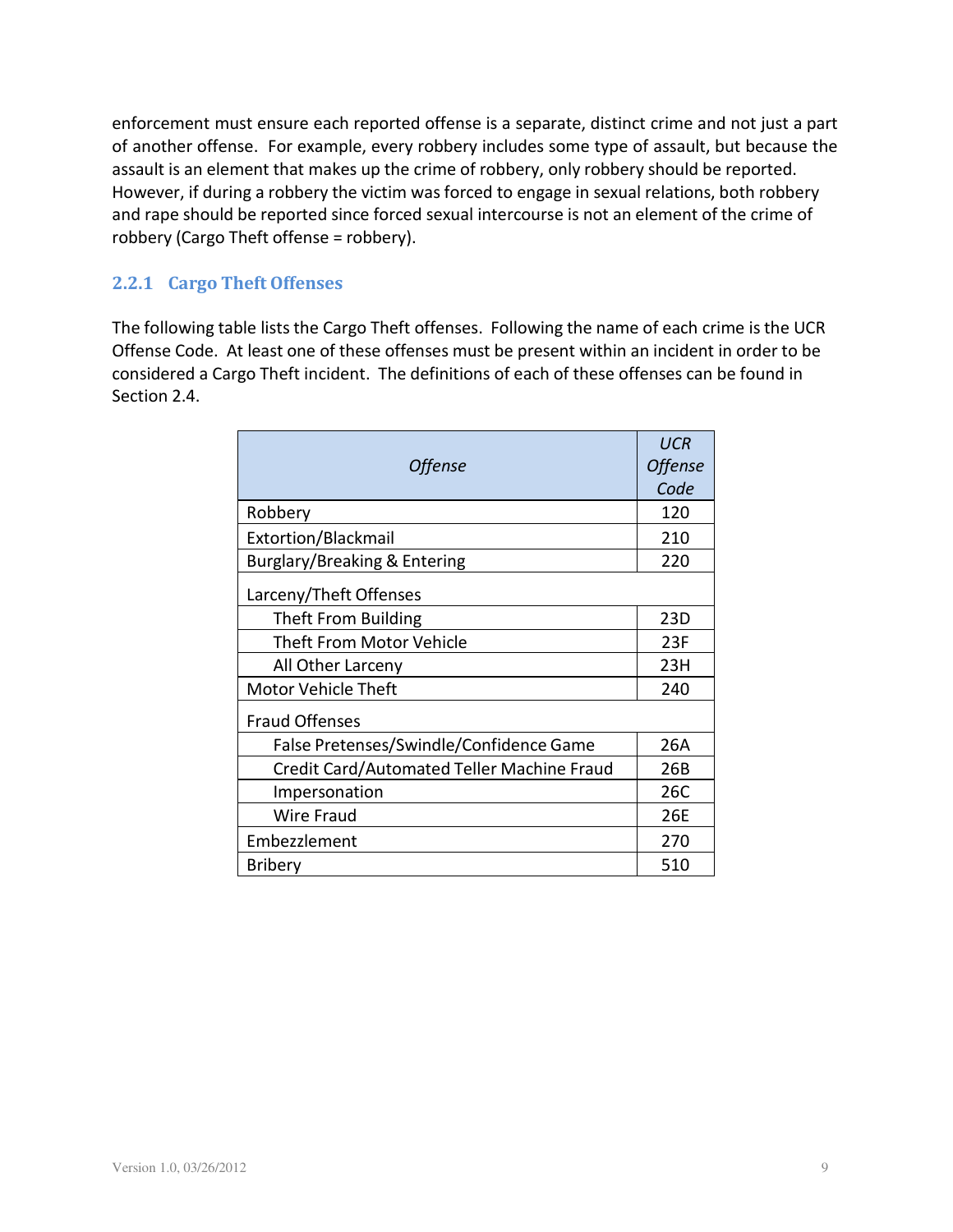# **2.2.2 UCR Offenses**

The following table lists all of the UCR offenses that can be reported in conjunction with the Cargo Theft offenses listed above. The definitions for each of these offenses can be found in Appendix D.

| Offense                                       | <b>UCR</b><br><b>Offense</b><br>Code |
|-----------------------------------------------|--------------------------------------|
| <b>Homicide Offenses</b>                      |                                      |
| Murder and Nonnegligent Manslaughter          | 09A                                  |
| Negligent Manslaughter                        | 09B                                  |
| Kidnapping/Abduction                          | 100                                  |
| <b>Sex Offenses</b>                           |                                      |
| Rape                                          | 11A                                  |
| Sodomy                                        | 11B                                  |
| Sexual Assault with an Object                 | 11C                                  |
| Fondling                                      | 11D                                  |
| Incest                                        | 36A                                  |
| <b>Statutory Rape</b>                         | 36B                                  |
| <b>Assault Offenses</b>                       |                                      |
| <b>Aggravated Assault</b>                     | 13A                                  |
| Simple Assault                                | 13B                                  |
| Intimidation                                  | 13C                                  |
| Robbery                                       | 120                                  |
| Arson                                         | 200                                  |
| Extortion/Blackmail                           | 210                                  |
| Burglary/Breaking & Entering                  | 220                                  |
| Larceny/Theft Offenses                        |                                      |
| Pocket-Picking                                | 23A                                  |
| Purse-snatching                               | 23B                                  |
| Shoplifting                                   | 23C                                  |
| Theft From Building                           | 23D                                  |
| Theft From Coin-Operated Machine or Device    | 23E                                  |
| <b>Theft From Motor Vehicle</b>               | 23F                                  |
| Theft From Motor Vehicle Parts or Accessories | 23G                                  |
| All Other Larceny                             | 23H                                  |
| Motor Vehicle Theft                           | 240                                  |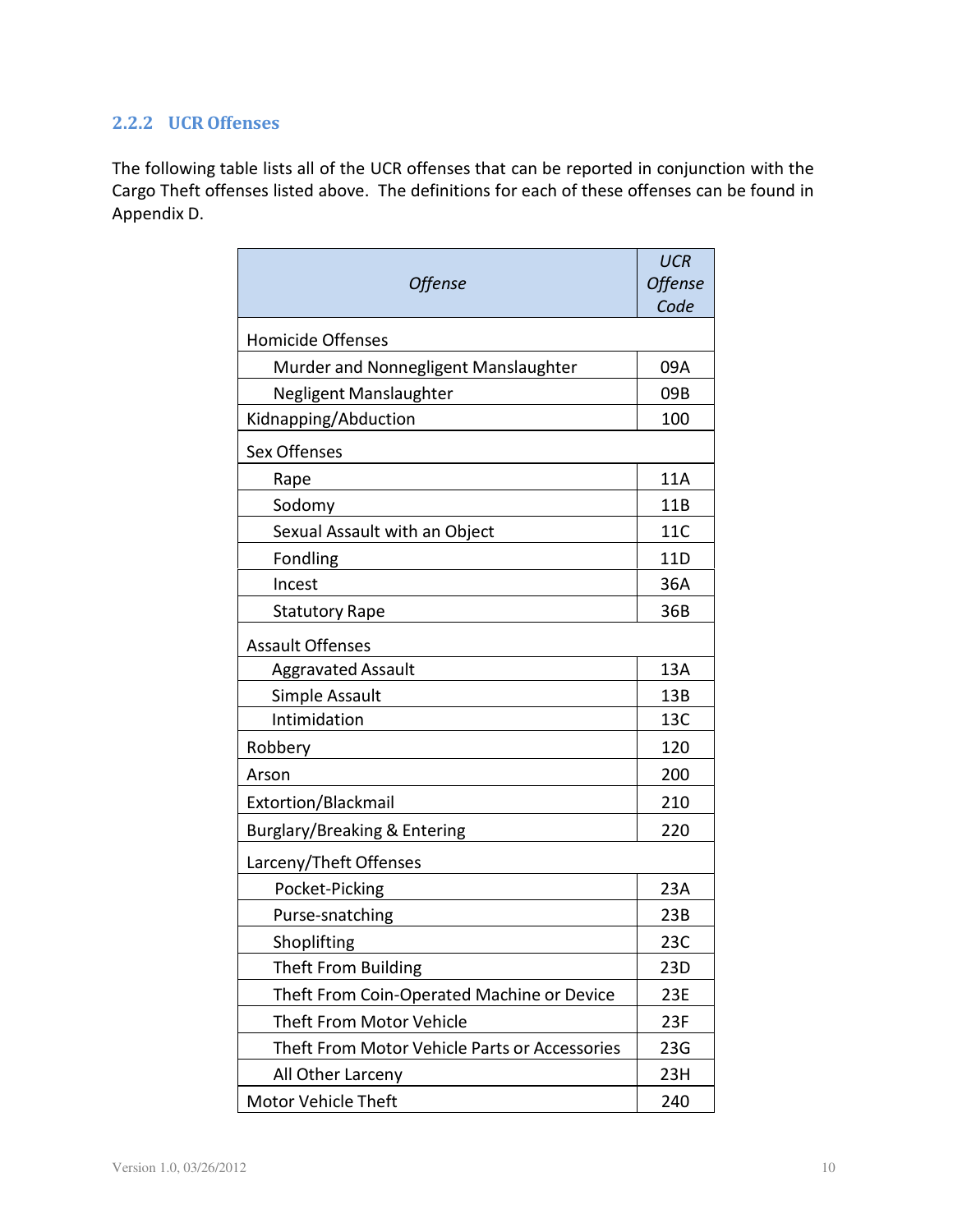| Offense                                       | <b>UCR</b><br><b>Offense</b> |
|-----------------------------------------------|------------------------------|
|                                               | Code                         |
| Counterfeiting/Forgery                        | 250                          |
| <b>Fraud Offenses</b>                         |                              |
| False Pretenses/Swindle/Confidence Game       | 26A                          |
| Credit Card/Automated Teller Machine Fraud    | 26B                          |
| Impersonation                                 | 26C                          |
| <b>Welfare Fraud</b>                          | 26D                          |
| <b>Wire Fraud</b>                             | 26E                          |
| Embezzlement                                  | 270                          |
| <b>Stolen Property Offenses</b>               | 280                          |
| Destruction/Damage/Vandalism of Property      | 290                          |
| Drug/Narcotic Offenses                        |                              |
| <b>Drug/Narcotic Violations</b>               | 35A                          |
| <b>Drug Equipment Violations</b>              | 35B                          |
| Pornography/Obscene Material                  |                              |
| <b>Gambling Offenses</b>                      |                              |
| Betting/Wagering                              | 39A                          |
| <b>Operating/Promoting/Assisting Gambling</b> | 39B                          |
| <b>Gambling Equipment Violations</b>          | 39C                          |
| <b>Sports Tampering</b>                       | 39D                          |
| <b>Prostitution Offenses</b>                  |                              |
| Prostitution                                  | 40A                          |
| <b>Assisting or Promoting Prostitution</b>    | 40B                          |
| <b>Purchasing Prostitution</b>                | 40C                          |
| <b>Bribery</b>                                | 510                          |
| <b>Weapon Law Violations</b>                  | 520                          |
| <b>Human Trafficking</b>                      |                              |
| Human Trafficking - Commercial Sex Acts       | 64A                          |
| Human Trafficking - Involuntary Servitude     | 64B                          |

Law enforcement should classify and report offenses after the preliminary confirmation of a call for service or a complaint establishes that a Cargo Theft crime was, in fact, committed. Agencies should record only offenses known to law enforcement, not the findings of a court, coroner, jury, or prosecutor.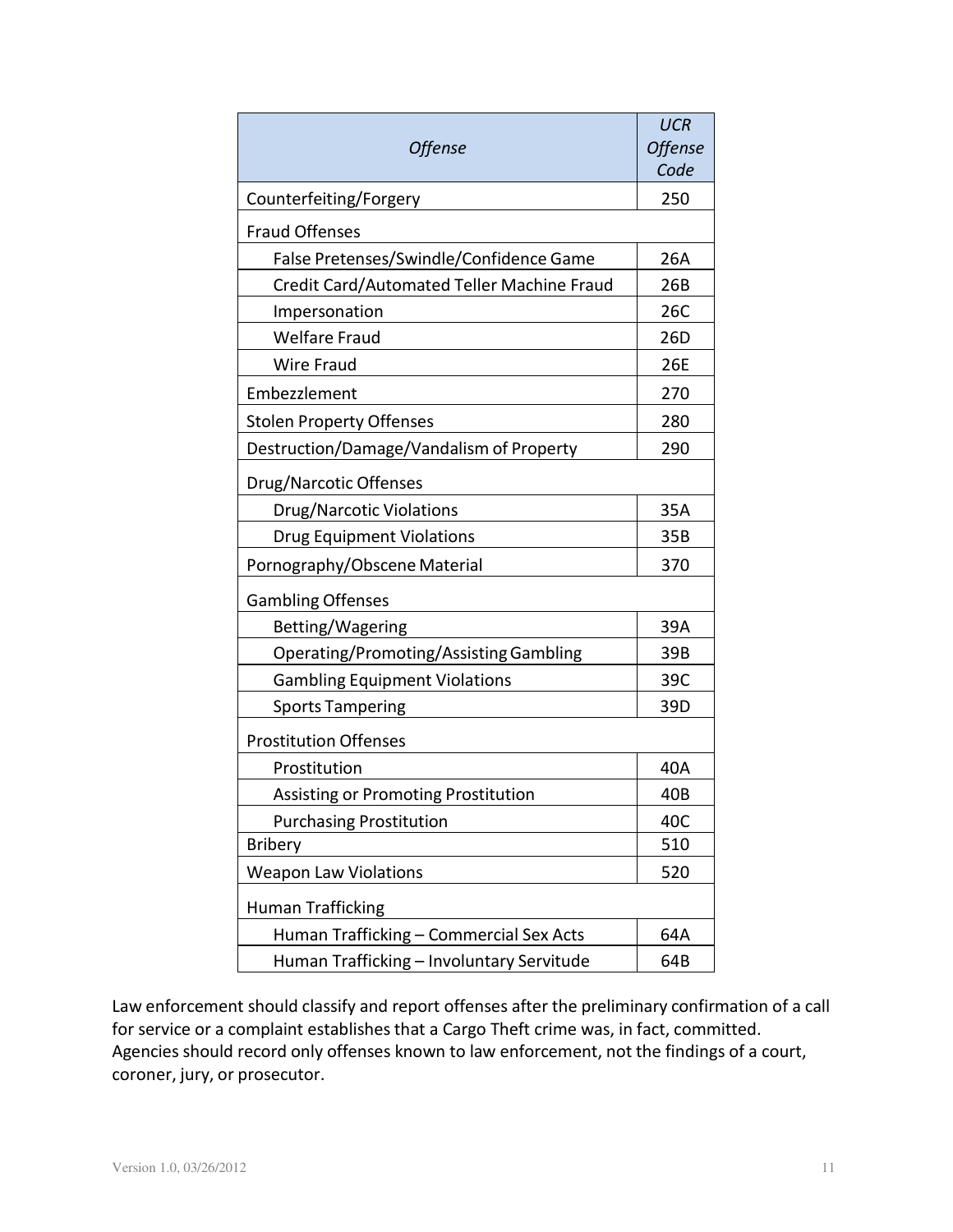# **2.3 Offense Definitions**

## **2.3.1 Source of Offense Definitions**

The FBI UCR Program has used the Summary Reporting System (SRS) format for collecting crime data from LEAs since the 1930's. The hierarchical reporting format used in the SRS restricts the type of data that can be collected in Cargo Theft incidents. In an effort to keep the reporting of cargo theft consistent in both the National Incident-Based Reporting System (NIBRS) and SRS, the Cargo Theft data collection does not follow application of the Hierarchy Rule used by SRS. The information collected on the Cargo Theft Incident Form and the *Cargo Theft Technical Specification* will mirror what is reported by NIBRS agencies.

The use of standardized definitions in Cargo Theft is essential to the maintenance of uniform and consistent data. This practice ensures the FBI UCR Program considers and appropriately counts all criminal offenses of law, regardless of their different titles under local and state law or United States Titles and Statutes.

As developed by law enforcement, the purpose of the FBI UCR Program isto provide a common language that transcends varying local and state laws. Therefore, the definitions that were developed for UCR are not intended for charging persons with crimes. Instead, the definitions should be used as receptacles to translate crime into the common UCR language used throughout the United States. Though state statutes specifically define crimes so that persons facing prosecution will know the exact charges placed against them, the definitions used in Cargo Theft must be generic in order not to exclude varying state statutes relating to the same type of crime.

The offense definitions used in Cargo Theft are based on the common-law definitions found in *Black's Law Dictionary*, as well as those used in the *National Crime Information Center 2000* (NCIC) Uniform Offense Classifications. Because most state statutes are also based on the common-law definitions, even though they may vary as to specifics, most should fit into the corresponding UCR offense classifications.

# **2.3.2 NonconformingOffenses**

If a state statute for an offense includes additional offenses not fitting the Cargo Theft offense definition, the nonconforming offenses should be reported according to their Cargo Theft offense classifications. For example, some states have larceny statutes that are so broadly worded as to include the crime of embezzlement. If an offender perpetrates embezzlement within such a state, law enforcement should report the offense via Cargo Theft as embezzlement, not larceny/theft.

Certainly, unusual situations will arise in classifying offenses, and this manual cannot cover all circumstances. In classifying unusual situations, law enforcement should consider the nature of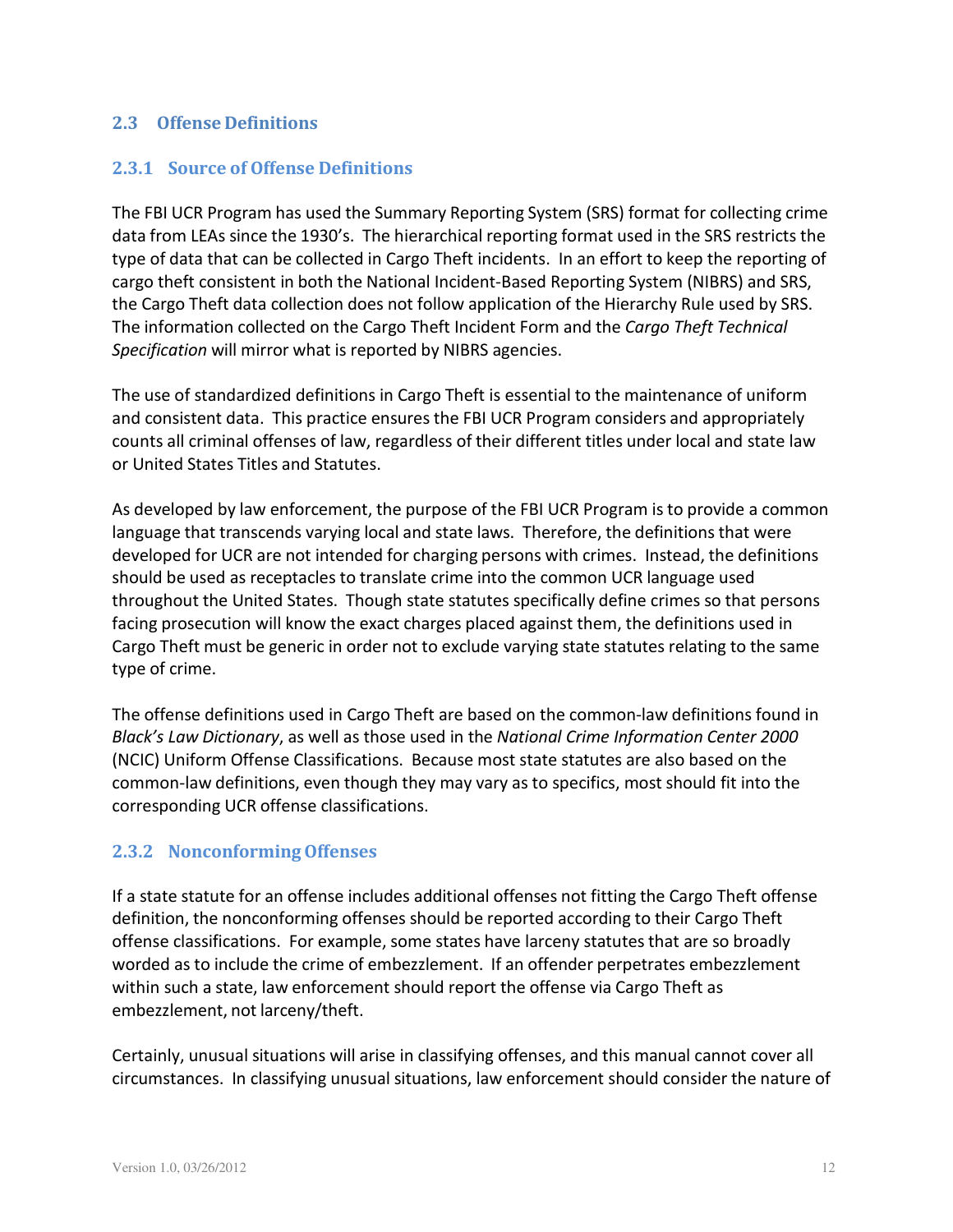the crime along with the guidelines provided. The Cargo Theft Offense Definitions in Section 2.4 will aid in classifying offenses.

# **2.4 Cargo Theft Offense Definitions**

There are 13 Cargo Theft offense categories. The offense categories are listed below in numerical order. Each entry includes the following information:

- Cargo Theft offense code, offense name
- Definition
- Considerations and examples (as appropriate)

#### **120 Robbery**

**The taking or attempting to take anything of value under confrontational circumstances from the control, custody, or care of another person by force or threat of force or violence and/or putting the victim in fear of immediate harm.**

Because some type of assault is an element of the crime of robbery, an assault should not be reported as a separate crime as long as it was performed in furtherance of the robbery. However, if the injury results in death, a homicide offense must also be reported.

The victims of a robbery include not only those persons and other entities (businesses, financial institutions, etc.) from whom property was taken, but also those persons toward whom the robber(s) directed force or threat of force in perpetrating the offense. Therefore, although the primary victim in a bank robbery would be the Financial Institution, the teller toward whom the robber pointed a gun and made a demand should also be reported as a victim. Carjackings are robberies in which a motor vehicle is taken through force or threat of force. Report only a robbery not a motor vehicle theft.

#### **210 Extortion/Blackmail**

**To unlawfully obtain money, property, or any other thing of value, either tangible or intangible, through the use or threat of force, misuse of authority, threat of criminal prosecution, threat of destruction of reputation or social standing, or through other coercive means.**

#### **220 Burglary/Breaking & Entering**

**The unlawful entry into a building or other structure with the intent to commit a felony or a theft.**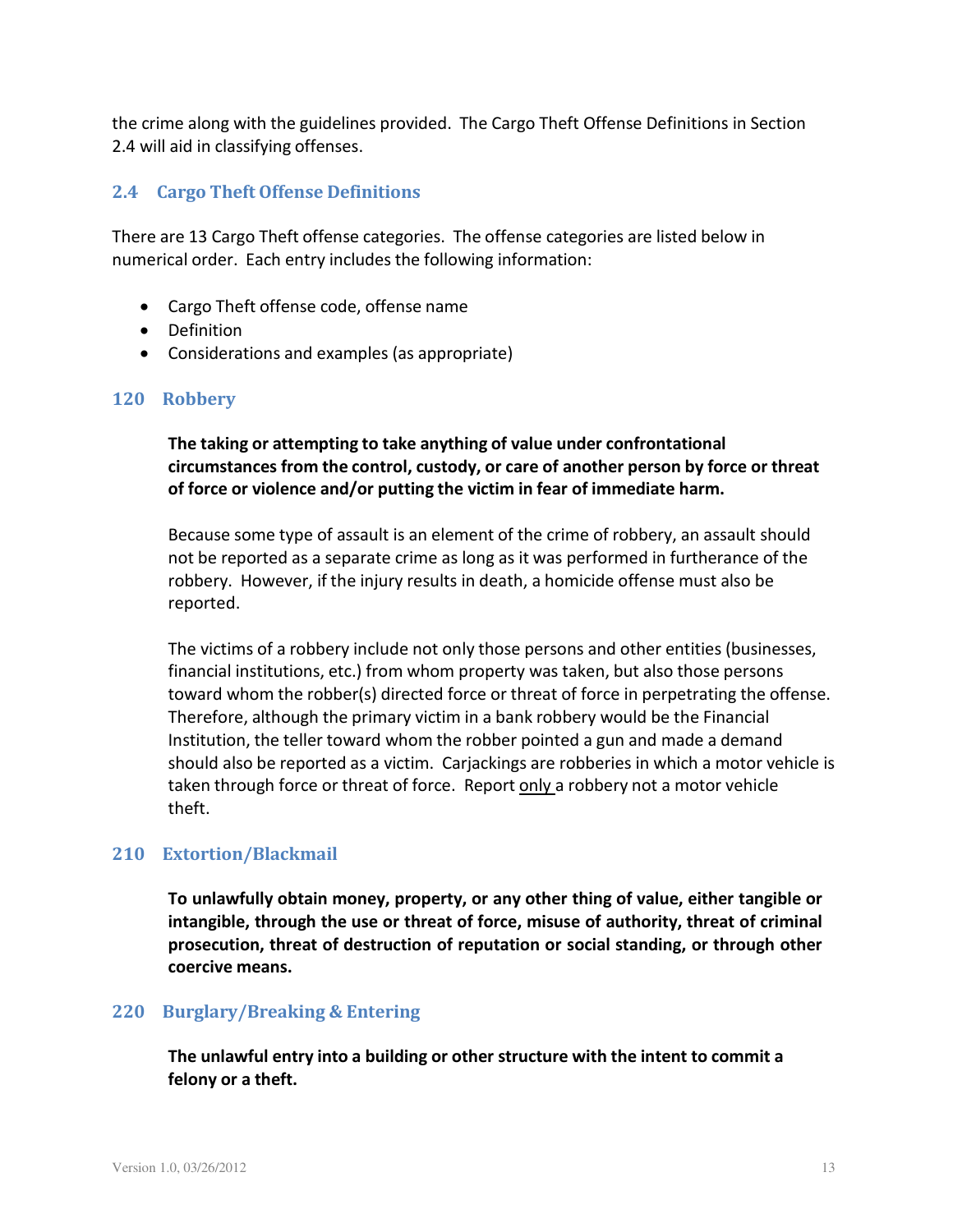A forced entry is where force of any degree or a mechanical contrivance of any kind (e.g., a passkey or skeleton key) is used to unlawfully enter a building or other structure. An unforced entry is one where the unlawful entry is achieved without force through an unlocked door or window.

#### **LARCENY-THEFTOFFENSES**

**The unlawful taking, carrying, leading, or riding away of property from the possession or constructive possession of another person.**

#### **23D Theft From a Building**

**A theft from within a building which is either open to the general public or to which the offender has legal access.**

#### **23F Theft From Motor Vehicle**

**The theft of articles from a motor vehicle, locked or unlocked.**

#### **23H All Other Larceny**

**All thefts that do not fit any of the definitions of the specific categories of Larceny/Theft listed above or those that are not applicable to cargo theft.**

#### **240 Motor Vehicle Theft**

#### **The theft of a motor vehicle.**

A motor vehicle is a self-propelled vehicle that runs on the surface of land and not on rails and that fits one of the following property descriptions:

**Automobiles** – sedans, coupes, station wagons, convertibles, taxicabs, sport utility vehicles, or other similar motor vehicles that serve the primary purpose of transporting people.

**Buses** – motor vehicles that are specifically designed (but not necessarily used) to transport groups of people on a commercial basis.

**Recreational Vehicles** – motor vehicles that are specifically designed (but not necessarily used) to transport people and also provide them temporary lodging for recreational purposes.

**Trucks** – motor vehicles that are specifically designed (but not necessarily used) to transport cargo.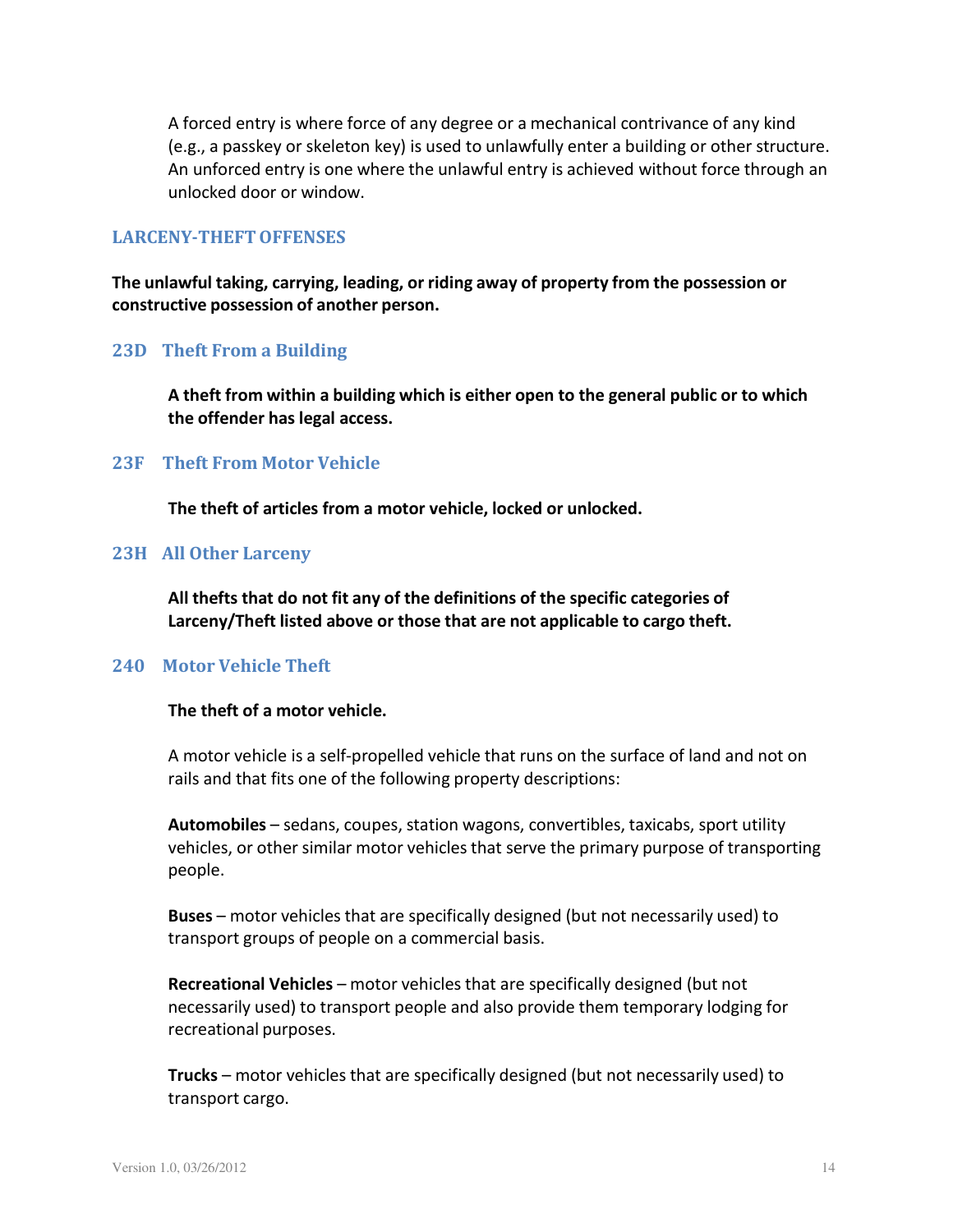**Other Motor Vehicles** – any other motor vehicles, e.g., motorcycles, motor scooters, trail bikes, mopeds, snowmobiles, or golf carts.

#### **FRAUD OFFENSES**

## **The intentional perversion of the truth for the purpose of inducing another person or other entity in reliance upon it to part with something of value or to surrender a legal right.**

The most specific subcategory of fraud should be reported whenever the circumstancesfit the definition of more than one of the subcategories listed below. For example, most frauds would fit the definition of false pretenses/swindle/confidence game. But if a credit card was used to perpetrate the fraud, the offense would be classified as credit card/automated teller machine fraud.

#### **26A False Pretenses/Swindle/Confidence Game**

**The intentional misrepresentation of existing fact or condition or the use of some other deceptive scheme or device to obtain money, goods, or other things of value.**

#### **26B Credit Card/Automated Teller Machine Fraud**

**The unlawful use of a credit (or debit) card or automated teller machine for fraudulent purposes.**

#### **26C Impersonation**

**Falsely representing one's identity or position and acting in the character or position thus unlawfully assumed to deceive others and thereby gain a profit or advantage, enjoy some right or privilege, or subject another person or entity to an expense, charge, or liability that would not have otherwise been incurred.**

#### **26E Wire Fraud**

**The use of an electric or electronic communications facility to intentionally transmit a false and/or deceptive message in furtherance of a fraudulent activity.**

#### **270 Embezzlement**

**The unlawful misappropriation by an offender to his/her own use or purpose of money, property, or some other thing of value entrusted to his/her care, custody, or control.**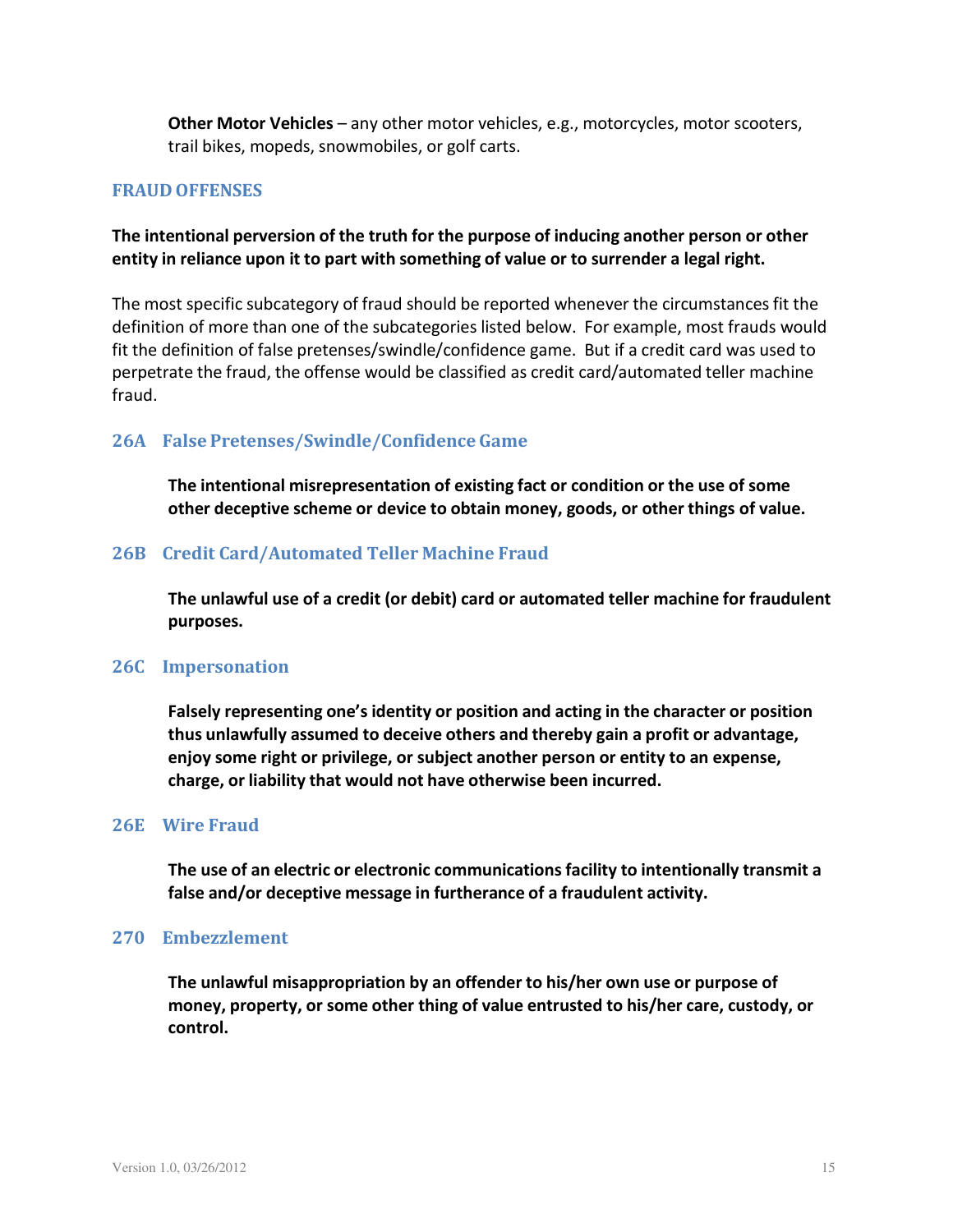#### **510 Bribery**

**The offering, giving, receiving, or soliciting of anything of value (i.e., a bribe, gratuity, or kickback) to sway the judgment or action of a person in a position of trust or influence.**

# **2.5 Location Codes**

This data element is used to report the type of location/premises where each offense in an incident took place.

The FBI UCR Program recognizesthat for many incidents, there is more than one possible choice for reporting a location. Therefore, law enforcement personnel should use their best judgment in reporting location type after investigating the crime and considering the circumstances surrounding the location and the offender's intent during the commission of the crime.

Because the geographic location of an incident is not always the same as the functional location of the incident, the FBI UCR Program relies on agencies to report the most appropriate location type. For example, if an offense occurs at an elementary school playground during school hours, the location should be classified as 53 = School – Elementary/Secondary. But, if the offense occurred at the same physical location on a Saturday afternoon when the school is not operating and the public are allowed to use the facility for recreational purposes, LEAs would be equally correct in classifying the location as 50 = Park/Playground.

Sometimes, agencies can determine the location by the offender's intent during the commission of the crime. For example, if the offender chose to commit a robbery during a church service held at a public facility routinely used for basketball games, agencies should choose to classify the location as 04 = Church/Synagogue/Temple/Mosque since the building was being used for a public religious activity at the time the crime was committed.

| Data Value                    | Data Value Includes                                                                                                                                                           |
|-------------------------------|-------------------------------------------------------------------------------------------------------------------------------------------------------------------------------|
| $01 = Air/Bus/Train Terminal$ | airports; bus, boat, ferry, or train stations<br>and terminals                                                                                                                |
| $02 = Bank/Savings$ and Loan  | other financial institutions, whether in a<br>separate building or inside of another store<br><b>Note:</b> This data value does not include<br>payday lender type businesses. |
| $03 = \text{Bar/Nightclub}$   | establishments primarily for entertainment,<br>dancing, and the consumption of beverages                                                                                      |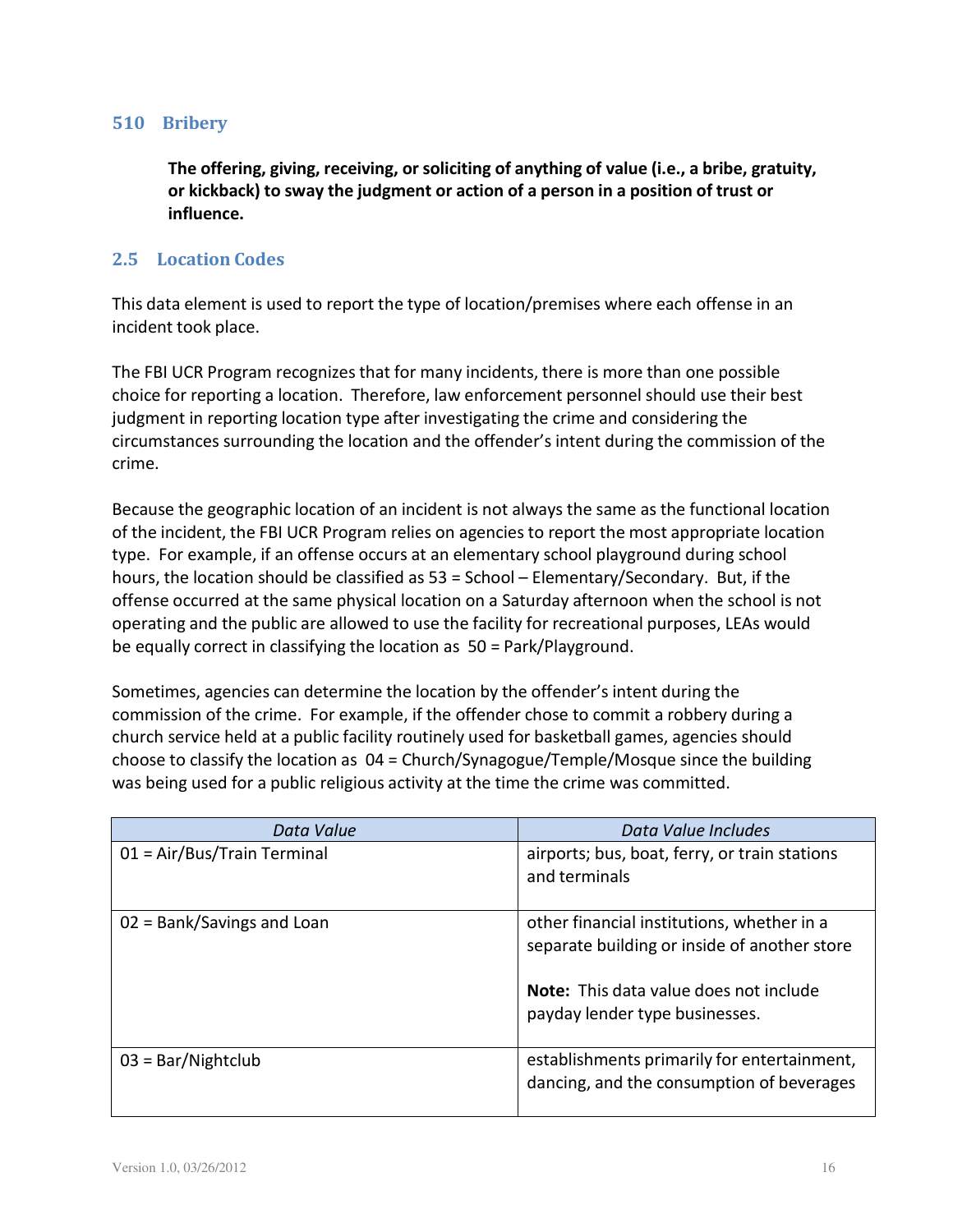| Data Value                               | Data Value Includes                                                                                                                                                 |
|------------------------------------------|---------------------------------------------------------------------------------------------------------------------------------------------------------------------|
| 04 = Church/Synagogue/Temple/Mosque      | buildings for public religious activities,<br>meetings, or worship                                                                                                  |
| 05 = Commercial/Office Building          | establishments that pertain to commerce<br>and trade                                                                                                                |
| 06 = Construction Site                   | all buildings/locations that are under some<br>type of construction                                                                                                 |
| 07 = Convenience Store                   | establishments primarily for convenience<br>shopping, e.g., stores that include the sale<br>of other items as well as gasoline                                      |
| 08 = Department/Discount Store           | establishments that are considered<br>department stores and that sell a wide<br>range of goods; Target, Wal-Mart, etc.                                              |
|                                          | <b>Note:</b> This data value does not include<br>shopping malls.                                                                                                    |
| 09 = Drug Store/Doctor's Office/Hospital | medical supply companies and buildings;<br>stores that are primarily considered<br>pharmacies; veterinary practices, veterinary<br>hospitals, and medical practices |
| $10 = Field/Woods$                       | areas that are primarily open fields or<br>wooded areas                                                                                                             |
|                                          | Note: This data value does not include<br>parks.                                                                                                                    |
| 11 = Government/Public Building          | buildings primarily used for local, state, or<br>federal offices, or public businesses                                                                              |
| 12 = Grocery/Supermarket                 | establishments primarily used for buying/<br>selling food items, etc.                                                                                               |
| 13 = Highway/Road/Alley/Street/Sidewalk  | open public ways for the passage of<br>vehicles, people, and animals                                                                                                |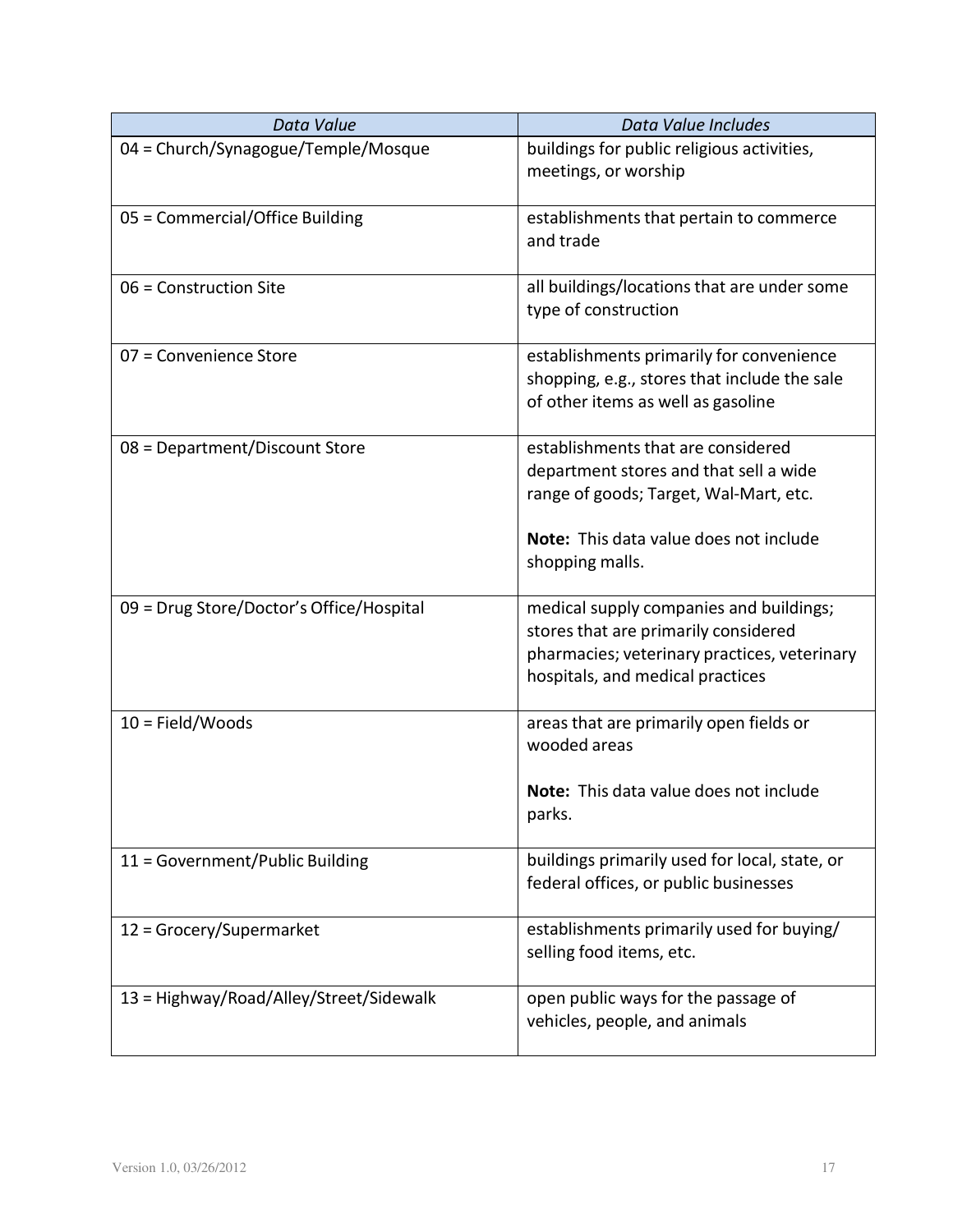| Data Value                                         | Data Value Includes                                                                                                                                 |
|----------------------------------------------------|-----------------------------------------------------------------------------------------------------------------------------------------------------|
| $14 = Hotel/Motel/Etc.$                            | other temporary lodgings                                                                                                                            |
|                                                    | Note: This data value does not include<br>campgrounds or recreational vehicle parks.                                                                |
| 15 = Jail/Prison/Penitentiary/Corrections Facility | places for the confinement of persons in<br>lawful detention or awaiting trial                                                                      |
| 16 = Lake/Waterway/Beach                           | shorelines, lakes, streams, canals, or bodies<br>of water other than swimming pools                                                                 |
| 17 = Liquor Store                                  | establishments primarily used for buying/<br>selling alcoholic beverages                                                                            |
| 18 = Parking/Drop Lot/Garage                       | areas primarily used for parking motorized<br>vehicles that are commercial in nature                                                                |
| 19 = Rental Storage Facility                       | any mini-storage and/or self-storage<br>buildings                                                                                                   |
| 20 = Residence/Home                                | apartments, condominiums, townhouses,<br>nursing homes, residential driveways,<br>residential yards; extended/continuous care<br>facilities         |
|                                                    | Note: This data value refers to permanent<br>residences.                                                                                            |
| $21 =$ Restaurant                                  | any commercial establishments that serve<br>meals or refreshments; cafeterias                                                                       |
| 22 = School/College                                | universities                                                                                                                                        |
|                                                    | Note: This data value was replaced by the<br>following new location codes and is to be<br>used only by LEAs that have not adopted the<br>new codes: |
|                                                    | 52 = School - College/University<br>53 = School - Elementary/Secondary                                                                              |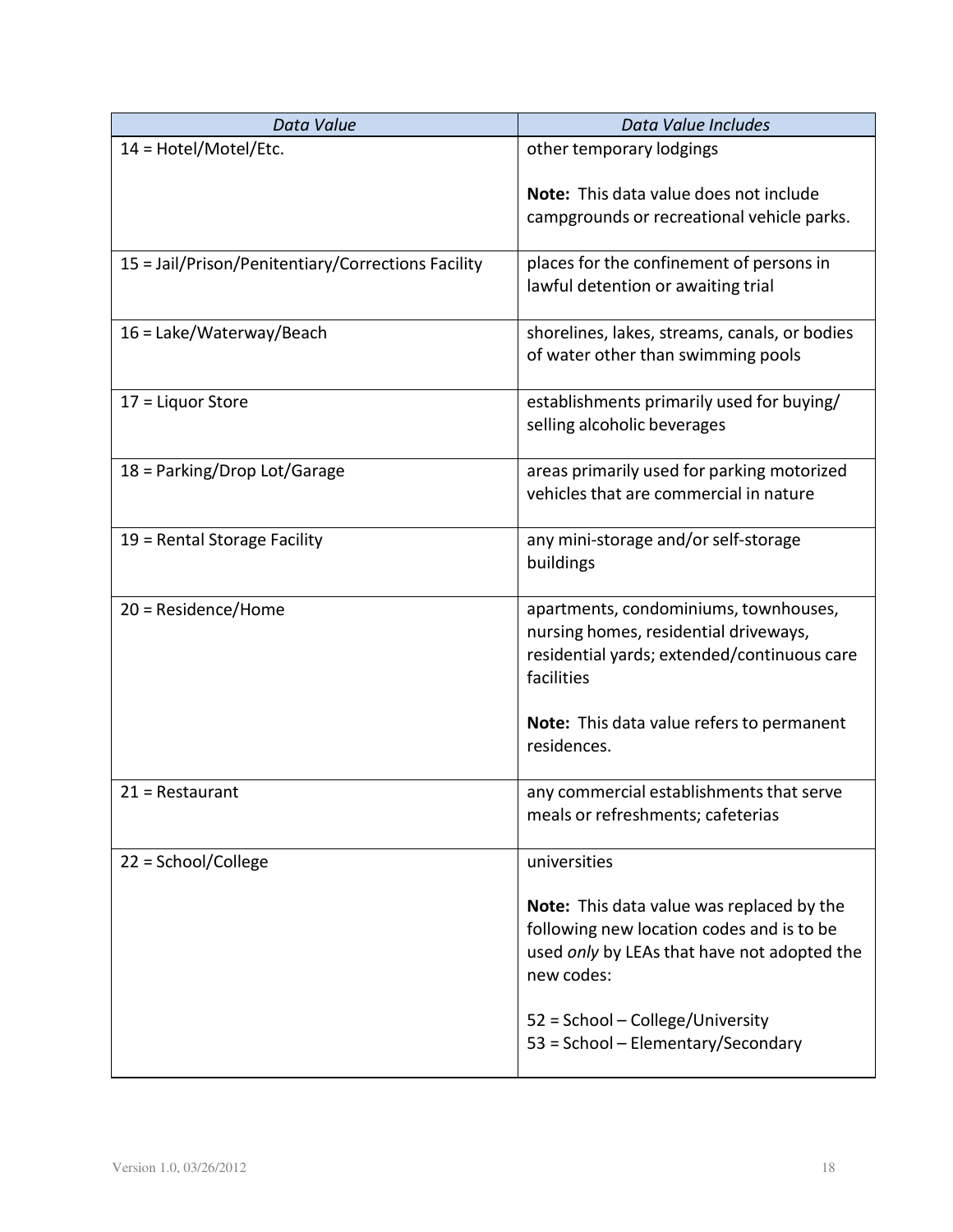| Data Value                              | Data Value Includes                                                                                                                                                                                                                                                                                                                    |
|-----------------------------------------|----------------------------------------------------------------------------------------------------------------------------------------------------------------------------------------------------------------------------------------------------------------------------------------------------------------------------------------|
| 23 = Service/Gas Station                | establishments where motor vehicles are<br>serviced and gasoline, oil, etc., are sold                                                                                                                                                                                                                                                  |
| 24 = Specialty Store                    | fur stores, jewelry stores, television stores,<br>dress shops, and clothing stores, etc.;<br>payday lender type businesses                                                                                                                                                                                                             |
| 25 = Other/Unknown                      | any location that does not fit in one of the<br>other defined data values or when the<br>location of the incident is unknown                                                                                                                                                                                                           |
| 37 = Abandoned/Condemned Structure      | buildings or structures which are completed<br>but have been abandoned by the owner and<br>are no longer being used                                                                                                                                                                                                                    |
|                                         | Note: This data value does not include<br>vacant rental property. LEAs should use the<br>data value that best describes the property<br>in question, e.g., vacant rental house should<br>be classified as 20 = Residence/Home,<br>vacant convenience store that is for rent<br>should be classified as 07 = Convenience<br>Store, etc. |
| 38 = Amusement Park                     | indoor or outdoor, permanent or<br>temporary, commercial enterprises that<br>offer rides, games, and other entertainment                                                                                                                                                                                                               |
| 39 = Arena/Stadium/Fairgrounds/Coliseum | open-air or enclosed amphitheater-type<br>areas designed and used for the<br>presentation of sporting events, concerts,<br>assemblies, etc.                                                                                                                                                                                            |
| $40 = ATM$ Separate from Bank           | machines that provide the ability to make<br>deposits and/or withdrawals using a bank<br>card; ATM machines located inside a mall or<br>store                                                                                                                                                                                          |
|                                         | <b>Note:</b> LEAs should use 02 = Bank/Savings<br>and Loan if the ATM is located at a banking<br>facility.                                                                                                                                                                                                                             |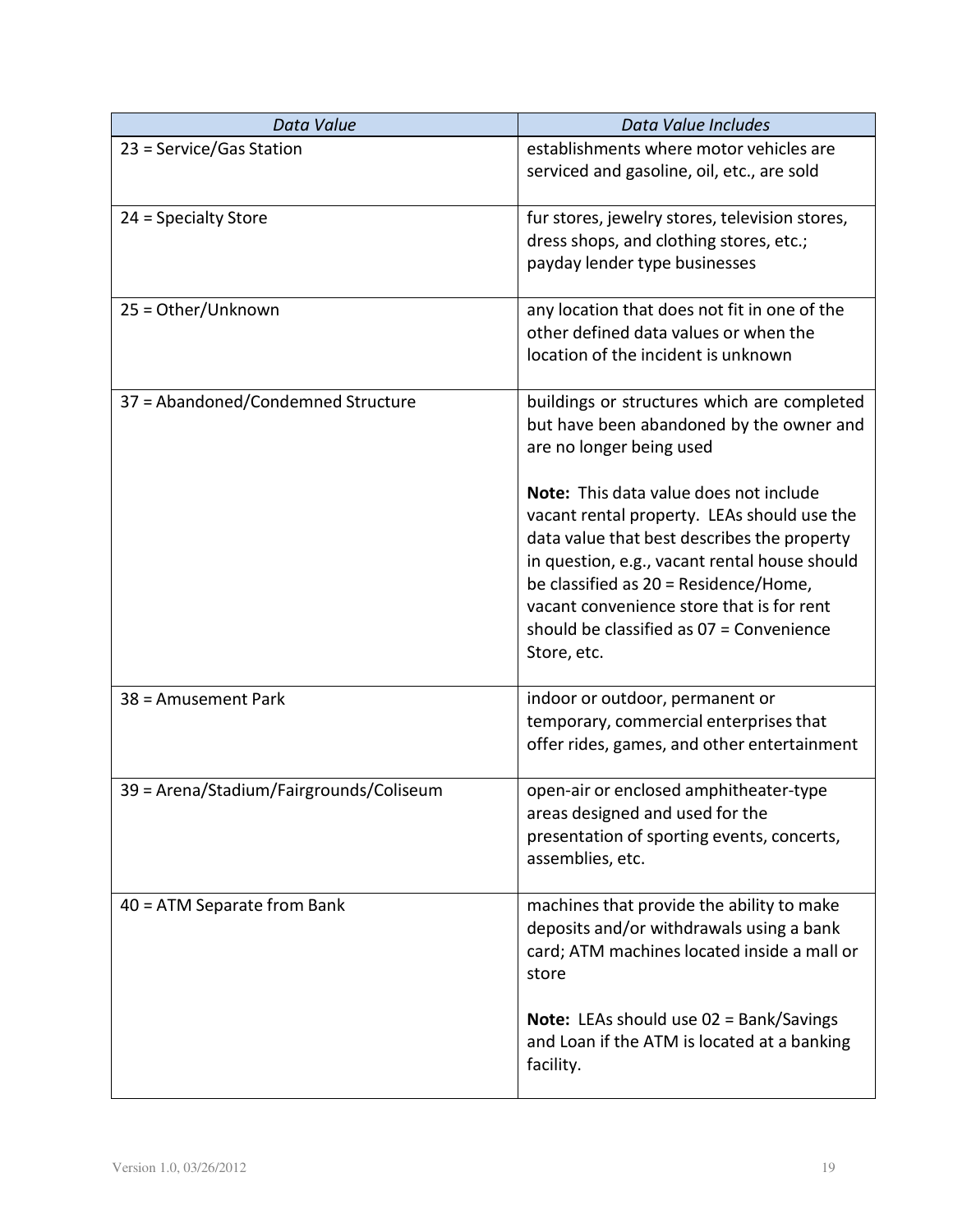| Data Value                               | Data Value Includes                                                                                                                                                                                                                                                                                            |
|------------------------------------------|----------------------------------------------------------------------------------------------------------------------------------------------------------------------------------------------------------------------------------------------------------------------------------------------------------------|
| 41 = Auto Dealership New/Used            | businesses specifically designed for selling<br>new and used motor vehicles                                                                                                                                                                                                                                    |
|                                          | <b>Note:</b> This data value also includes the<br>parking lots and garages of these facilities.                                                                                                                                                                                                                |
| 42 = Camp/Campground                     | areas used for setting up camps, including<br>tent and recreational vehicle campsites                                                                                                                                                                                                                          |
| 44 = Daycare Facility                    | facilities that provide short-term<br>supervision, recreation, and/or meals for<br>adults or children during the daytime or at<br>night; respite care facilities for seniors or for<br>physically or mentally challenged individuals                                                                           |
| 45 = Dock/Wharf/Freight/Modal Terminal   | separate facility with platforms at which<br>trucks, ships, or trains load or unload cargo<br>Note: This data value does not include<br>cargo bays attached to a department store<br>or shopping mall. LEAs should classify these<br>as 08 = Department/Discount Store or<br>55 = Shopping Mall, respectively. |
| $46$ = Farm Facility                     | facilities designed for agricultural<br>production or devoted to the raising and<br>breeding of animals, areas of water devoted<br>to aquaculture, and/or all building or<br>storage structures located there; grain bins<br>Note: LEAs should classify the house on a<br>farm as 20 = Residence/Home.         |
| 47 = Gambling Facility/Casino/Race Track | indoor or outdoor facilities used to legally<br>bet on the uncertain outcome of games of<br>chance, contests, and/or races                                                                                                                                                                                     |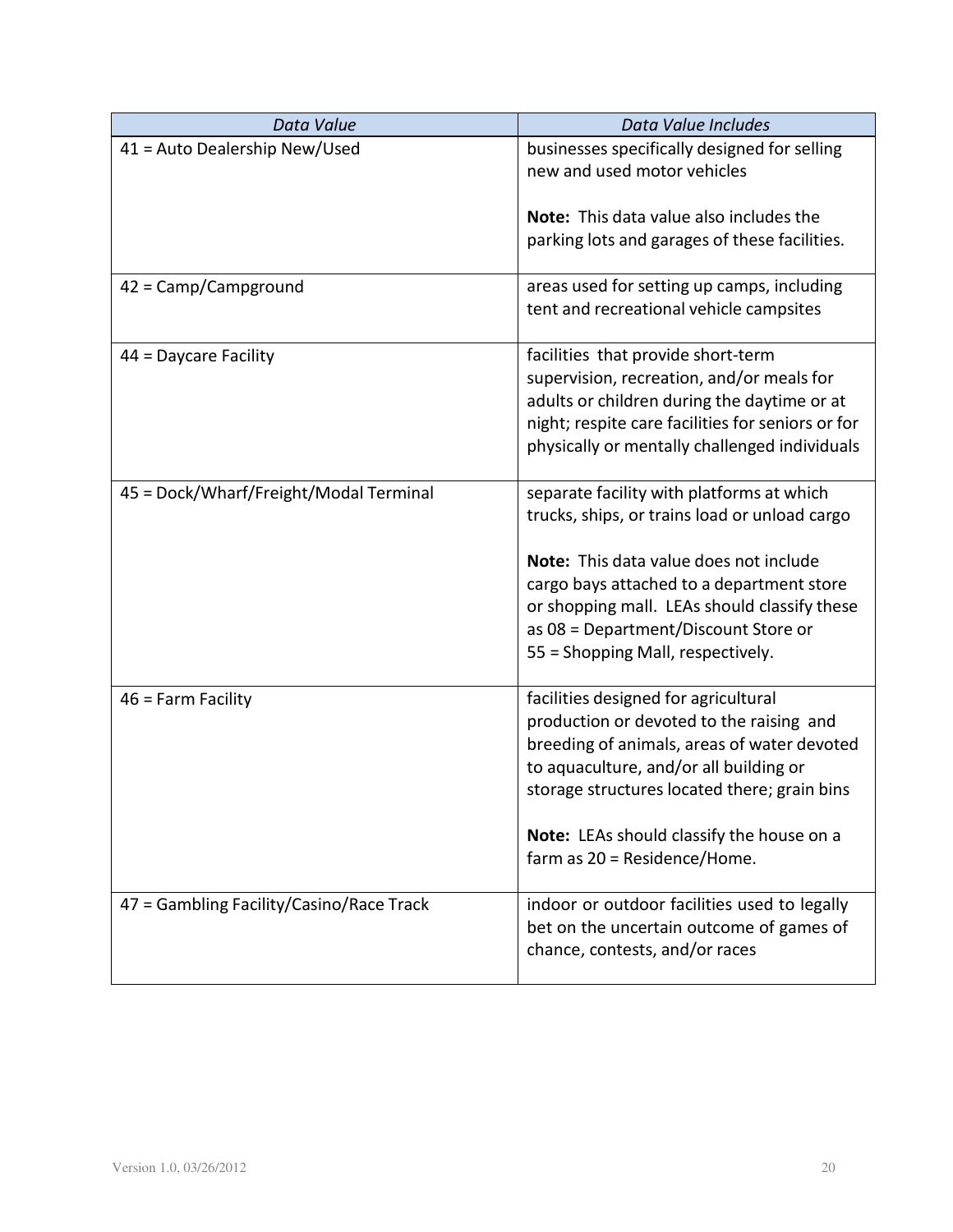| Data Value                         | Data Value Includes                                                                                                                                                                                  |
|------------------------------------|------------------------------------------------------------------------------------------------------------------------------------------------------------------------------------------------------|
| 48 = Industrial Site               | active manufacturing locations, factories,<br>mills, plants, etc., specifically designed for<br>the manufacturing of goods                                                                           |
|                                    | Note: This data value does not include<br>abandoned facilities. LEAs should classify<br>these as 37 = Abandoned/Condemned<br>Structure.                                                              |
| 49 = Military Installation         | locations specifically designed and used for<br>military operations                                                                                                                                  |
| 50 = Park/Playground               | areas of land set aside for public use usually<br>maintained for recreational or ornamental<br>purposes; soccer fields, baseball fields                                                              |
| $51$ = Rest Area                   | designated areas, usually along a highway,<br>where motorists can stop                                                                                                                               |
| 52 = School - College/University   | institutions for the higher education of<br>individuals, which gives instruction in<br>specialized fields; community colleges; trade<br>schools                                                      |
| 53 = School - Elementary/Secondary | institutions for the instruction of children<br>from preschool through 12th grade                                                                                                                    |
| 54 = Shelter - Mission/Homeless    | establishments that provide temporary<br>housing for homeless individuals and/or<br>families; venues set up as temporary<br>shelters, i.e., a shelter set up in a church or<br>school during a storm |
| 55 = Shopping Mall                 | indoor or outdoor shopping areas and/or<br>centers with multiple (two or more) stores<br>and/or businesses; strip malls                                                                              |
|                                    | Note: LEAs should use the data value that<br>best describes the location in question.                                                                                                                |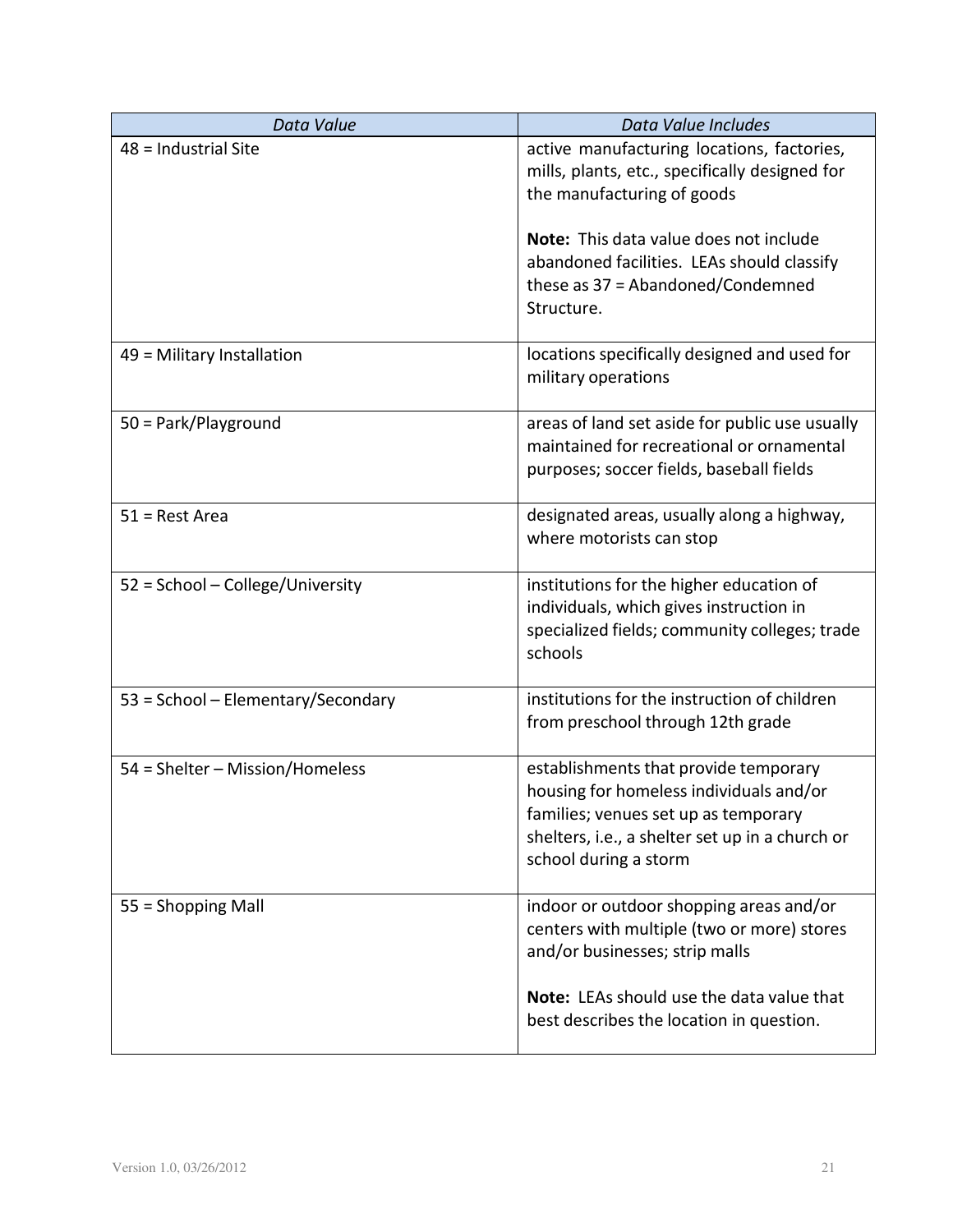| Data Value            | Data Value Includes                                                                                                                                                                                                                                                                                                                                                        |
|-----------------------|----------------------------------------------------------------------------------------------------------------------------------------------------------------------------------------------------------------------------------------------------------------------------------------------------------------------------------------------------------------------------|
| $56$ = Tribal Lands   | Native American reservations, communities,<br>and/or trust lands                                                                                                                                                                                                                                                                                                           |
|                       | <b>Note:</b> The FBI UCR Program intends that<br>non-tribal LEAs will primarily use this data<br>value. Tribal Agencies should use the data<br>value that best describes the location in<br>question.                                                                                                                                                                      |
| 57 = Community Center | public locations where members of a<br>community gather for group activities, social<br>activities, public information, and other<br>purposes; they may sometimes be open for<br>the whole community or for a specialized<br>group within the greater community;<br>Christian community center; Islamic<br>community center; Jewish community<br>center; youth clubs, etc. |

# **2.6 Weapon/Force Involved Codes**

This category should be used to enter the type(s) of weapon(s) or force used by the offender(s) in committing the following offenses:

- **09A Murder and Nonnegligent Manslaughter**
- **09B Negligent Manslaughter**
- **09C Justifiable Homicide**
- **100 Kidnapping/Abduction**
- **11A Rape**
- **11B Sodomy**
- **11C Sexual Assault With an Object**
- **11D Fondling**
- **120 Robbery**
- **13A Aggravated Assault**
- **13B Simple Assault**
- **210 Extortion/Blackmail**
- **520 Weapon Law Violations**

If the weapon was an automatic firearm, an "A" should be added as a suffix to its code, e.g., 13A = Automatic Rifle. An automatic firearm is defined as any firearm which shoots, or is designed to shoot, more than one shot at a time by a single pull of the trigger without manual reloading.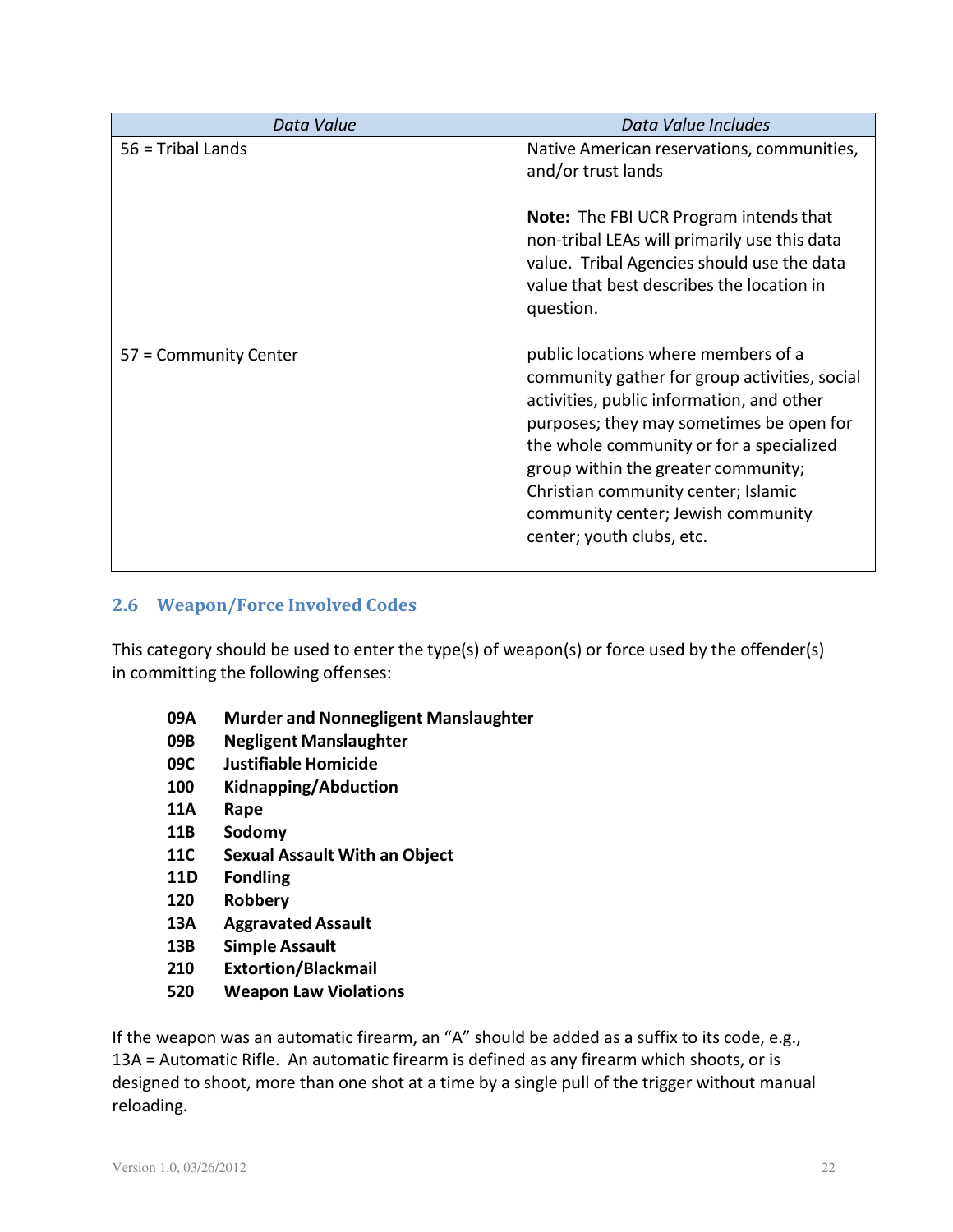There are 17 Cargo Theft weapon/force involved categories. They are listed below in numerical order. Each entry includes the following information:

- Cargo Theft weapon/force involved code
- Considerations and examples (as appropriate)

| Data Value                          | Data Value Includes                          |
|-------------------------------------|----------------------------------------------|
| $11 =$ Firearm                      |                                              |
| $12 =$ Handgun                      |                                              |
| $13 =$ Rifle                        |                                              |
| $14 =$ Shotgun                      |                                              |
| 15 = Other Firearm                  |                                              |
| 20 = Knife/Cutting Instrument       | ax, ice pick, screwdriver, or switchblade    |
| 30 = Blunt Object                   | club, hammer                                 |
| 35 = Motor Vehicle                  | when used as a weapon                        |
| $40$ = Personal Weapons             | hands, feet, teeth                           |
| $50 = Poisson$                      |                                              |
| $60$ = Explosives                   |                                              |
| 65 = Fire/Incendiary Device         |                                              |
| 70 = Drugs/Narcotics/Sleeping Pills |                                              |
| $85 =$ Asphyxiation                 | drowning, strangulation, suffocation, gas    |
|                                     | any weapon or force, including deadly        |
|                                     | diseases, not fitting the above specifically |
| $90 = Other$                        | coded weapons/force                          |
| 95 = Unknown                        |                                              |
| $99 = None$                         |                                              |

# **2.7 Victim Type Codes**

This category should be used to enter the victim type.

| Data Value                    |
|-------------------------------|
| $I = Individual$              |
| $B = Business$                |
| $F = Financial Institution$   |
| $G = Government$              |
| $R =$ Religious Organization  |
| $S = Society/Public$          |
| $L = Law$ Enforcement Officer |
| $O = Other$                   |
| $U = Unknown$                 |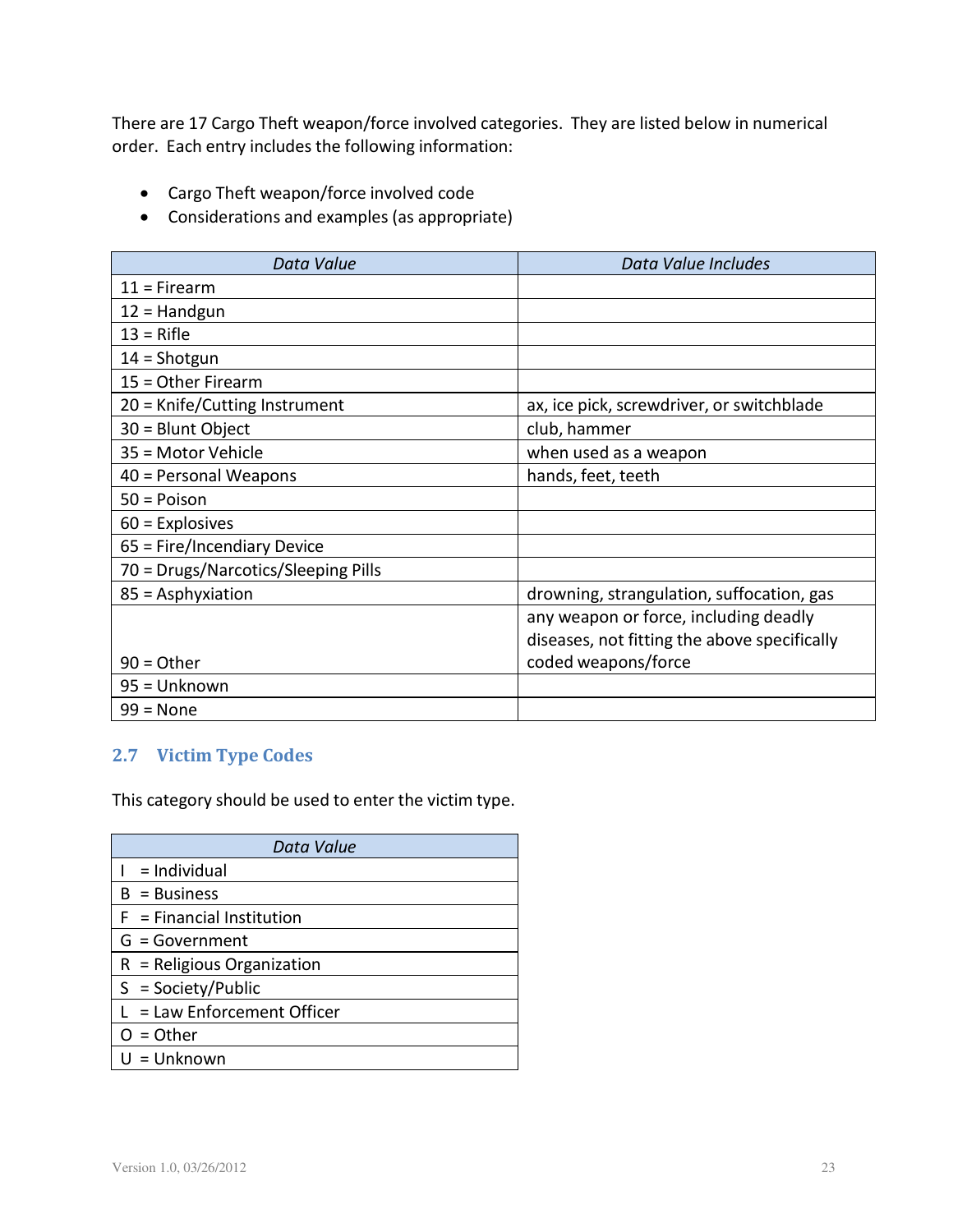# **2.8 Property Codes**

This category should be used to describe the type(s) of property loss, recover, seizure, etc., which occurred in an incident involving one or more of the following offenses:

# **100 Kidnapping/Abduction (Although this is a crime against person, a property segment is required)**

- **120 Robbery**
- **200 Arson**
- **210 Extortion/Blackmail**
- **220 Burglary/Breaking and Entering**
- **23A Pocket-Picking**
- **23B Purse-Snatching**
- **23C Shoplifting**
- **23D Theft From Building**
- **23E Theft From Coin-Operated Machine or Device**
- **23F Theft From Motor Vehicle**
- **23G Theft of Motor Vehicle Parts or Accessories**
- **23H All Other Larceny**
- **240 Motor Vehicle Theft**
- **250 Counterfeiting/Forgery**
- **26A False Pretenses/Swindle/Confidence Game**
- **26B Credit Card/Automated Teller Machine Fraud**
- **26C Impersonation**
- **26D Welfare Fraud**
- **26E Wire Fraud**
- **270 Embezzlement**
- **280 Stolen Property (Receiving, etc.)**
- **290 Destruction/Damage/Vandalism of Property**
- **35A Drug/Narcotic Violations**
- **35B Drug Equipment Violations**
- **39A Betting/Wagering**
- **39B Operating/Promoting/AssistingGambling**
- **39C Gambling Equipment Violations**
- **39D Sports Tampering**
- **510 Bribery**

Each entry includes the following information:

- Cargo Theft property code
- Considerations and examples (as appropriate)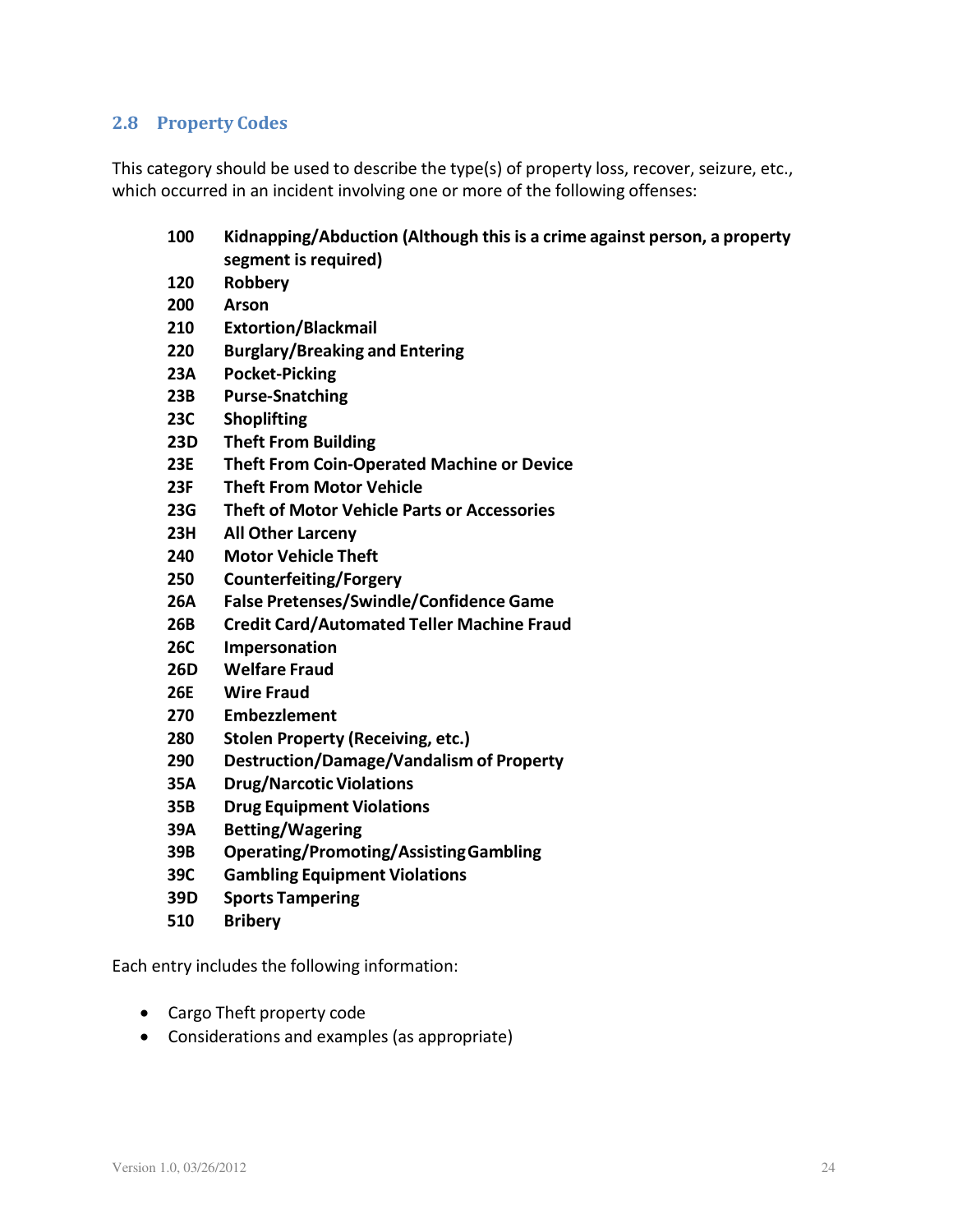| Data Value         | Data Value Includes                                                                                                                                                                                                                                                                                               |
|--------------------|-------------------------------------------------------------------------------------------------------------------------------------------------------------------------------------------------------------------------------------------------------------------------------------------------------------------|
| $01 =$ Aircraft    | machines or devices capable of atmospheric<br>flight; airplanes, helicopters, dirigibles,<br>gliders, ultra-lights, hot air balloons, blimps,<br>etc.                                                                                                                                                             |
|                    | <b>Note:</b> This data value does not include toy<br>planes; LEAs should classify these as 19 =<br>Merchandise or 77 = Other, as appropriate.                                                                                                                                                                     |
| $02$ = Alcohol     | any intoxicating liquors containing alcohol<br>used for human consumption; alcoholic<br>beverages, i.e., beer, wine, and liquor                                                                                                                                                                                   |
|                    | Note: Denatured alcohol can be classified<br>as either $45$ = Chemicals or $64$ = Fuel<br>depending on how it was used in the<br>incident. LEAs should classify rubbing<br>alcohol as 08 = Consumable Goods.                                                                                                      |
| $03 =$ Automobiles | any passenger vehicles designed for<br>operation on ordinary roads and typically<br>having four wheels and a motor with the<br>primary purpose of transporting people<br>other than public transportation; sedans,<br>taxicabs, minivans, sport-utility vehicles,<br>limousines, and other similar motor vehicles |
| $04$ = Bicycles    | vehicles usually propelled by pedals,<br>connected to the wheel by a chain, and have<br>handlebars for steering and a saddle-like<br>seat; tandem bicycles, unicycles, and<br>tricycles                                                                                                                           |
| $05 = Buses$       | motor vehicles specifically designed, but not<br>necessarily used, to transport groups of<br>people on a commercial basis; trolleys,<br>school/coach/tourist/double-decker buses,<br>commercial vans, etc.                                                                                                        |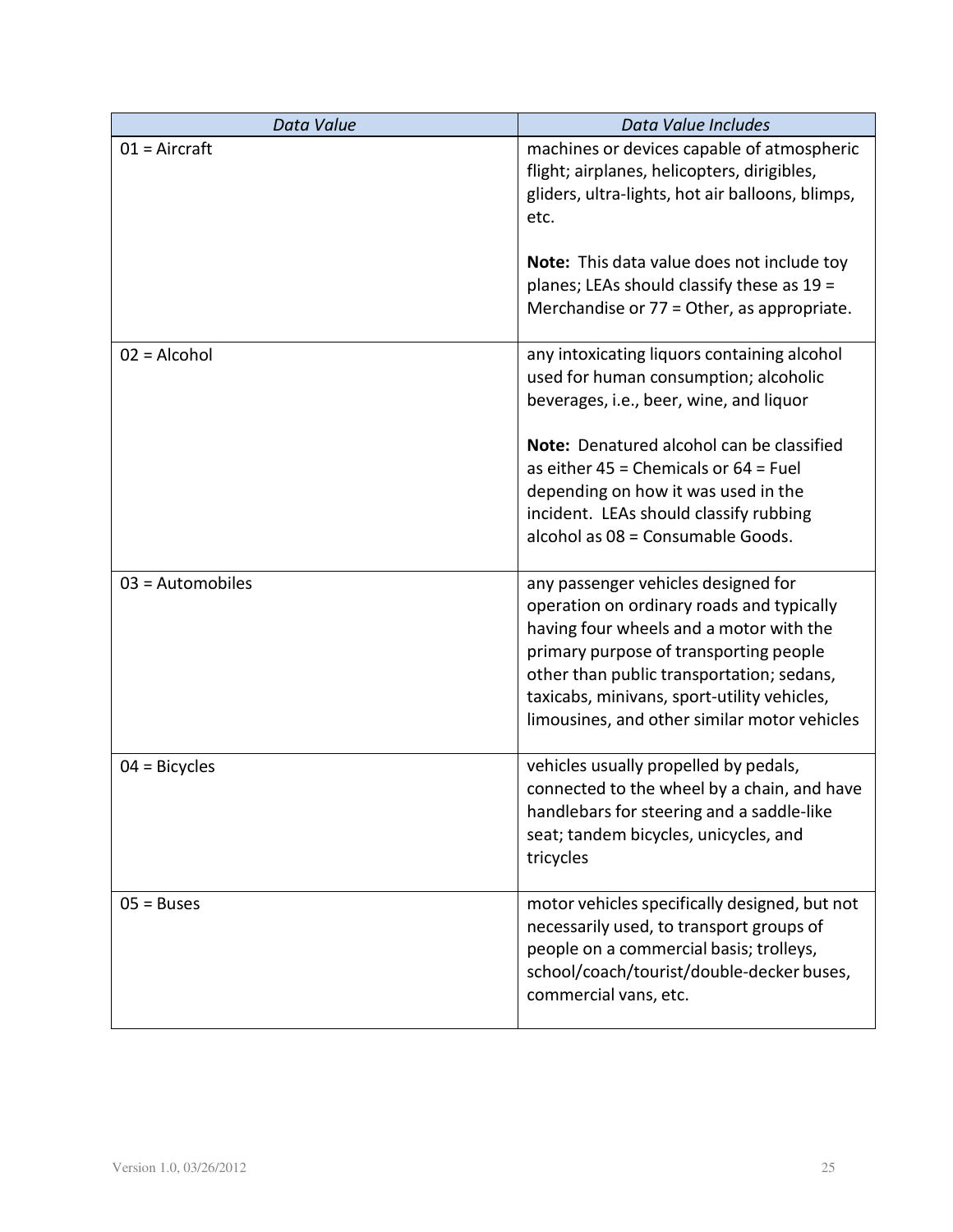| Data Value                      | Data Value Includes                                                                                                                                                                                                                                                                                                                                                                                                                                                                     |
|---------------------------------|-----------------------------------------------------------------------------------------------------------------------------------------------------------------------------------------------------------------------------------------------------------------------------------------------------------------------------------------------------------------------------------------------------------------------------------------------------------------------------------------|
| $06 = Clothers/Furs$            | garments for the body, articles of dress,<br>wearing apparel for human use; accessories<br>such as belts, shoes, scarves, ties, etc.;<br>eyewear/glasses, hearing aids, etc.                                                                                                                                                                                                                                                                                                            |
| 07 = Computer Hardware/Software | electrical components making up a<br>computer system, written programs/<br>procedures/rules/associated documentation<br>pertaining to the operation of a computer<br>system stored in read/write memory;<br>computers, printers, storage media, video<br>games, software packages, video consoles<br>such as Wii®, PlayStation®, and Xbox®                                                                                                                                              |
| 08 = Consumable Goods           | expendable items used by humans for<br>nutrition, enjoyment, or hygiene; food,<br>non-alcoholic beverages, grooming<br>products, cigarettes, firewood, etc.                                                                                                                                                                                                                                                                                                                             |
| 09 = Credit/Debit Cards         | cards and/or the account number<br>associated with the cards that function like a<br>check and through which payments or credit<br>for purchases or services are made<br>electronically to the bank accounts of<br>participating establishments directly from<br>the cardholders' accounts; automated teller<br>machine (ATM) cards, electronic benefit<br>transfer (EBT) cards<br>Note: This data value does not include gift<br>cards; LEAs should classify these as<br>$77 =$ Other. |
| $10 = Drugs/Narcotics$          | substances such as narcotics or<br>hallucinogens that affect the central<br>nervous system causing changes in behavior<br>and often addiction; prescription, over-the-<br>counter, legal, and illegal drugs                                                                                                                                                                                                                                                                             |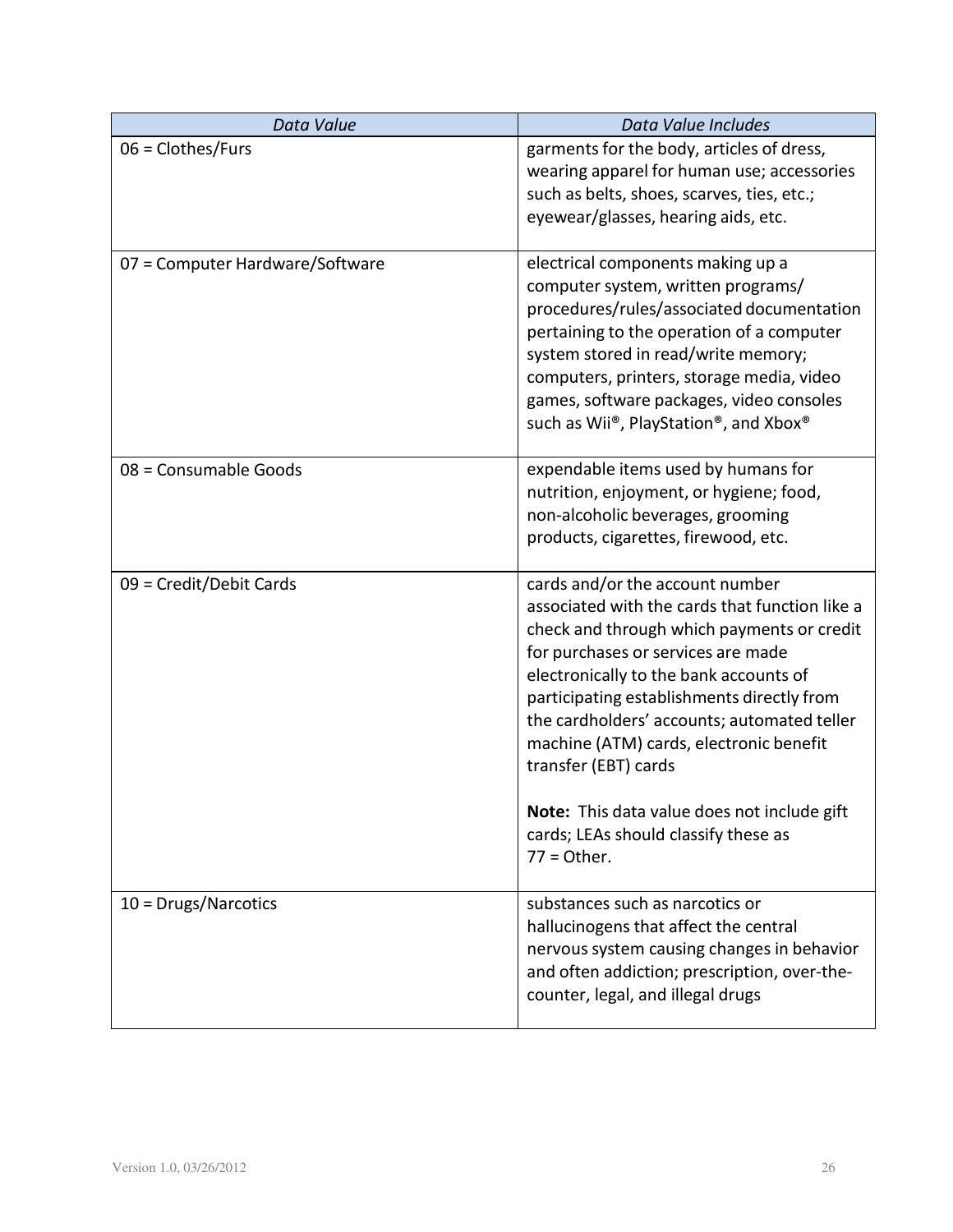| Data Value                                   | Data Value Includes                                                                                                                                                                                                                                                           |
|----------------------------------------------|-------------------------------------------------------------------------------------------------------------------------------------------------------------------------------------------------------------------------------------------------------------------------------|
| 11 = Drug/Narcotic Equipment                 | unlawful articles, items, products, etc. used<br>to prepare and consume drugs or narcotics;<br>glass pipes, bongs, pop cans,<br>methamphetamine (meth) labs, etc.                                                                                                             |
| $12$ = Farm Equipment                        | any kind of machinery used on a farm to<br>conduct farming; tractors, combines, etc.                                                                                                                                                                                          |
| $13$ = Firearms                              | weapons that fire a projectile by force of an<br>explosion; handguns, rifles, shotguns,<br>assault rifles, semiautomatics, homemade<br>guns, flare guns, etc.                                                                                                                 |
|                                              | Note: This data value does not include<br>"BB," pellet, or gas-powered guns. LEAs<br>should classify these as $80 =$ Weapons -<br>Other.                                                                                                                                      |
| 14 = Gambling Equipment                      | any equipment or devices used to produce,<br>manufacture, or perpetrate gambling; slot<br>machines, keno, card tables, poker chips,<br>bingo, raffles, lottery tickets, etc.                                                                                                  |
| 15 = Heavy Construction/Industrial Equipment | large-scale equipment used in the<br>construction of buildings, roads, etc.;<br>cranes, bulldozers, steamrollers, oil-drilling<br>rigs, backhoes, excavators, etc.                                                                                                            |
| 16 = Household Goods                         | items normally used to furnish a residence;<br>furniture, appliances, utensils, air<br>conditioning/heating equipment, mailboxes,<br>household lighting, etc.                                                                                                                 |
|                                              | Note: This data value does not include<br>radios, televisions, digital video disc (DVD)<br>or compact disc (CD) players, etc.; LEAs<br>should classify these as $26 =$<br>Radios/TVs/VCRs/DVD Players and the<br>media for such devices as<br>27 = Recordings - Audio/Visual. |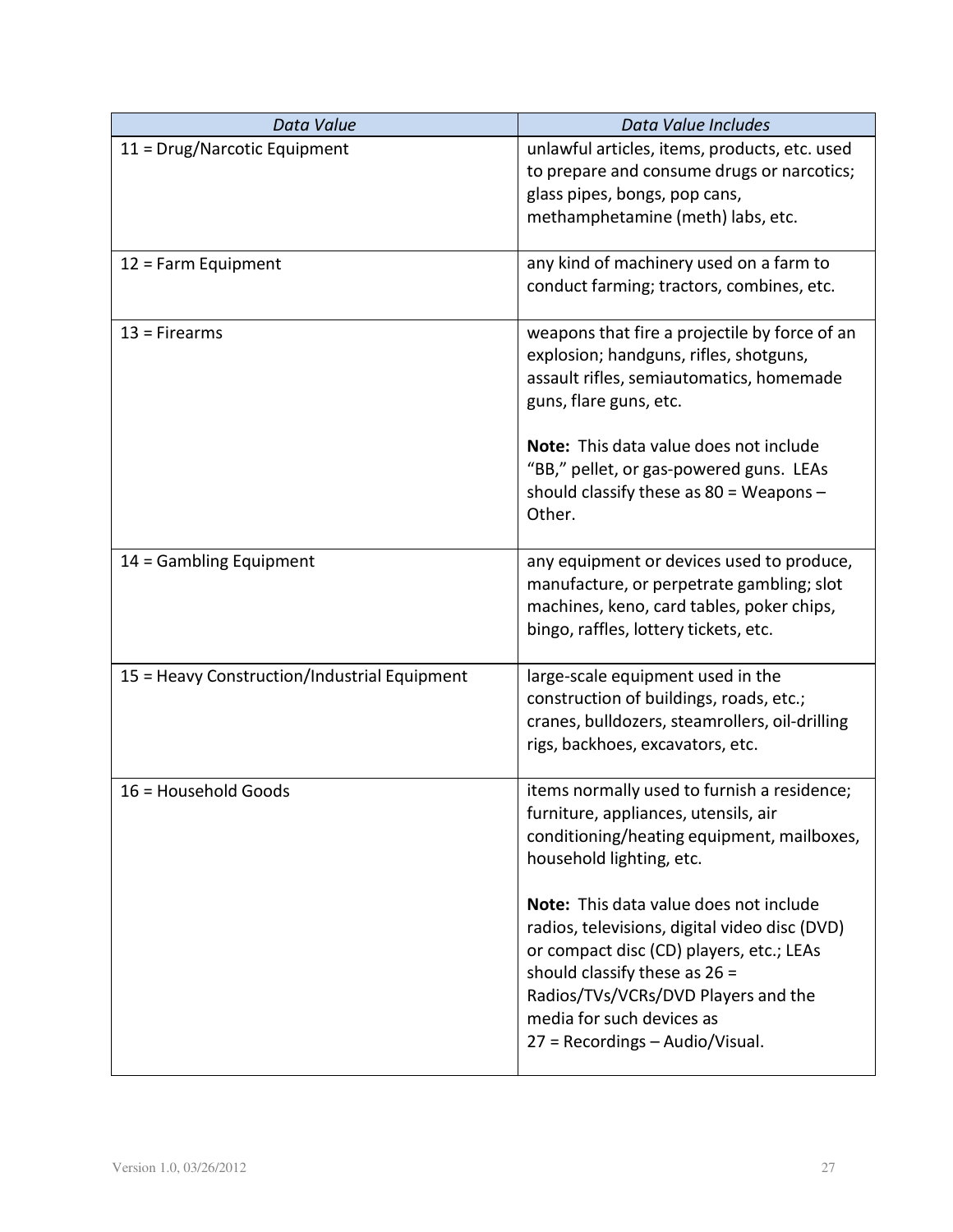| Data Value                        | Data Value Includes                                                                                                                                                                                                                                                                                                                                                        |
|-----------------------------------|----------------------------------------------------------------------------------------------------------------------------------------------------------------------------------------------------------------------------------------------------------------------------------------------------------------------------------------------------------------------------|
| 17 = Jewelry/Precious Metals/Gems | articles made of gold, silver, precious<br>stones, etc. used for personal adornment;<br>bracelets, necklaces, rings, watches,<br>platinum, loose gems, etc.                                                                                                                                                                                                                |
| $18$ = Livestock                  | domesticated animals raised for home use<br>or profit; cattle, chickens, hogs, horses,<br>sheep, bees, household pets such as dogs<br>and cats if commercially raised for profit,<br>animals raised and/or used for illegal<br>gambling, e.g., dogs, roosters, etc.                                                                                                        |
| $19$ = Merchandise                | items/goods which are exposed or held for<br>sale<br>Note: LEAs should use a more specific data<br>value whenever possible.                                                                                                                                                                                                                                                |
| $20 = \text{Money}$               | any circulating medium of exchange, legal<br>tender, currency; coins, paper money,<br>demand deposits, etc.; counterfeited<br>currency                                                                                                                                                                                                                                     |
| 21 = Negotiable Instruments       | any documents, other than currency, that<br>are payable without restriction; an<br>unconditional promise or order of payment<br>to a holder upon issue, possession, on<br>demand, or at a specific time; endorsed<br>checks (including forged checks that have<br>been endorsed), endorsed money orders,<br>endorsed traveler's checks, bearer checks,<br>and bearer bonds |
| 22 = Nonnegotiable Instruments    | documents requiring further action to<br>become negotiable; unendorsed checks,<br>money orders, traveler's checks, stocks,<br>bonds, blank checks, etc.                                                                                                                                                                                                                    |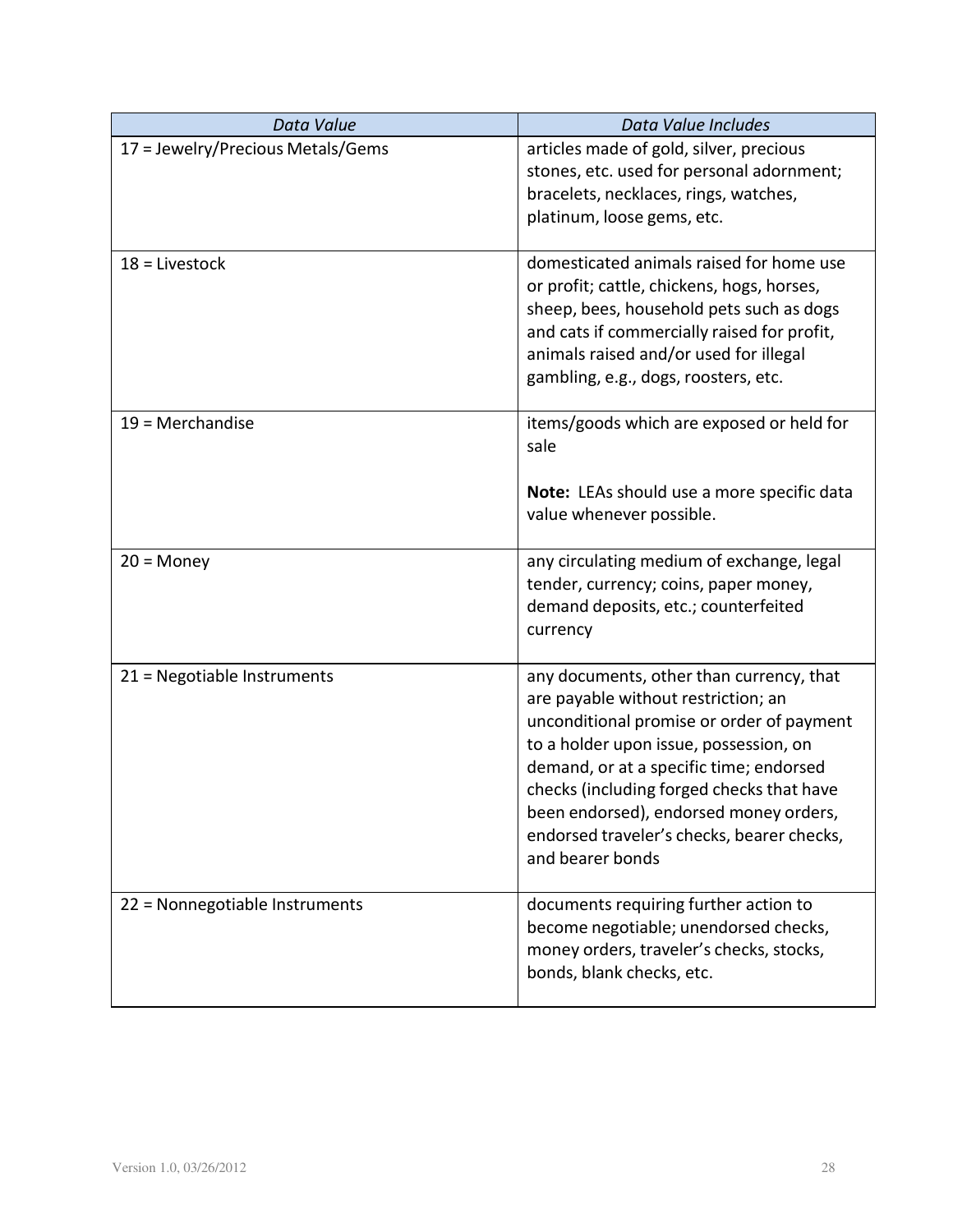| Data Value                       | Data Value Includes                                                                                                                                                                                                                                                             |
|----------------------------------|---------------------------------------------------------------------------------------------------------------------------------------------------------------------------------------------------------------------------------------------------------------------------------|
| $23$ = Office-type Equipment     | items normally used in an office/business<br>setting; calculators, cash registers, copying<br>machines, facsimile machines, shredders,<br>etc.                                                                                                                                  |
|                                  | Note: LEAs should use a more specific data<br>value whenever possible.                                                                                                                                                                                                          |
| 24 = Other Motor Vehicles        | motorized vehicles that do not fit the<br>definition of automobile, bus, truck, or<br>recreational vehicle; motorcycles, motor<br>scooters, trail bikes, mopeds, snowmobiles,<br>motorized golf carts, motorized wheelchairs,<br>all-terrain vehicles, go-carts, Segways®, etc. |
| 25 = Purses/Handbags/Wallets     | bags or pouches used for carrying articles<br>such as money, credit/debit cards, keys,<br>photographs, and other miscellaneous<br>items; briefcases, fanny packs, and<br>backpacks when used as a purse/wallet                                                                  |
| 26 = Radios/TVs/VCRs/DVD Players | items used to transmit audible signals and<br>visual images of moving and stationary<br>objects; high fidelity and stereo equipment,<br>CD players, MP3 players, cable boxes, etc.<br>Note: This data value does not include                                                    |
|                                  | radios/stereos installed in vehicles; LEAs<br>should classify these as 38 = Vehicle Parts/<br>Accessories.                                                                                                                                                                      |
| 27 = Recordings - Audio/Visual   | phonograph records or blank or recorded<br>tapes or discs upon which the user records<br>sound and/or visual images; CDs, DVDs,<br>cassettes, VHS tapes, etc.                                                                                                                   |
| 28 = Recreational Vehicles       | motor vehicles that are specifically<br>designed, but not necessarily used, to<br>transport people and also provide them<br>temporary lodging for recreational purposes                                                                                                         |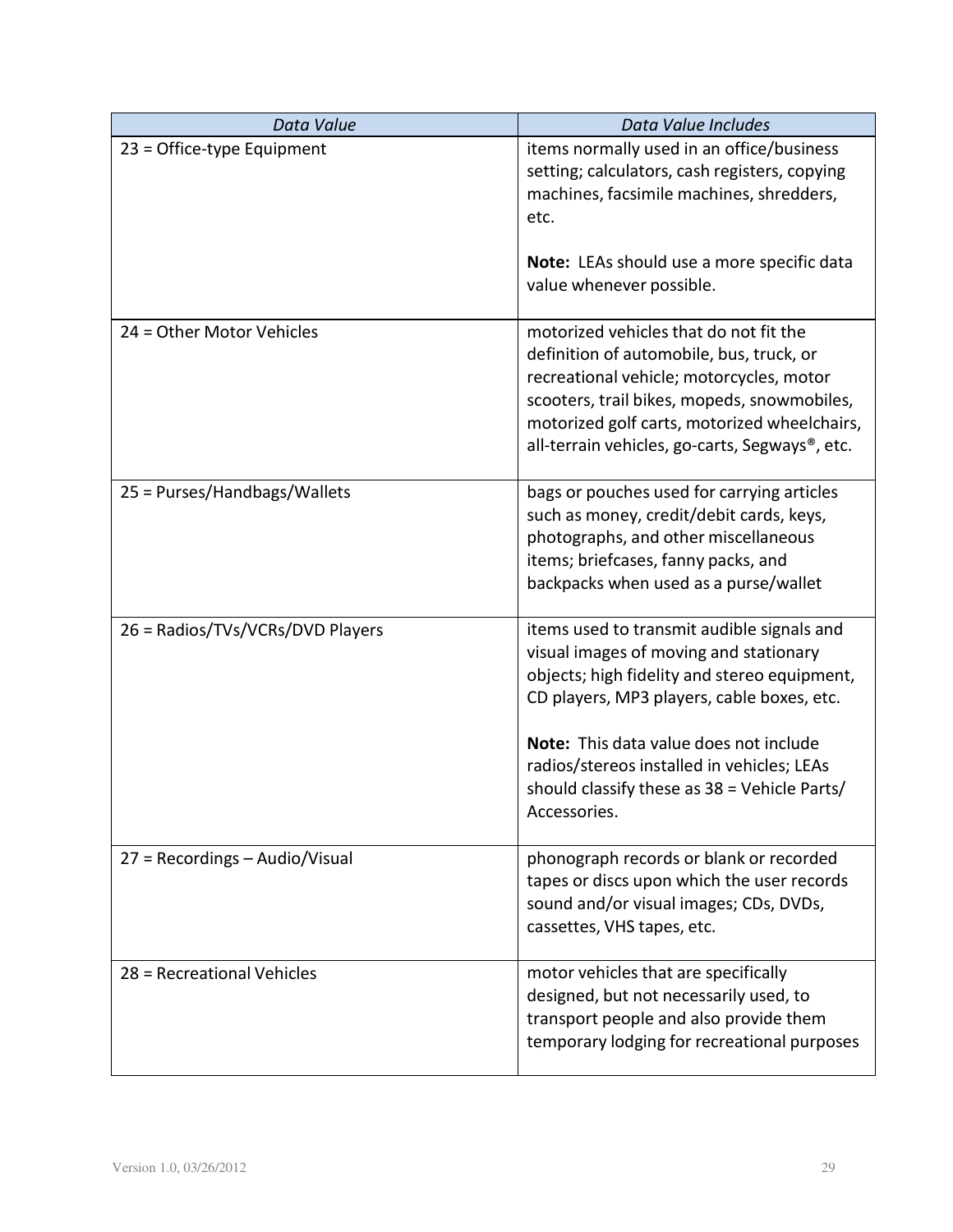| Data Value                                   | Data Value Includes                                                                                                                                                                                                                                                              |
|----------------------------------------------|----------------------------------------------------------------------------------------------------------------------------------------------------------------------------------------------------------------------------------------------------------------------------------|
| 29 = Structures - Single Occupancy Dwellings | buildings occupied by single families,<br>individuals, or housemates, commonly<br>referred to as houses, mobile homes,<br>townhouses, duplexes, etc.                                                                                                                             |
| $30$ = Structures – Other Dwellings          | any other residential dwellings not meeting<br>the definition of $29$ = Structures - Single<br>Occupancy Dwellings; apartments,<br>tenements, flats, boarding houses,<br>dormitories; temporary living quarters such<br>as hotels, motels, inns, bed and breakfasts              |
| 31 = Structures - Other Commercial/Business  | buildings designated for or occupied by<br>enterprises engaged in the buying and<br>selling of commodities or services,<br>commercial trade, or forms of gainful<br>activity that have the objective of supplying<br>commodities; stores, office buildings,<br>restaurants, etc. |
| 32 = Structures - Industrial/Manufacturing   | buildings designated for or occupied by<br>enterprises engaged in the production or<br>distribution of goods, refined and unrefined,<br>for use by industry; factories, plants,<br>assembly lines, etc.                                                                          |
| 33 = Structures - Public/Community           | buildings used by a group of people for<br>social/cultural/group/recreational activities,<br>common interests, classes, etc.; colleges,<br>hospitals, jails, libraries, meeting halls,<br>passenger terminals, religious buildings,<br>schools, sports arenas, etc.              |
| $34$ = Structures – Storage                  | buildings used for storing goods, belongings,<br>merchandise, etc.; barns, garages,<br>storehouses, warehouses, sheds, etc.                                                                                                                                                      |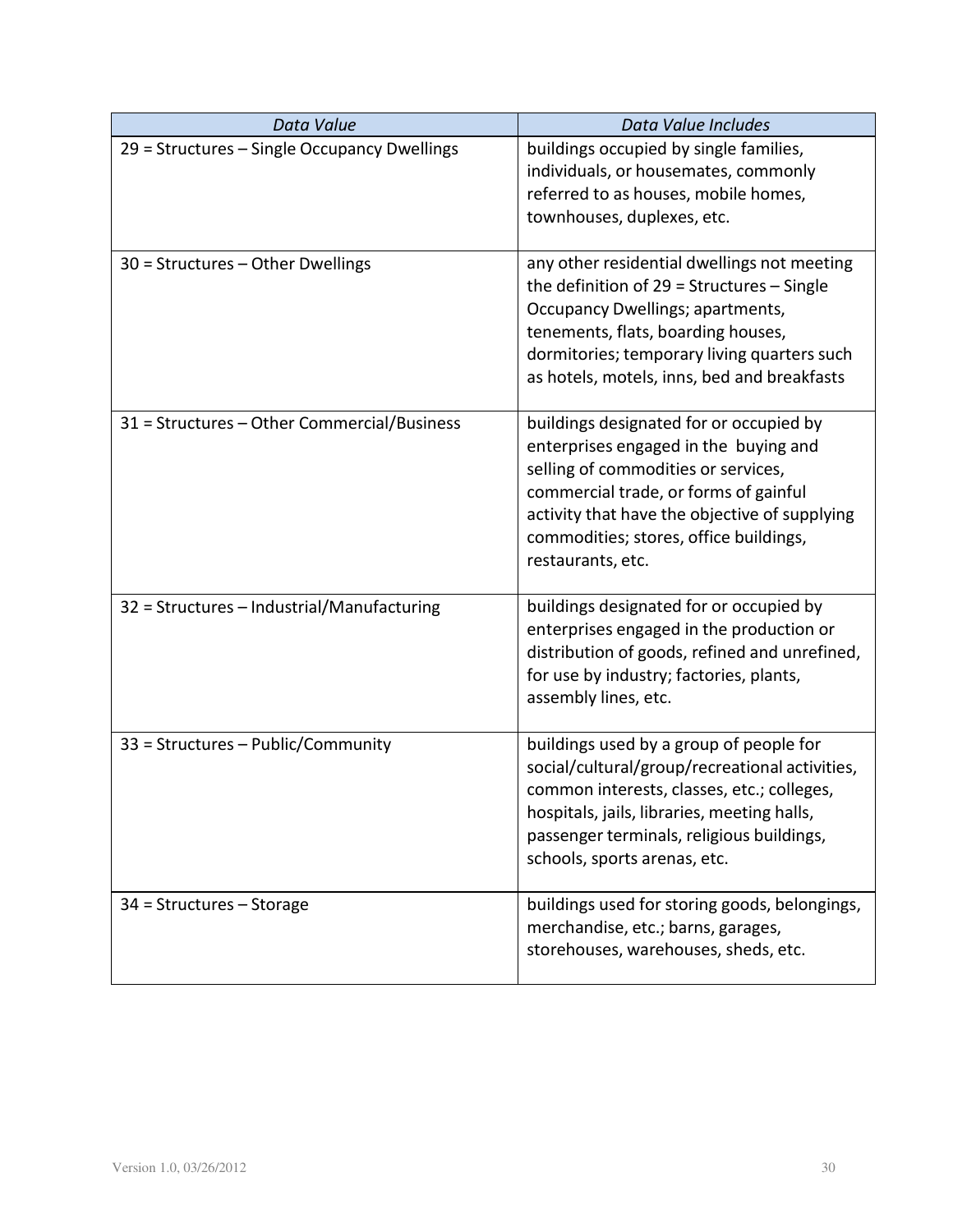| Data Value                         | Data Value Includes                                                                                                                                                                                                                                                    |
|------------------------------------|------------------------------------------------------------------------------------------------------------------------------------------------------------------------------------------------------------------------------------------------------------------------|
| $35 =$ Structures - Other          | any other types of structures not fitting the<br>descriptions of the previous types of<br>structures listed (i.e., in data values 29<br>through 34); outbuildings, monuments,<br>buildings under construction, etc.                                                    |
| $36 = Tools$                       | hand-held implements that are used in<br>accomplishing work; hand and power tools                                                                                                                                                                                      |
| $37$ = Trucks                      | motor vehicles which are specifically<br>designed, but not necessarily used, to<br>transport cargo on a commercial basis, or<br>vehicles designed for transporting loads                                                                                               |
| 38 = Vehicle Parts/Accessories     | items attached to the inside or outside of a<br>vehicle; motor vehicle batteries, engines,<br>transmissions, heaters, hubcaps, tires,<br>radios, CD/DVD players, automotive global<br>positioning system (GPS) navigation<br>systems, etc.                             |
| 39 = Watercraft                    | vehicles used in the water, propelled by a<br>motor, paddle, or sail; motorboats,<br>sailboats, canoes, fishing boats, jet skis, etc.                                                                                                                                  |
| 41 = Aircraft Parts/Accessories    | parts or accessories of an aircraft, whether<br>inside or outside<br>Note: This data value does not include<br>aircrafts that are intact or model/toy planes;<br>LEAs should classify complete aircraft as<br>$01$ = Aircraft and model/toy planes as<br>$77 =$ Other. |
| 42 = Artistic Supplies/Accessories | items or equipment used to create or<br>maintain paintings, sculptures, crafts, etc.;<br>frames, oil paints, clay                                                                                                                                                      |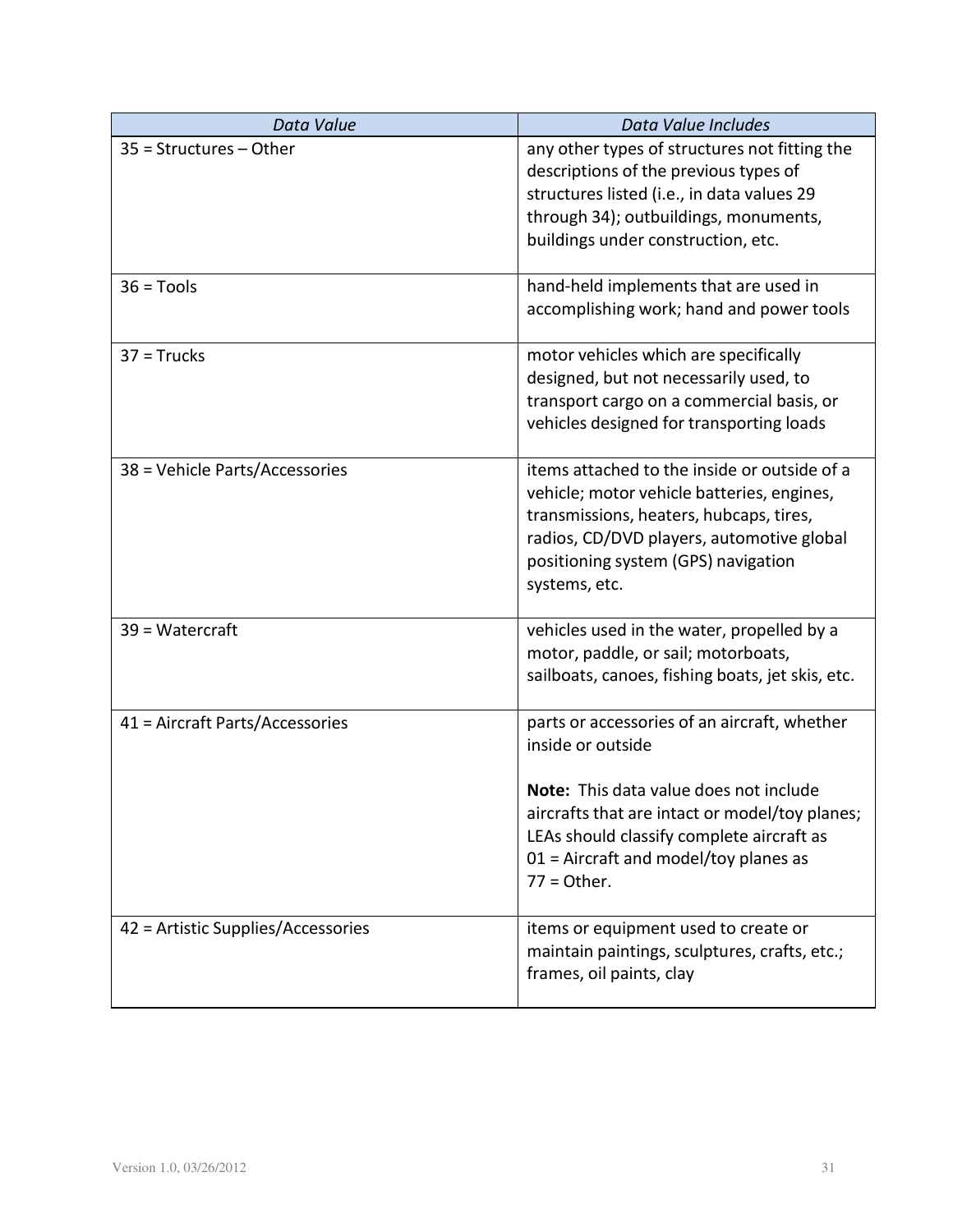| Data Value                                      | Data Value Includes                                                                                                                                                                                                                                      |
|-------------------------------------------------|----------------------------------------------------------------------------------------------------------------------------------------------------------------------------------------------------------------------------------------------------------|
| 43 = Building Materials                         | items used to construct buildings; lumber,<br>concrete, gravel, drywall, bricks, plumbing<br>supplies, uninstalled windows, uninstalled<br>doors, etc.                                                                                                   |
|                                                 | Note: This data value does not include<br>items stolen from a completed building.<br>LEAs should classify copper wire, aluminum,<br>etc., as 71 = Metals, Non-Precious.                                                                                  |
| 44 = Camping/Hunting/Fishing Equipment/Supplies | items, tools, or objects used for recreational<br>camping, hunting, or fishing; tents, camp<br>stoves, fishing poles, sleeping bags, etc.                                                                                                                |
|                                                 | Note: LEAs should classify rifles, pistols, and<br>shotguns as $13$ = Firearms.                                                                                                                                                                          |
| $45$ = Chemicals                                | substances with distinct molecular<br>compositions that are produced by or used<br>in chemical processes; herbicides, paint<br>thinner, insecticides, industrial or household<br>products, solvents, fertilizers, lime, mineral<br>oil, antifreeze, etc. |
|                                                 | Note: LEAs should classify chemicals used in<br>conjunction with illegal drug activity as<br>$10 = Drugs/Narcotics or 11 = Drug/Narcotic$<br>Equipment, as appropriate.                                                                                  |
| 46 = Collections/Collectibles                   | objects that are collected because they<br>arouse interest due to being novel, rare,<br>bizarre, or valuable; art objects, stamp/<br>baseball/comic book collections                                                                                     |
|                                                 | Note: LEAs should use a more specific data<br>value whenever possible. For example, a<br>collection of old guns should be classified as<br>$13$ = Firearms.                                                                                              |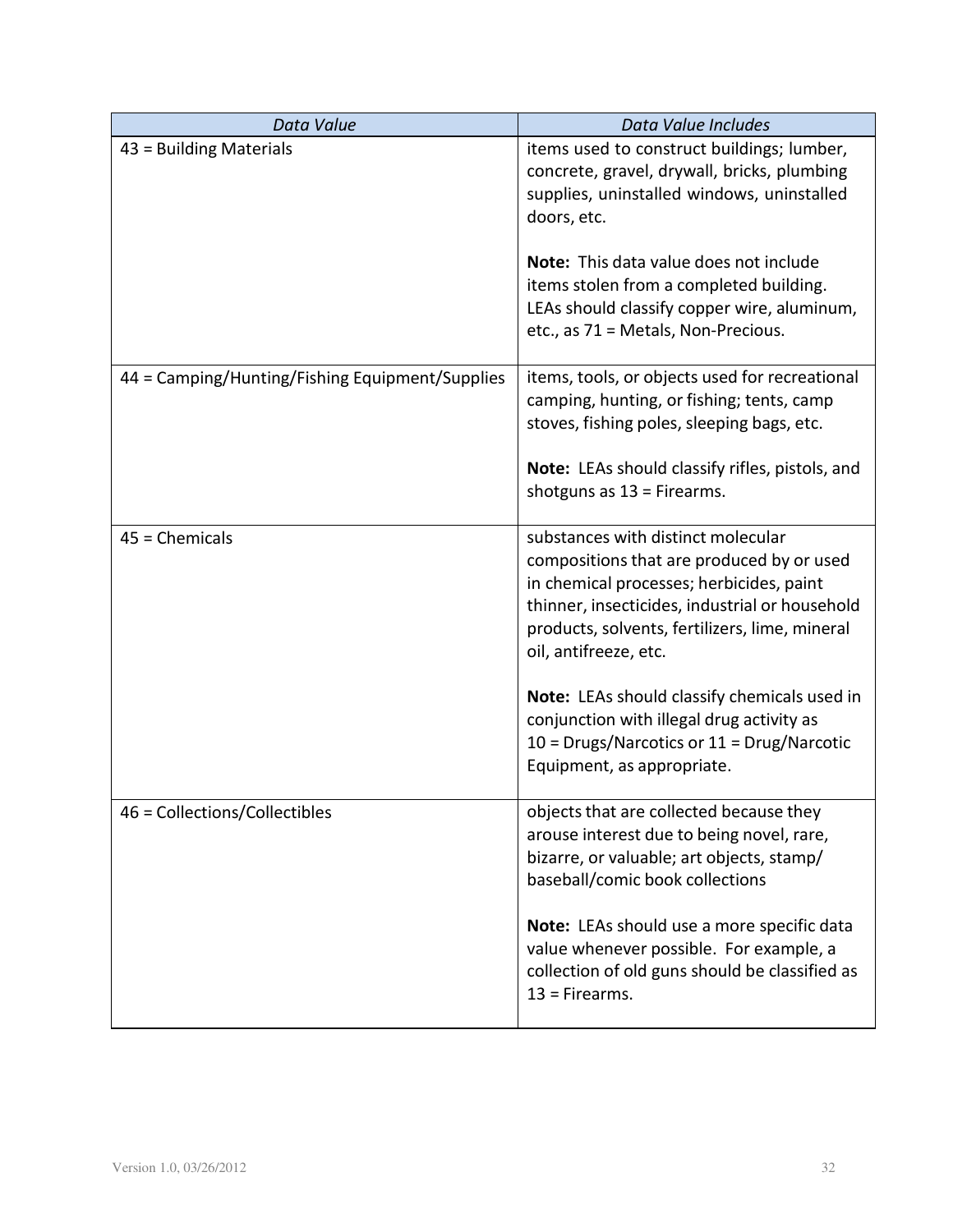| Data Value                          | Data Value Includes                                                                                                                                                                                                                                                                                                                                                                    |
|-------------------------------------|----------------------------------------------------------------------------------------------------------------------------------------------------------------------------------------------------------------------------------------------------------------------------------------------------------------------------------------------------------------------------------------|
| $47 = Crops$                        | cultivated plants or agricultural produce<br>grown for commercial, human, or livestock<br>consumption and use that is usually sold in<br>bulk; grains, fruits, vegetables, tobacco,<br>cotton<br>Note: This data value does not include<br>crops that yield illegal substances. LEAs<br>should classify crops used in conjunction<br>with illegal drug activity as $10 = \text{Drugs}$ |
|                                     | Narcotics or 11 = Drug/Narcotic Equipment,<br>as appropriate.                                                                                                                                                                                                                                                                                                                          |
| 48 = Documents/Personal or Business | includes affidavits, applications, certificates,<br>credit card documents, savings account<br>books, titles, deposit slips, pawn shop slips,<br>patents, blueprints, bids, proposals,<br>personal files, and U.S. mail<br>Note: This data value does not include<br>identity documents.                                                                                                |
| $49$ = Explosives                   | devices that explode or cause an explosion;<br>bombs, dynamite, Molotov cocktails,<br>fireworks, ammunition, etc.                                                                                                                                                                                                                                                                      |
| 59 = Firearm Accessories            | items used in conjunction with a firearm to<br>improve ease of use or maintenance; gun<br>belts, cases, cleaning tools/equipment,<br>targets, aftermarket stocks, laser sights,<br>rifle/spotting/handgun scopes                                                                                                                                                                       |
| $64$ = Fuel                         | products used to produce energy; coal,<br>gasoline, diesel, biodiesel, natural gas, oil                                                                                                                                                                                                                                                                                                |
| 65 = Identity Documents             | formal documents and/or their numbers<br>that provide proof pertaining to a specific<br>individual's identity; passports, visas,<br>driver's licenses, social security cards, alien<br>registration cards, voter registration cards,<br>etc.                                                                                                                                           |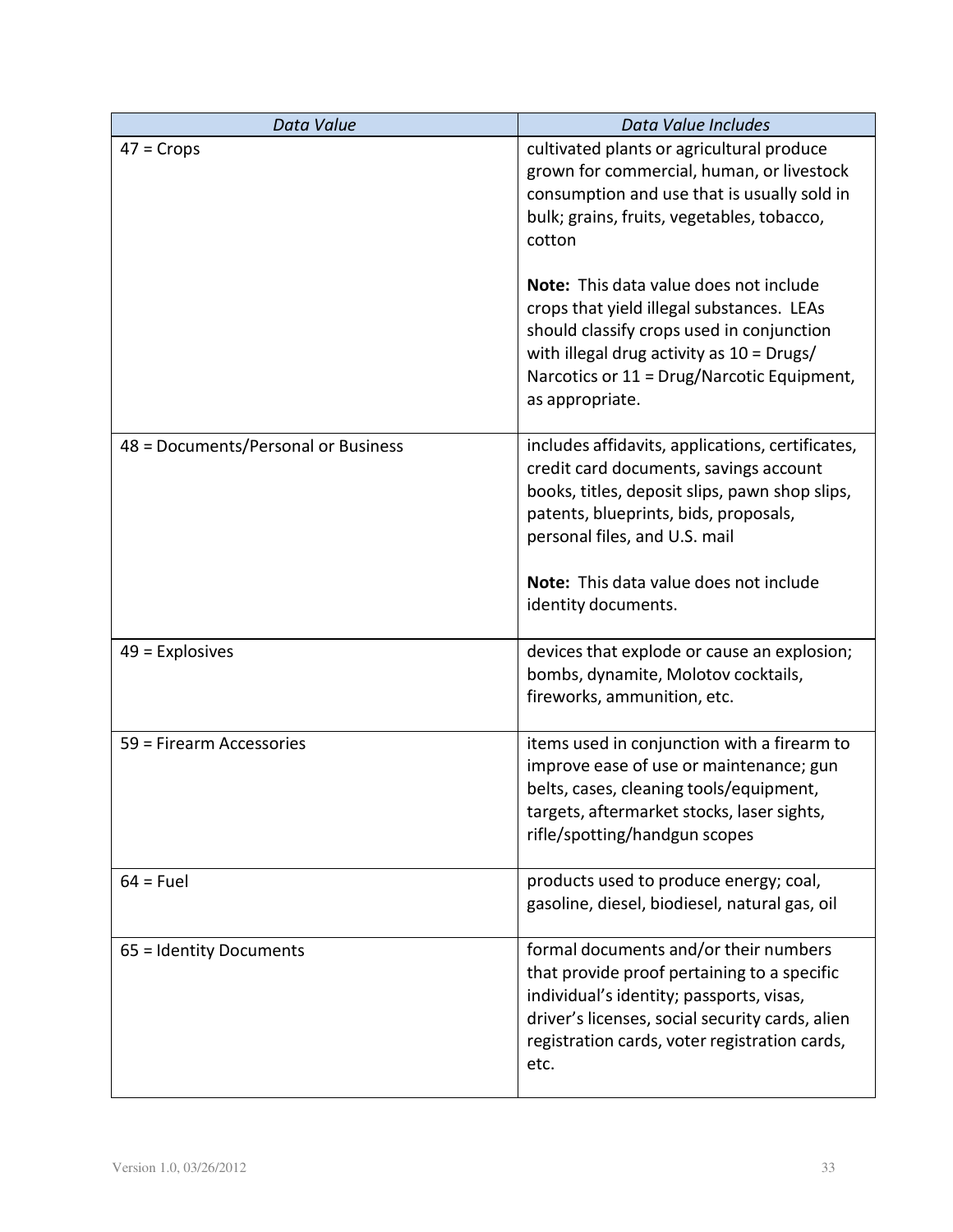| Data Value                         | Data Value Includes                                                                                                                                                                                                                                                                                                                                                                                                                                                                                                     |
|------------------------------------|-------------------------------------------------------------------------------------------------------------------------------------------------------------------------------------------------------------------------------------------------------------------------------------------------------------------------------------------------------------------------------------------------------------------------------------------------------------------------------------------------------------------------|
| $66$ = Identity - Intangible       | sets of characteristics or behavioral or<br>personal traits by which an entity or person<br>is recognized or known; damaged<br>reputation, disclosed confidential<br>information, etc.                                                                                                                                                                                                                                                                                                                                  |
| 67 = Law Enforcement Equipment     | anything specifically used by law<br>enforcement personnel during the<br>performance of their official duties; vests,<br>uniforms, handcuffs, flashlights, nightsticks,<br>badges, etc.; canines (K-9s), horses, etc.<br>Note: This data value does not include<br>firearms. LEAs should classify firearms as<br>13 = Firearms and should select the most<br>appropriate motor vehicle or other mobile<br>property data value when applicable, e.g.,<br>$01$ = Aircraft, 39 = Watercraft, 24 = Other<br>Motor Vehicles. |
| 68 = Lawn/Yard/Garden Equipment    | equipment used for maintaining and<br>decorating lawns and yards; mowers, line<br>trimmers, tools, tillers, etc.<br>Note: This data value does not include                                                                                                                                                                                                                                                                                                                                                              |
|                                    | plants, trees, fountains, bird baths, etc.                                                                                                                                                                                                                                                                                                                                                                                                                                                                              |
| $69$ = Logging Equipment           | equipment specifically used by logging<br>industry personnel during the performance<br>of their duties; choker cables, binders,<br>blocks, etc.                                                                                                                                                                                                                                                                                                                                                                         |
| 70 = Medical/Medical Lab Equipment | equipment specifically used in the medical<br>field; X-ray machines, testing equipment,<br>magnetic resonance imaging (MRI)<br>machines, ultrasound machines,<br>wheelchairs, stethoscopes, etc.                                                                                                                                                                                                                                                                                                                        |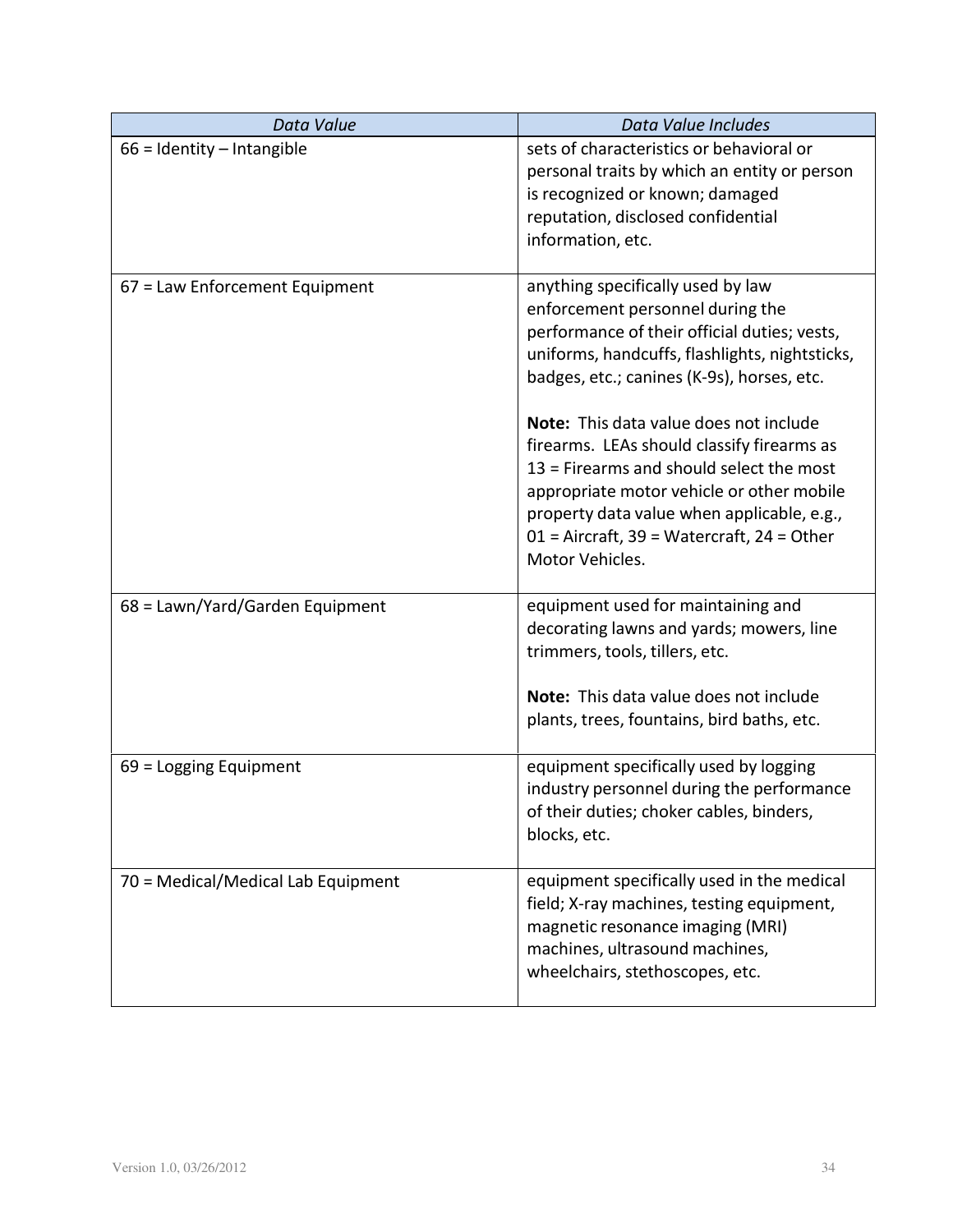| Data Value                              | Data Value Includes                                                                                                                                                                                                                                                                                                                                 |
|-----------------------------------------|-----------------------------------------------------------------------------------------------------------------------------------------------------------------------------------------------------------------------------------------------------------------------------------------------------------------------------------------------------|
| 71 = Metals, Non-Precious               | base metals or alloys possessing luster,<br>malleability, ductility, and conductivity of<br>electricity and heat; ferrous and non-ferrous<br>metals such as iron, steel, tin, aluminum,<br>copper, brass, copper wire, copper pipe, etc.                                                                                                            |
| 72 = Musical Instruments                | instruments relating to or capable of<br>producing music; percussion, brass,<br>woodwind, and string instruments, etc.;<br>guitar strings, picks, drum sticks, etc.                                                                                                                                                                                 |
| $73 = Pets$                             | animals kept for pleasure or companionship,<br>other than livestock; dogs, household birds,<br>fish, rodents, reptiles, and exotic animals<br>raised as pets and not for profit                                                                                                                                                                     |
| 74 = Photographic/Optical Equipment     | equipment used to take photographs and/or<br>relating to the science of optics or optical<br>equipment; cameras, camcorders,<br>telescopes, lenses, prisms, optical scanners,<br>binoculars, monoculars, etc.<br>Note: This data value does not include<br>camera phones. LEAs should classify these<br>as 75 = Portable Electronic Communications. |
| 75 = Portable Electronic Communications | electronic devices used to communicate<br>audible or visual messages; cell phones,<br>camera phones, pagers, personal digital<br>assistants (PDAs), BlackBerrys®, Gameboy®,<br>iPads®, iPods®, Kindles®, Nooks®, etc.                                                                                                                               |
| 76 = Recreational/Sports Equipment      | equipment and materials used for<br>recreational purposes, or during sports<br>activities; skis, balls, gloves, weights, nets,<br>bats, rackets, team uniforms, etc.                                                                                                                                                                                |
| $77 = Other$                            | all other property not fitting the specific<br>descriptions of the data values identified                                                                                                                                                                                                                                                           |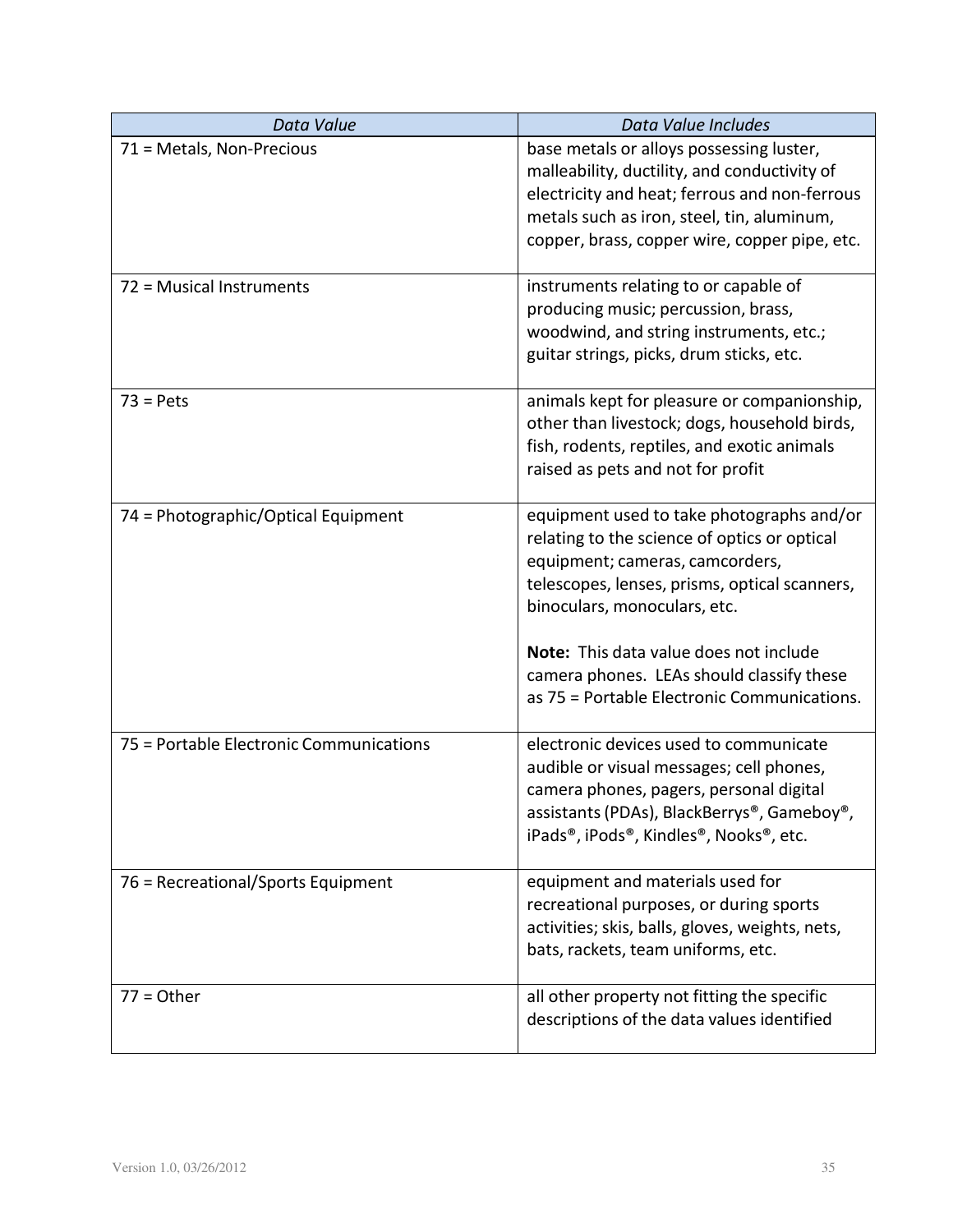| Data Value                                  | Data Value Includes                                                                                                                                                                                                                    |
|---------------------------------------------|----------------------------------------------------------------------------------------------------------------------------------------------------------------------------------------------------------------------------------------|
| $78$ = Trailers                             | transportation devices designed to be<br>hauled by a motor vehicle; truck trailers,<br>semi-trailers, utility trailers, farm trailers,<br>etc.                                                                                         |
| 79 = Watercraft Equipment/Parts/Accessories | watercraft equipment or accessories that<br>are used for the crafts' maintenance or<br>operation; buoys, life preservers, paddles,<br>sails                                                                                            |
|                                             | Note: This data value does not include<br>accessories for water sports. LEAs should<br>classify these as $76$ = Recreational/Sports<br>Equipment.                                                                                      |
| $80 = Weapons - Other$                      | weapons not classified under other<br>categories; knives, swords, nunchakus, brass<br>knuckles, crossbows, bows and arrows,<br>pepper spray, tasers, sling shots, "BB" guns,<br>pellet guns, gas-powered guns, paintball<br>guns, etc. |
| 88 = Pending Inventory                      | items whose property description is<br>unknown until an inventory is conducted                                                                                                                                                         |
| $99 = (blank)$                              | this data value is a special data value used at<br>the discretion of the FBI UCR Program to<br>compile statistics on certain designated<br>types of property, which are the object of<br>theft fads; it is not currently used          |

# **3 Submissions**

Cargo Theft statistical reporting data may be submitted to the FBI via: (1) the NIBRS, (2) Cargo Theft Incident Report, or (3) *Cargo Theft Technical Specification*.

# **3.1 NIBRS**

The FBI UCR Program adopted a new data element, 2A Cargo Theft, within the Administrative Segment of the NIBRS in order to flag the incident as a Cargo Theft. In addition, this data element is mandatory for specific crimes against property, which are applicable to Cargo Theft.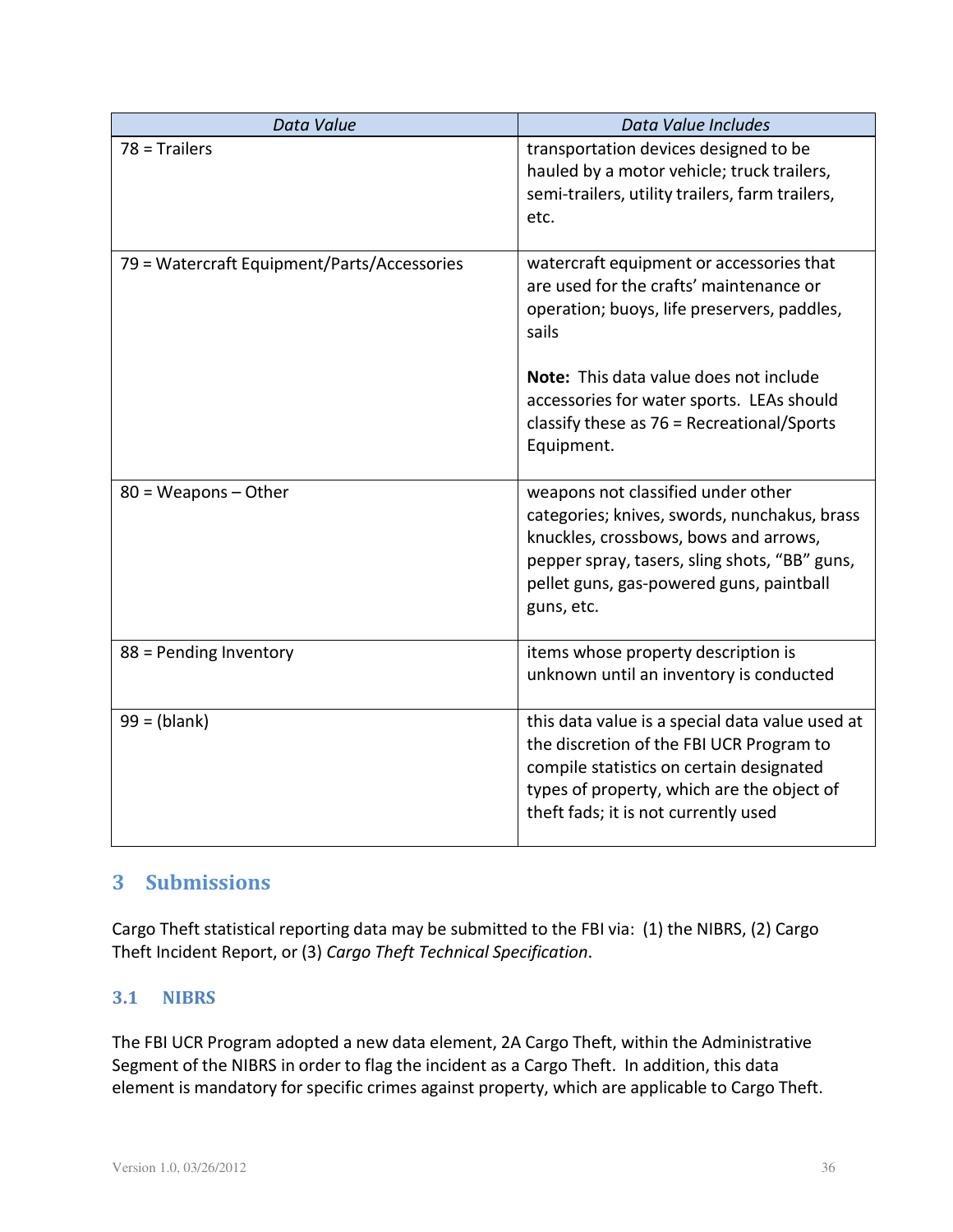Participating agencies should note implementation of the new NIBRS data element must be consistent among all reporting agencies within a state. Therefore, either **all or none** of the agencies that report NIBRS data within a state must report cargo theft data via the new NIBRS data element.

This section furnishes information regarding the submission of cargo theft data into the NIBRS. The following excerpts on Cargo Theft can be found in the *NIBRS Technical Specification*.

## **3.1.1 Data Elements and Data Values**

*Data Elements* are data fields used in NIBRS to describe the details of each component of a crime, i.e., victims, offenders, arrestees, and circumstances.

For example, **Data Element** 2A Cargo Theft – 1 character (Y=Yes or N=No; enter only one): This data element is to be used to indicate whether or not the incident involved a cargo theft. This data element can only be entered when the incident has at least one of the 13 offenses listed under **2.2.1 Group A Cargo Theft Offenses.**

*Data Values* are the specific codes that can be entered into a data element. Data values are codes from an approved list, each followed by an equal sign (=) and a description of the data value.

For example, for Data Element 3 (Incident Date), the specific format for the **data value** is YYYYMMDD. For Data Element 27 (Sex of Victim), agencies may enter one of the codes  $M =$  Male, F = Female, or U = Unknown to describe the gender of the victim; but for Data Element 48 (Sex of Arrestee), agencies can enter only M = Male or F = Female to describe the gender of the arrestee.

# **3.2 Cargo Theft Incident Report**

The Cargo Theft Incident Report is separate from and in addition to the routine SRS submission. Reporting agencies must remember that the Hierarchy Rule does not apply when reporting a cargo theft. If a cargo theft occurs in a multiple-offense incident, the reporting LEA must first report the Cargo Theft-related offense and then up to an additional four offense(s). It should also be noted reporting attempts to commit cargo theft is not applicable to this data collection.

Agencies that submit data to the FBI UCR Program via the SRS should report cargo thefts on the Cargo Theft Incident Report*,* which is available electronically at <www.fbi.gov>. NIBRS agencies not able to submit cargo theft data via the NIBRS may also use this report.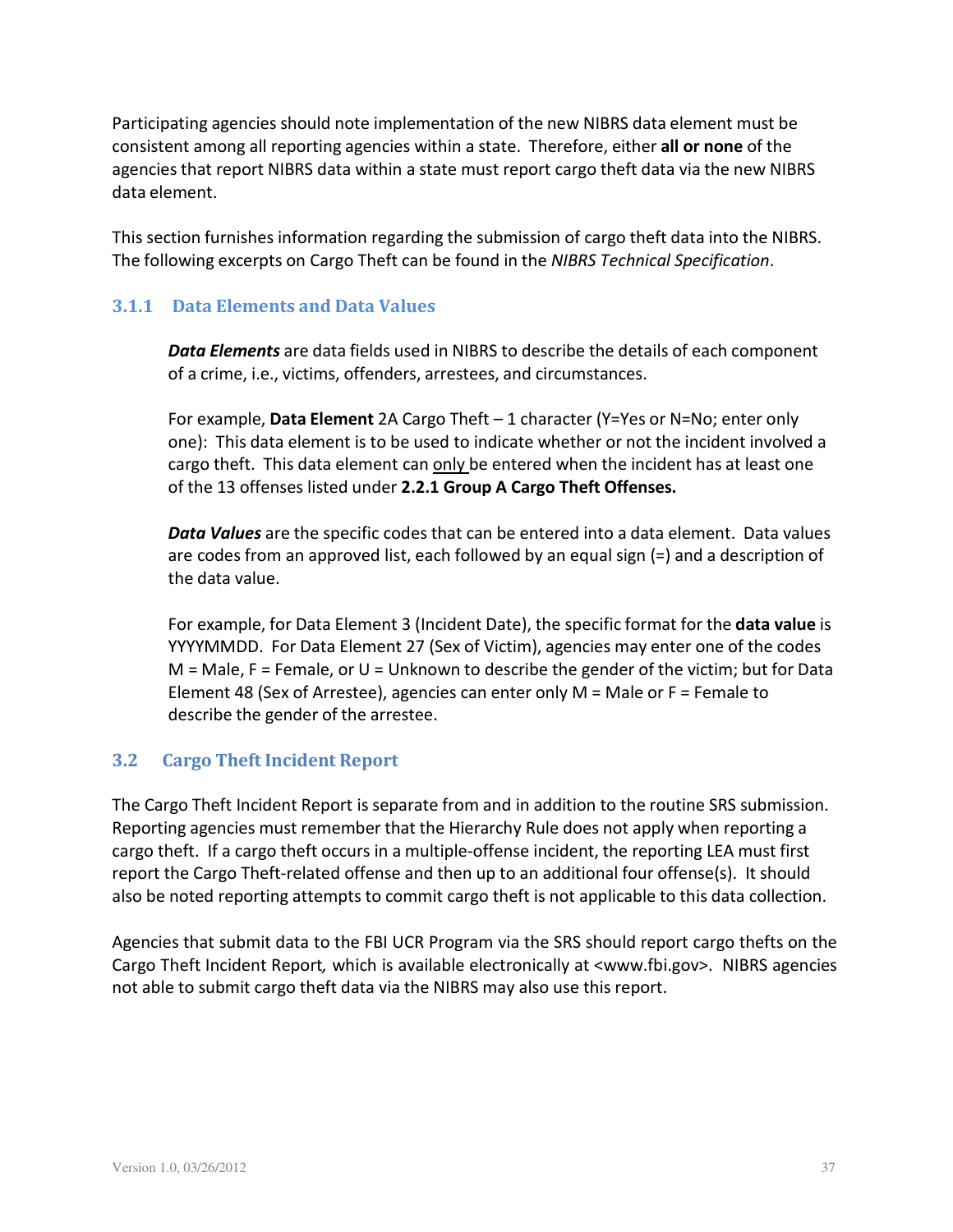# **3.2.1 Completing the CARGO THEFT INCIDENT REPORT (Form 1110-0048)**

A separate Cargo Theft Incident Report must be submitted for each Cargo Theft incident.

This form should be used to report an incident in which a cargo theft occurred, adjust information in a previously reported incident, delete any incident previously reported, or report zero cargo thefts for the month.

#### **ADMINISTRATIVE INFORMATION**

*ORI Number:* Agencies must enter the nine-character Originating Agency Identifier.

*Report Type:* Agencies must indicate the type of report as Initial, Adjustment, Delete, or Zero.

*Incident Number:* Agencies must provide an identifying incident number, preferably the case or file number, for Initial, Adjustment, and Delete reports. This field can be left blank for a Zero report.

*Incident Date:* Agencies must provide the date of the Cargo Theft incident in the format of YYYYMMDD for Initial and Adjustment reports. If the incident date is unknown, enter the date of the report and check the "Report Date Indicator" block.

*Incident Hour:* Agencies must provide the hour when the Cargo Theft incident occurred or started or the beginning of the time period in which it occurred (as appropriate) for Initial and Adjustment reports. Military 24-hour time should be used. If the Incident Hour is unknown, the hour should be left blank. If the incident occurred on or between midnight and 0059, 00 should be entered; if on or between 0100 and 0159, 01 should be entered; if on or between 2300 and 2359, 23 should be entered, etc. If the incident occurred at exactly midnight, it is to be considered to have occurred at the beginning of the next day, as if the crime occurred at 1 minute past midnight.

*Cleared Exceptionally:* Agencies must indicate if the Cargo Theft incident was cleared exceptionally. (Note: If the incident was cleared by arrest, Cleared Exceptionally must be blank.)

In a multiple-offense incident, the exceptional clearance of one offense clears the entire incident. (Note: An incident cannot be cleared exceptionally if an arrest has been made in connection with the incident. The incident has already been "cleared by arrest.")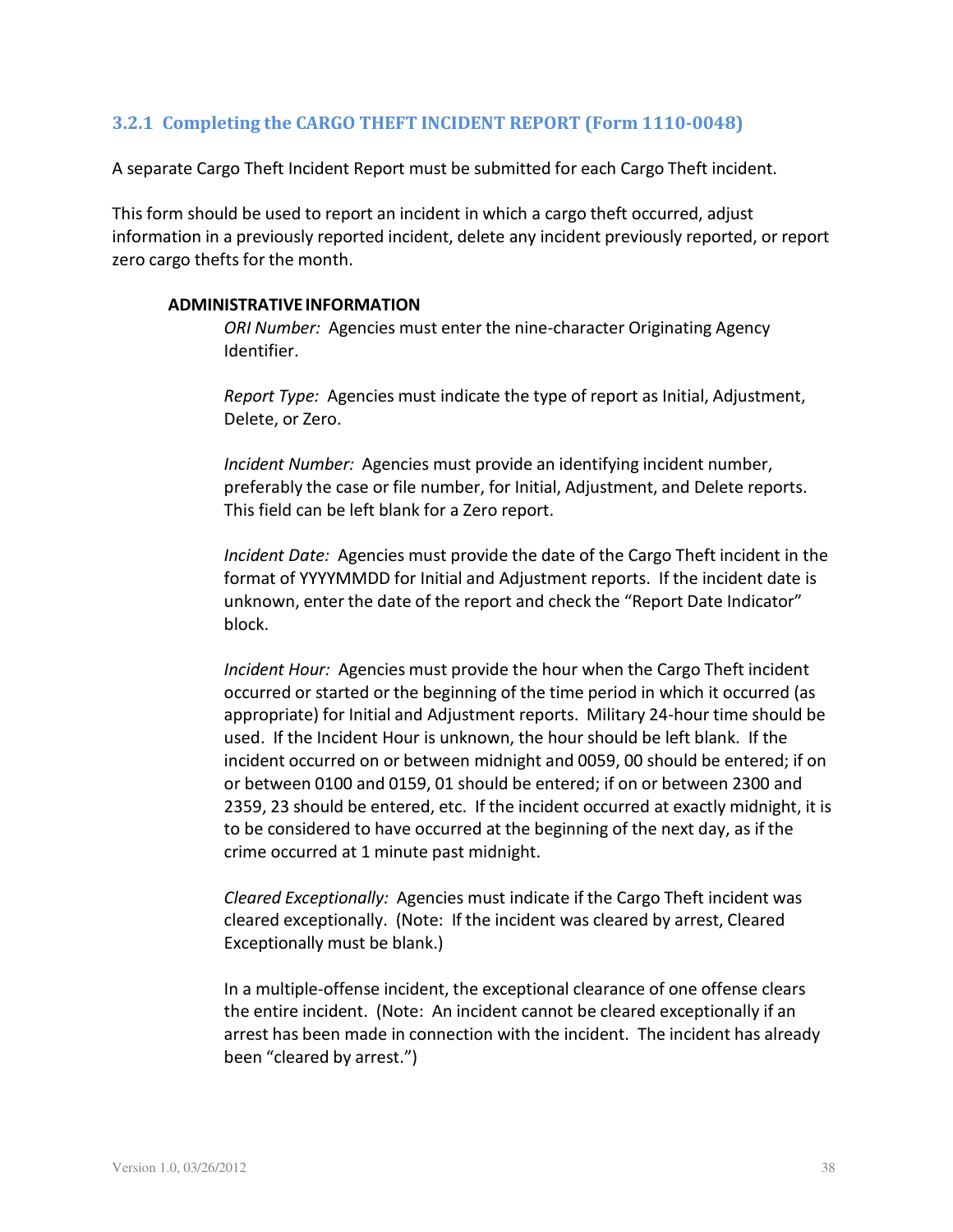*UCR Offense:* The agency must enter the offenses of the five most serious involved in the incident that was determined to be a Cargo Theft for Initial and Adjustment reports. The menu contains the offenses that are specific to Cargo Theft and must be one of the first offenses entered. (See Section 2.2.1.)

The remaining (four) menus contain additional Group A offenses that can be entered after the first Cargo Theft-specific offense has been entered. (See Section 2.2.2).

*Location Type:* The agency must enter the most appropriate location from the menu, based on the Cargo Theft offense reported for Initial and Adjustment reports.

*Type Weapon/Force Involved:* The agency must check the appropriate box(es) to indicate the type of weapon(s) or force involved in the Cargo Theft incident for Initial and Adjustment reports.

*Victim Type:* The agency must check the appropriate box(es) to indicate the type of victim(s) identified within the Cargo Theft incident for Initial and Adjustment reports.

*Property Information:* An agency should report property stolen in its jurisdiction. Likewise, the agency that reported the property stolen should also report the property recovered.

*Property Description:* The agency must check the most appropriate property description from the menu for Initial and Adjustment reports.

*Stolen Value:* The agency must enter the value of the stolen property in whole dollar amounts. Do not enter cents. Only enter numeric characters (0 through 9).

*Property Recovered:* The agency must check this box if all or some property has been recovered.

*Date Recovered:* The agency must enter the date the property was recovered in the format of YYYYMMDD.

*Recovered Value:* The agency must enter the value of the recovered property in whole dollar amounts. Do not enter cents. Only enter numeric characters (0 through 9). (Note: The recovered property value must not exceed the stolen property value.)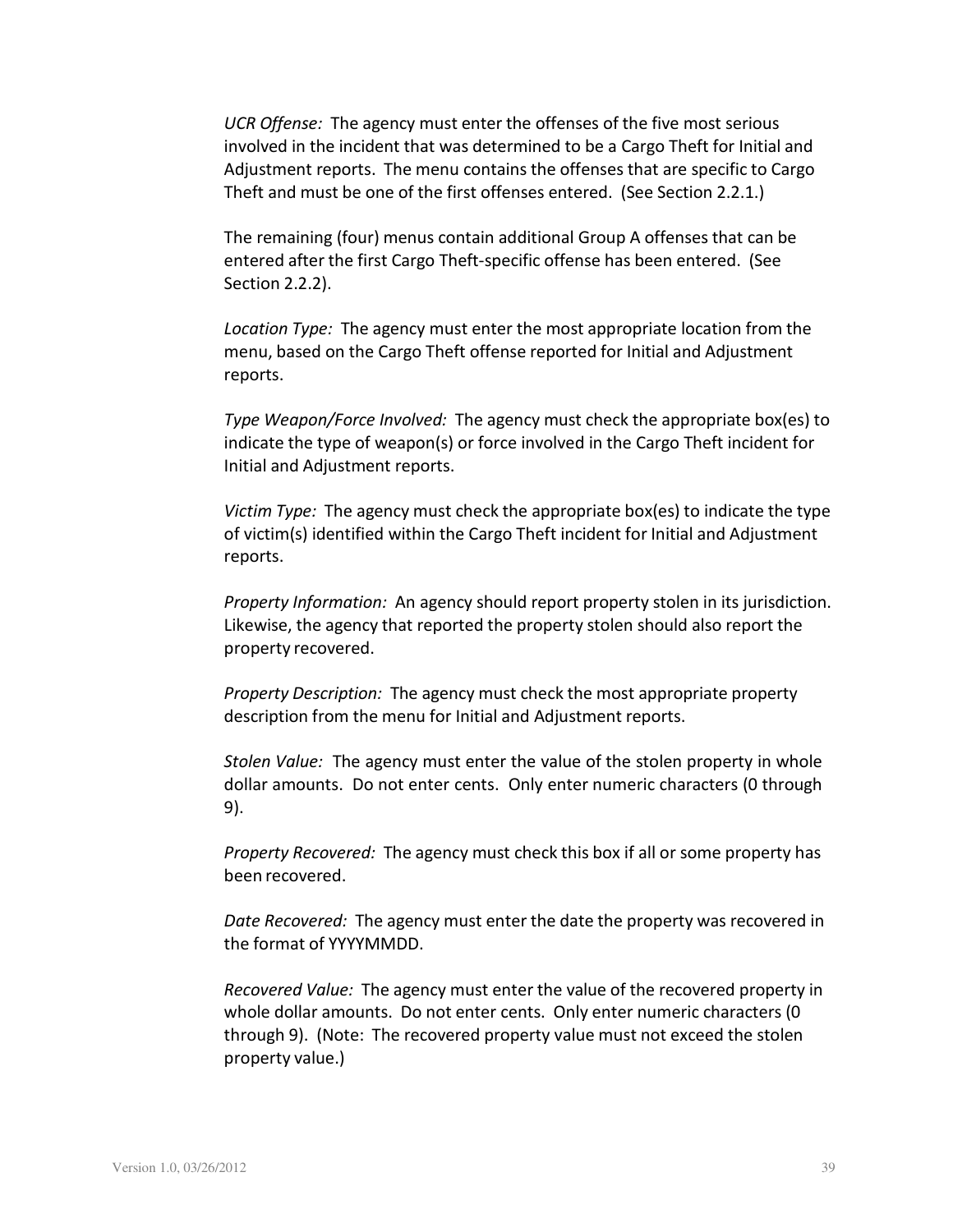#### **OFFENDERINFORMATION**

The agency must enter this data for Initial and Adjustment reports.

*Unknown Offender Indicator:* The agency must enter "00" if nothing is known about the offender. If any information about the offender(s) is known, leave blank and complete the age, sex, race, and ethnicity columns with applicable unknown codes.

*Known Offender Information:* The agency must provide the following information about the offender. (Note: If any offender information is entered, the Unknown Offender indicator must be blank.)

*Age:* The agency can enter up to five offenders. Enter the age of each offender, either as an exact number of years, a range of years, or as unknown.

*Sex, Race, and Ethnicity:* The agency must check the appropriate box.

#### **ARRESTEE INFORMATION**

The agency should not enter Arrestee Information if the Offender Information is unknown.

*Age:* The agency can enter up to five arrestees. Enter the age of each arrestee, either as an exact number of years, a range of years, or as unknown.

*Sex, Race, and Ethnicity:* The agency must check the appropriate box.

#### **3.3 Cargo Theft Technical Specifications**

The FBI UCR staff prepared the *Cargo Theft Technical Specification,* available electronically at www.fbi.gov, to provide the technical requirements for submitting cargo theft data in an electronic format. NIBRS states not able to make the programming changes to their RMS could adopt this submission method.

# **4 Scenarios of Cargo Theft**

In each of the following scenarios, it shall be assumed that all cargo is moving in commerce, i.e., commercial shipment and in the supply chain, at all points between the point of origin and the final destination (exchange bill of lading), regardless of any temporary stop while awaiting transshipment or otherwise.

**Scenario 1:** An armed suspect hijacked an 18-wheeler and kidnapped the driver (UCR Offense Codes 100 Kidnapping/Abduction and 120 Robbery). The suspect then transferred the stolen cargo to another trailer.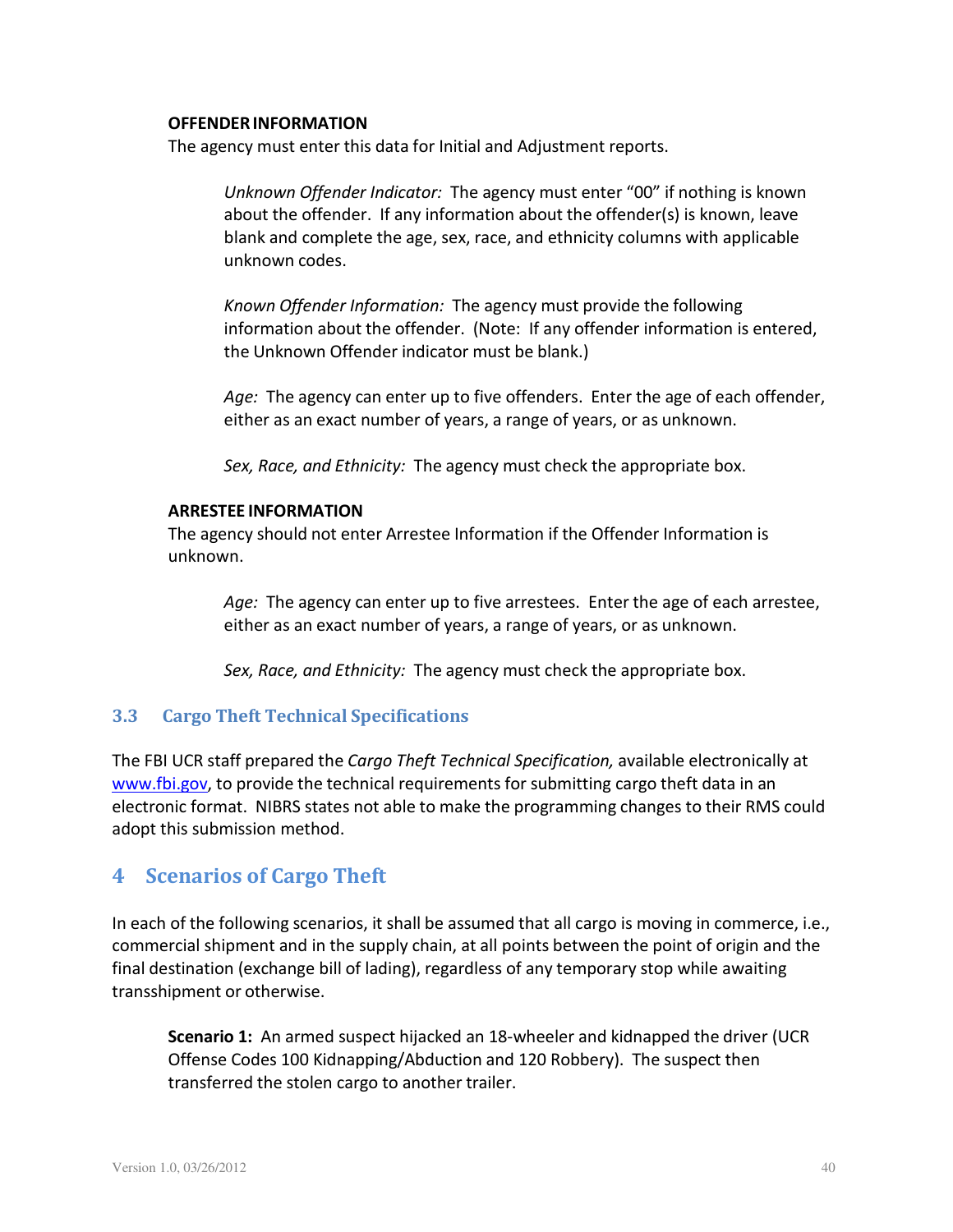**Scenario 2:** Four men wearing ski masks conducted armed robbery at a trucking facility (UCR Offense Code 120 Robbery). Two of the men held the guards at gunpoint while the other two men jumped into an idling truck nearby and drove off with the cargo.

**Scenario 3:** A suspect was employed at a wholesale tobacco warehouse. After hours, the employee gained entry into the warehouse and removed 4,000 cartons of cigarettes (UCR Offense Code 220 Burglary). The inventory was slated for shipment to local retailers.

**Scenario 4:** A delivery driver stopped at a truck stop for a short break and exited, leaving the vehicle unattended. A short time later, the driver returned to the vehicle and discovered the cargo missing from the box truck (UCR Offense Code 23F Theft From Motor Vehicle).

**Scenario 5:** Unknown suspects entered the terminal grounds of Carrier XYZ by cutting a section of fence. The suspects then broke into a loaded unattached trailer and removed the cargo (UCR Offense Code 23H All Other Larceny).

**Scenario 6:** The driver of an 18-wheeler accepted a bribe to "look the other way" (UCR Offense Code 510 Bribery) while his load of cargo was being "stolen" (UCR Offense Code 23F Larceny From a Motor Vehicle).

**Scenario 7:** Two individuals worked for Company Y, loading and unloading cargo. Employee A discovered that Employee B was using drugs on the job. Employee A threatened to reveal his drug use to their employer. As payment for keeping silent, Employee A demanded a partial shipment of plasma TVs (UCR Offense Code 210 Extortion/Blackmail).

**Scenario 8:** The owner/driver of a tractor trailer stopped at a post office to check his mail, leaving the vehicle running and unlocked. When he returned, both the rig and cargo were gone (UCR Offense Code 240 Motor Vehicle Theft).

**Scenario 9:** An air cargo worker stole a shipment of military supplies from an all-cargo aircraft, which was scheduled for delivery to military personnel oversees (UCR Offense Code 270 Embezzlement).

**Scenario 10:** A man, posing as an indirect air carrier employee (UCR Offense Code 26C Impersonation) picked up a truck and trailer from a consolidation facility, which was slated for delivery to an airport sorting center (UCR Offense Code 240 Motor Vehicle Theft).

**Scenario 11:** Five suspects entered a slow-moving freight train, which was transporting cargo from the freight yard to numerous destinations. The suspects used various tools to break into the shipping containers. The merchandise was then thrown off the train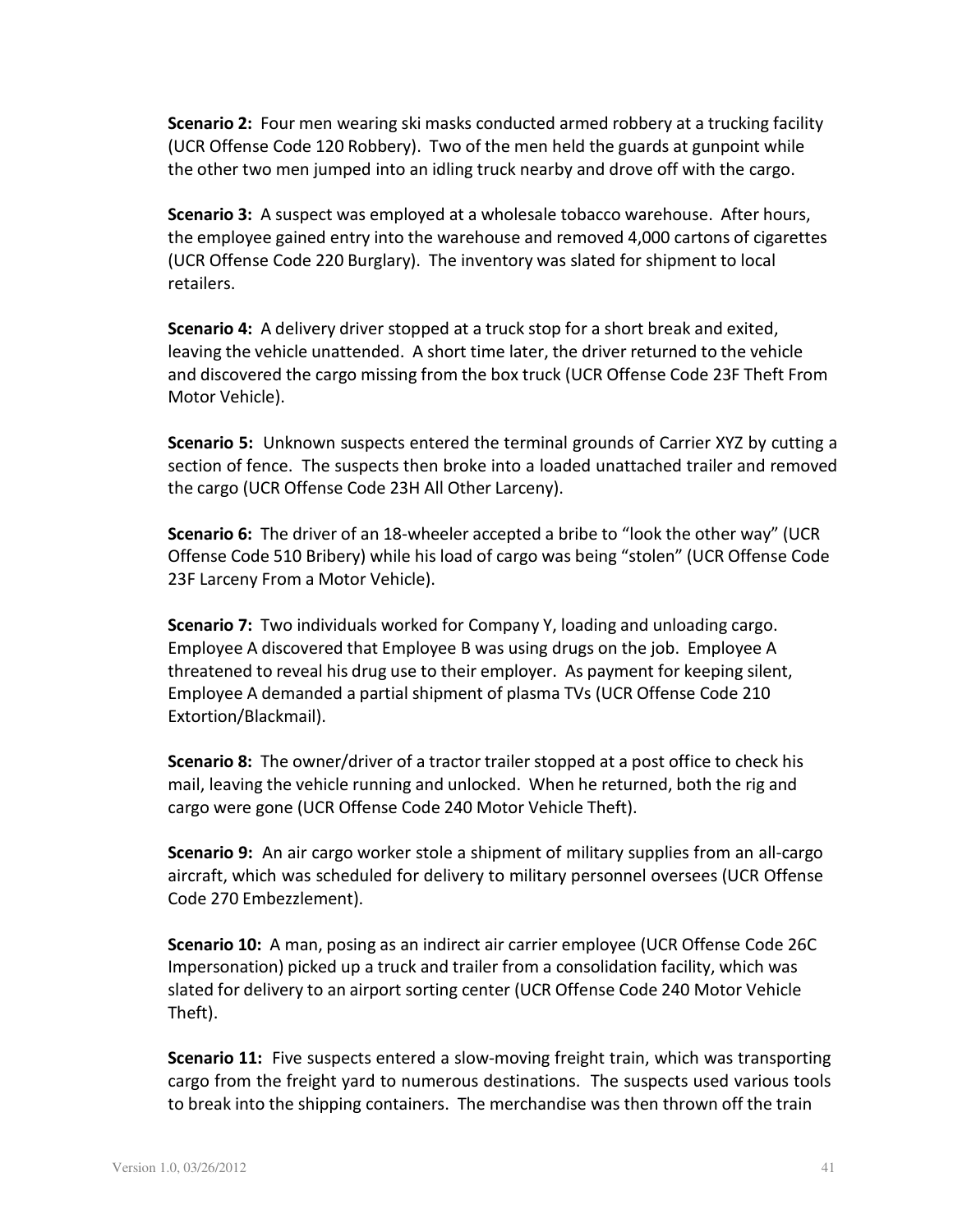and accomplices on the ground gathered the stolen merchandise (UCR Offense Code 220 Burglary/Breaking and Entering).

**Scenario 12:** A suspect worked on the dock at a port facility, loading and unloading cargo containers. After hours, the suspect entered the shipping yard and stole a chassis and intermodal container loaded with automobile tires (UCR Offense Code 23H All Other Larceny).

**Scenario 13:** An employee used the Internet to gain unauthorized access to the shipping records for Company ABC (UCR Offense Code 270 Embezzlement). The employee then obtained corporate credit card information and pre-paid the freight fees for a shipment of imported wines (UCR Offense Code 26B Credit Card/Automated Teller Machine Fraud). Via computer, the suspect illegally diverted the shipment to an alternate address (UCR Offense Code 26E Wire Fraud).

# **5 Scenarios of Incidents Not Meeting Cargo Theft Guidelines**

The following scenarios do not meet Cargo Theft guidelines because these shipments are no longer a "**commercial shipment**" or "**in the supply chain**."

**Scenario 1:** A letter carrier was delivering mail in a neighborhood when the mail was stolen from the carrier's vehicle. Once the U.S. mail left a final distribution point, it is no longer considered cargo because it is no longer in the supply chain. The agency should report the incident as a Theft From a Motor Vehicle (UCR Offense Code 23F Theft From a Motor Vehicle), but the incident is **not** considered a cargo theft. Data Element 2A should be N=No.

**Scenario 2:** During a delivery of a refrigerator for installation to an individual's home, the driver of the truck was carjacked while stopped at a traffic light. The agency should report the incident as a Robbery (UCR Offense Code 120 Robbery), but the incident is **not** considered a cargo theft because the refrigerator is not in the supply chain. Data Element 2A should be N=No.

# **6 Quality Assurance Review (QAR) Process**

The QAR is a value-added service of the CJIS Audit Unit designed to augment the FBI UCR Program by providing a mechanism to assess the performance of UCR Programs and to validate the quality of the data that is submitted to the FBI UCR Program. The QAR focuses on performance based UCR standards. Specifically, the QAR is designed to ensure that UCR Programs conform to the FBI UCR Program's submission standards, definitions, and specifications; establish data integrity procedures; and assist contributing agencies in quality assurance practices. The national QAR assesses NIBRS and SRS reporting methods. QAR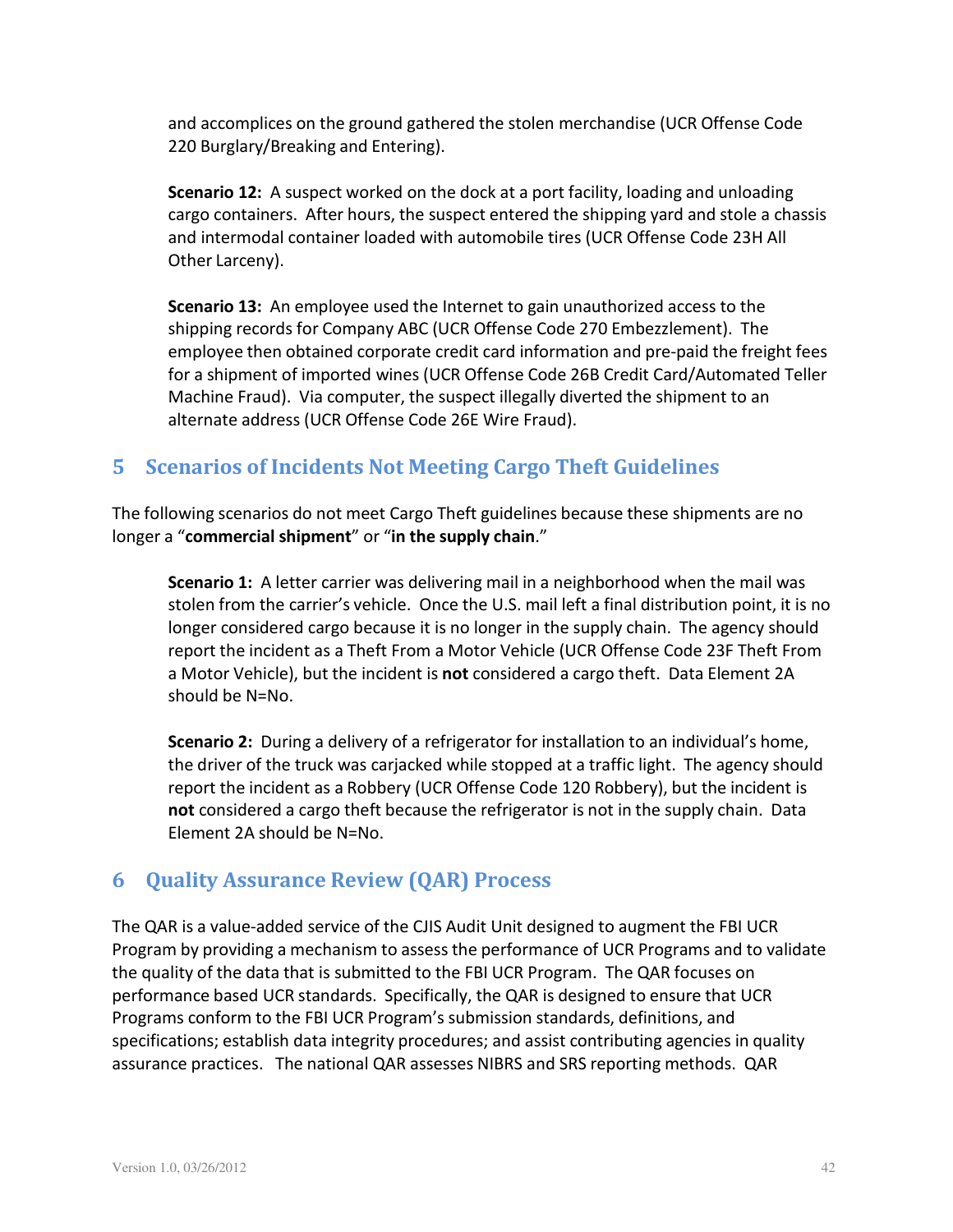participation is voluntary. However, the FBI UCR Program strongly encourages participation in order to improve the accuracy of the crime statistics in the United States.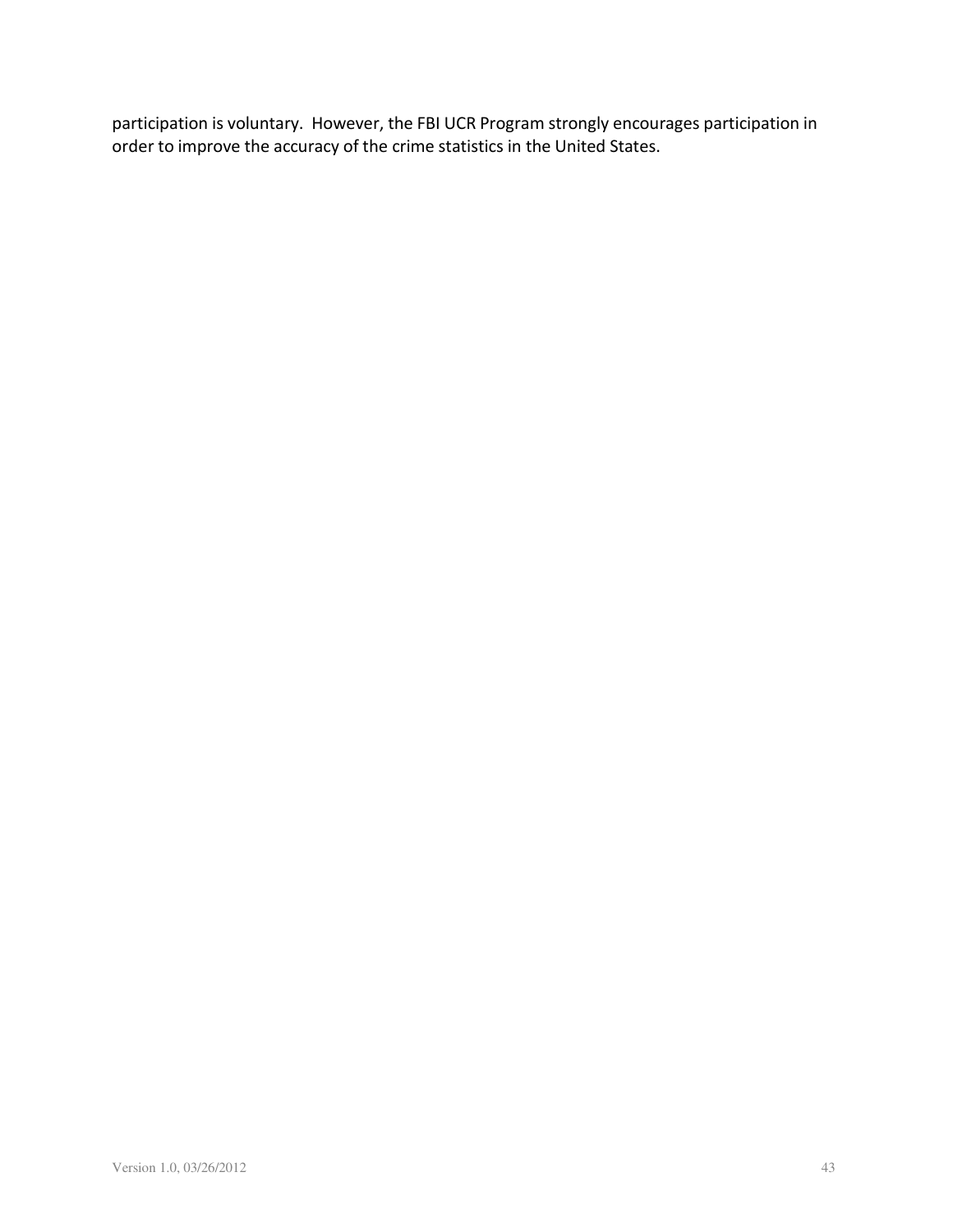# **7 APPENDIX A – Legislation**

## **H.R. 3199 – USA Patriot Improvement and Re-authorization Act of 2005**

§ [Sec. 308] (a) Theft of Interstate or Foreign Shipments. – Section 659 of title 18, United States Code, is amended—

- (1) In the first undesignated paragraph—
- (a) by inserting "trailer," after "motortruck,";
- (b) by inserting "air cargo container," after "aircraft,"; and
- (c) by inserting ", or from any intermodal container, trailer, container freight station, warehouse, or freight consolidation facility," after "air navigation facility";
	- (2) In the fifth undesignated paragraph, by striking "in each case" and all that follows through "or both" the second place it appears and inserting "be fined under this title or imprisoned not more than 15 years, or both, but if the amount or value of such money, baggage, goods, or chattels is less than \$1,000, shall be fined under this title or imprisoned for not more than 5 years, or both "; and
	- (3) By inserting after the first sentence in the eighth undesignated paragraph the following: "For purposes of this section, goods and chattel shall be construed to be moving as an interstate or foreign shipment at all points between the point of origin and the final destination (as evidenced by the waybill or other shipping document of the shipment), regardless of any temporary stop while awaiting transshipment or otherwise.".

(b) Stolen Vessels.—

- (1) In General.—Section 2311 of title 18, United States Code, is amended by adding at the end of the following: " 'vessel' means any watercraft or other contrivance used or designed for transportation or navigation on, under, or immediately above, water.".
- (2) Transportation and Sale of Stolen Vessels.—
	- (A) Transportation.—Section 2312 of title 18, United States Code, is amended— (i) by striking "motor vehicle or aircraft" and inserting "motor vehicle, vessel or aircraft"; and
		- (ii) by striking "10 years" and inserting "15 years".
	- (B) ) Sale.—Section 2313(a) of title 18, United States Code, is amended—
		- (i) by striking "motor vehicle or air craft" and inserting "motor vehicle, vessel, or aircraft"; and

(ii) by striking "10 years" and inserting "15 years".

- (C) Review of Sentencing Guidelines.—Pursuant to section 994 of title 28, United States Code, the United States Sentencing Commission shall review the Federal Sentencing Guidelines to determine whether sentencing enhancement is appropriate for any offense under section 659 or 2311 of title 18, United States Code, as amended by this title.
- (D) Annual Report of Law Enforcement Activities.—The Attorney General shall annually submit to Congress a report, which shall include an evaluation of law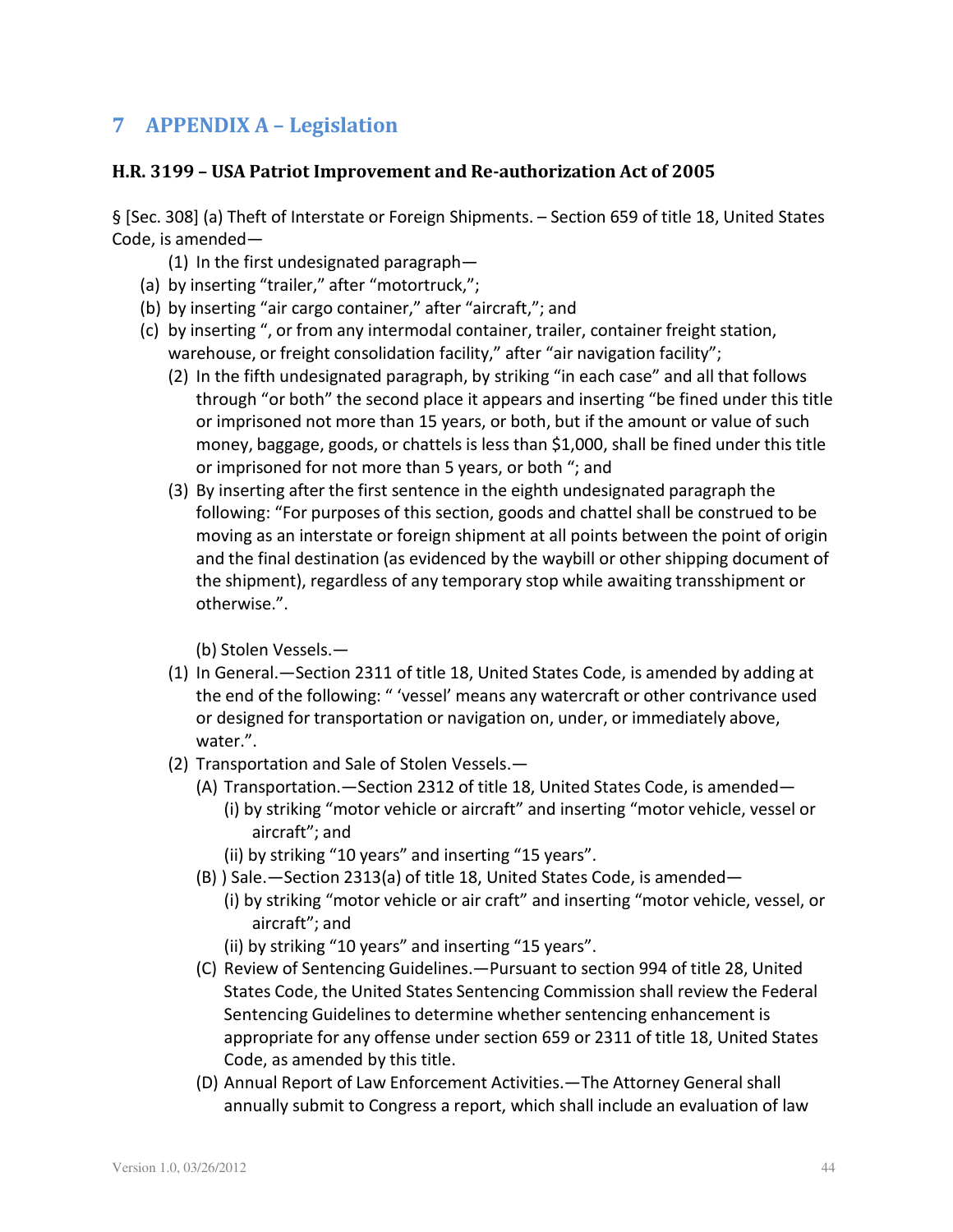enforcement activities relating to the investigation and prosecution of offenses under section 659 of title 18, United States Code, as amended by this title.

(E) Reporting of Cargo Theft.—The Attorney General shall take the steps necessary to ensure that reports of cargo theft collected by Federal, State, and local officials are reflected as a separate category in the Uniform Crime Reporting System, or any successor system, by no later than December 31, 2006.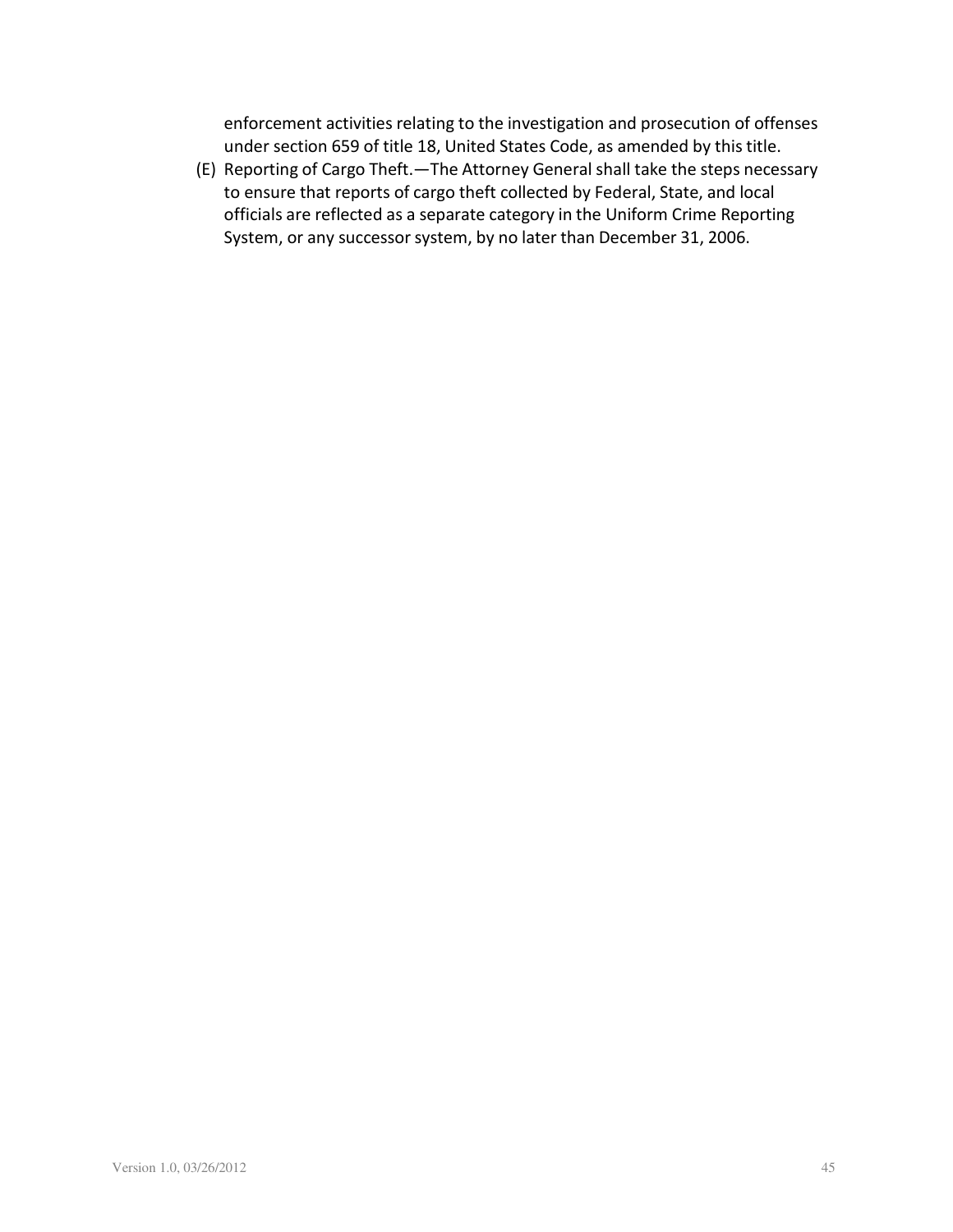#### 8 APPENDIX B – Cargo Theft Incident Report Form

# **Cargo Theft I ncident Report**

Cargo Theft is the criminal taking of any cargo including, but not limited to, goods, chattels, money, or baggage that constitutes, in whole or in part, a commercial shipment of freight moving in commerce, from any pipeline system, railroad car, motortruck, or other vehicle, or from any tank or storage facility, station house, platform, or depot, or from any vessel or wharf, or from any aircraft, air terminal, airport, aircraft terminal or air navigation facility, or from any intermodal container, intermodal chassis, trailer, container freight station, warehouse, freight distribution facility, or freight consolidation facility. For purposes of this definition, cargo shall be deemed as moving in commerce at all points between the point of origin and the final destination, regardless of any tem porary stop while awaiting transshipment or otherwise.

| Administrative Information    |                 |                               |                |          |
|-------------------------------|-----------------|-------------------------------|----------------|----------|
| ORI:                          |                 | <b>Report Type:</b>           | <b>Initial</b> |          |
| <b>Incident Number:</b>       |                 |                               | Adjustment     |          |
| <b>Incident Date:</b>         |                 |                               | <b>Delete</b>  |          |
|                               | (YYYYMMDD)      |                               | Zero           |          |
| <b>Report Date Indicator:</b> |                 |                               |                | (YYYYMM) |
| Incident Hour:                |                 | <b>Cleared Exceptionally:</b> |                |          |
|                               | (Military Time) |                               |                |          |

| Offense(s) |  |
|------------|--|
|            |  |
|            |  |
|            |  |
|            |  |
| Location   |  |

|                                                                                                                                                                                                                                                             | <b>Weapon/Force Involved</b><br>(Check up to three.)                                                                                                                                                                                                                                                                                                                                                                   | Victim Type                                                                                                               | (Check all that apply.)                                                                                                                                |    |
|-------------------------------------------------------------------------------------------------------------------------------------------------------------------------------------------------------------------------------------------------------------|------------------------------------------------------------------------------------------------------------------------------------------------------------------------------------------------------------------------------------------------------------------------------------------------------------------------------------------------------------------------------------------------------------------------|---------------------------------------------------------------------------------------------------------------------------|--------------------------------------------------------------------------------------------------------------------------------------------------------|----|
| $\Box$ 11<br>u.<br>11A<br>u.<br>12<br>12A<br>u.<br>$\Box$ 13<br>13A<br>u.<br>$\Box$ 14<br>14A<br>$\Box$<br>15<br>u.<br>$\Box$ 15A<br>u.<br>20<br>$\Box$ 30<br>35<br>n.<br>40<br>H<br>50<br>60<br>65<br>70<br>П.<br>85<br>H<br>90<br>95<br>$\Box$<br>99<br>П | Firearm<br>Automatic Firearm<br>Handgun<br>Automatic Handgun<br>Rifle<br><b>Automatic Rifle</b><br>Shotgun<br>Automatic Shotgun<br>Other Firearm<br>Automatic Other<br>Knife/Cutting Instrument<br><b>Blunt Object</b><br>Motor Vehicle<br>Personal Weapons<br>Poison<br>Explosives<br>Fire/Incendiary Device<br>Drugs/Narcotics/Sleeping Pills<br>Asphyxiation<br>Other<br>Unknown<br>None<br>Version 1.0, 03/26/2012 | ш<br>$\perp$<br>B<br>ш<br>⊔<br>F<br>G<br>ш<br>R.<br>□<br>S.<br>□<br>□.<br>$\mathsf{L}$<br>$\circ$<br>Other<br>□<br>U<br>П | Individual<br><b>Business</b><br>Financial Institution<br>Government<br>Religious Organization<br>Society/Public<br>Law Enforcement Officer<br>Unknown | 46 |
|                                                                                                                                                                                                                                                             |                                                                                                                                                                                                                                                                                                                                                                                                                        |                                                                                                                           |                                                                                                                                                        |    |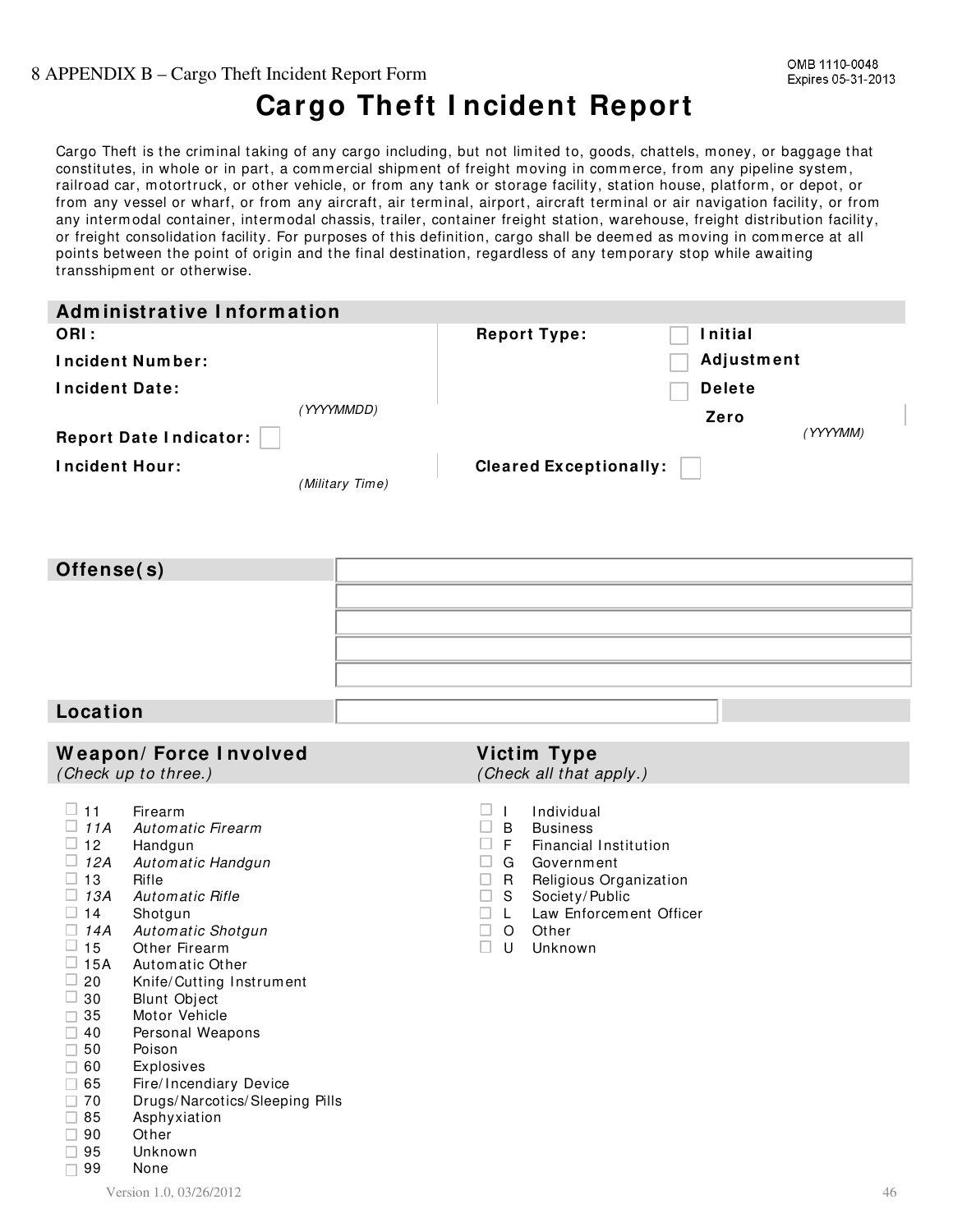| <b>Property Information</b>        |        |          |        |        |                                 |                                           |        |                                                              |         |                          |                           |         |
|------------------------------------|--------|----------|--------|--------|---------------------------------|-------------------------------------------|--------|--------------------------------------------------------------|---------|--------------------------|---------------------------|---------|
| <b>Stolen Property Description</b> |        |          |        |        | Stolen Value                    |                                           |        | Date<br>Property<br>Recovered<br>Recovered                   |         | <b>Recovered Value</b>   |                           |         |
|                                    |        |          |        |        |                                 |                                           |        |                                                              |         |                          |                           |         |
|                                    |        |          |        |        |                                 |                                           |        |                                                              |         |                          |                           |         |
|                                    |        |          |        |        |                                 |                                           |        |                                                              |         |                          |                           |         |
|                                    |        |          |        |        |                                 |                                           |        |                                                              |         |                          |                           |         |
|                                    |        |          |        |        |                                 |                                           |        |                                                              |         |                          |                           |         |
| <b>Offender Information</b>        |        |          |        |        |                                 |                                           |        | "00" if Unknown)                                             |         |                          |                           |         |
|                                    |        |          |        |        |                                 | Race                                      |        |                                                              |         |                          | Ethnicity                 |         |
| Age<br>$(01-99)$                   | M      | Sex<br>F | $\cup$ | White  | Black or<br>African<br>American | American<br>Indian or<br>Alaska<br>Native | Asian  | <b>Native</b><br>Hawaiian<br>or Other<br>Pacific<br>Islander | Unknown | Hispanic<br>or<br>Latino | Not Hispanic<br>or Latino | Unknown |
|                                    | П      | П        | П      | П      | $\Box$                          | П                                         | $\Box$ | С                                                            | $\Box$  | $\Box$                   | $\Box$                    | □       |
|                                    | □      | П        | П      | П      | $\Box$                          | $\Box$                                    | $\Box$ | $\Box$                                                       | □       | $\Box$                   | $\Box$                    | $\Box$  |
|                                    | ш      | H        |        | □      | $\Box$                          | □                                         | □      | □                                                            | $\Box$  | □                        | $\Box$                    | П       |
|                                    | П      | $\Box$   | П      | $\Box$ | $\Box$                          | $\Box$                                    | $\Box$ | $\Box$                                                       | $\Box$  | $\Box$                   | $\Box$                    | $\Box$  |
|                                    | П      |          |        | П      | $\Box$                          | П                                         | П      | $\Box$                                                       | $\Box$  | $\Box$                   | П                         | $\Box$  |
| <b>Arrestee Information</b>        |        |          |        |        |                                 |                                           |        |                                                              |         |                          |                           |         |
|                                    |        |          |        |        |                                 | Race                                      |        |                                                              |         |                          | Ethnicity                 |         |
| Age<br>$(01-99)$                   | M      | Sex      | F      | White  | Black or<br>African<br>American | American<br>Indian or<br>Alaska<br>Native | Asian  | Native<br>Hawaiian<br>or Other<br>Pacific<br>Islander        | Unknown | Hispanic<br>or<br>Latino | Not Hispanic<br>or Latino | Unknown |
|                                    | $\Box$ |          | П      | П      | $\Box$                          | $\Box$                                    | $\Box$ | $\Box$                                                       | $\Box$  | $\Box$                   | $\Box$                    | $\Box$  |
|                                    | $\Box$ |          | $\Box$ | $\Box$ | $\Box$                          | $\Box$                                    | $\Box$ | $\Box$                                                       | $\Box$  | $\Box$                   | $\Box$                    | $\Box$  |
|                                    | П      |          | $\Box$ | $\Box$ | $\Box$                          | $\Box$                                    | $\Box$ | $\Box$                                                       | $\Box$  | П                        | $\Box$                    | $\Box$  |
|                                    | □      |          | □      | $\Box$ | $\Box$                          | $\Box$                                    | $\Box$ | $\Box$                                                       | $\Box$  | $\Box$                   | $\Box$                    | $\Box$  |
|                                    | $\Box$ |          | $\Box$ | $\Box$ | $\Box$                          | $\Box$                                    | $\Box$ | $\Box$                                                       | $\Box$  | $\Box$                   | $\Box$                    | $\Box$  |

This report is authorized by Public Law 109-177 (HR 3199), March 9, 2006, under the USA Patriot Improvement and Reauthorization Act of 2005. Even though you are not required to respond, your cooperation in using this form to report Cargo Thefts will assist the FBI in reporting the economic impact of Cargo Theft on the U.S. economy. Please submit completed reports to: UCRstat@leo.gov. Questions may be submitted to: Federal Bureau of Investigation, Criminal Justice Information Services Division, Attention: Uniform Crime Reports/Module E-3, 1000 Custer Hollow Road, Clarksburg, West Virginia 26306; telephone 304-625-4830, facsimile 304-625-3566. Under the Paperwork Reduction Act, you are not required to complete this form unless it contains a valid OMB control number. The form takes approximately 5 minutes to complete. Instructions for preparing the form appear on the following page(s).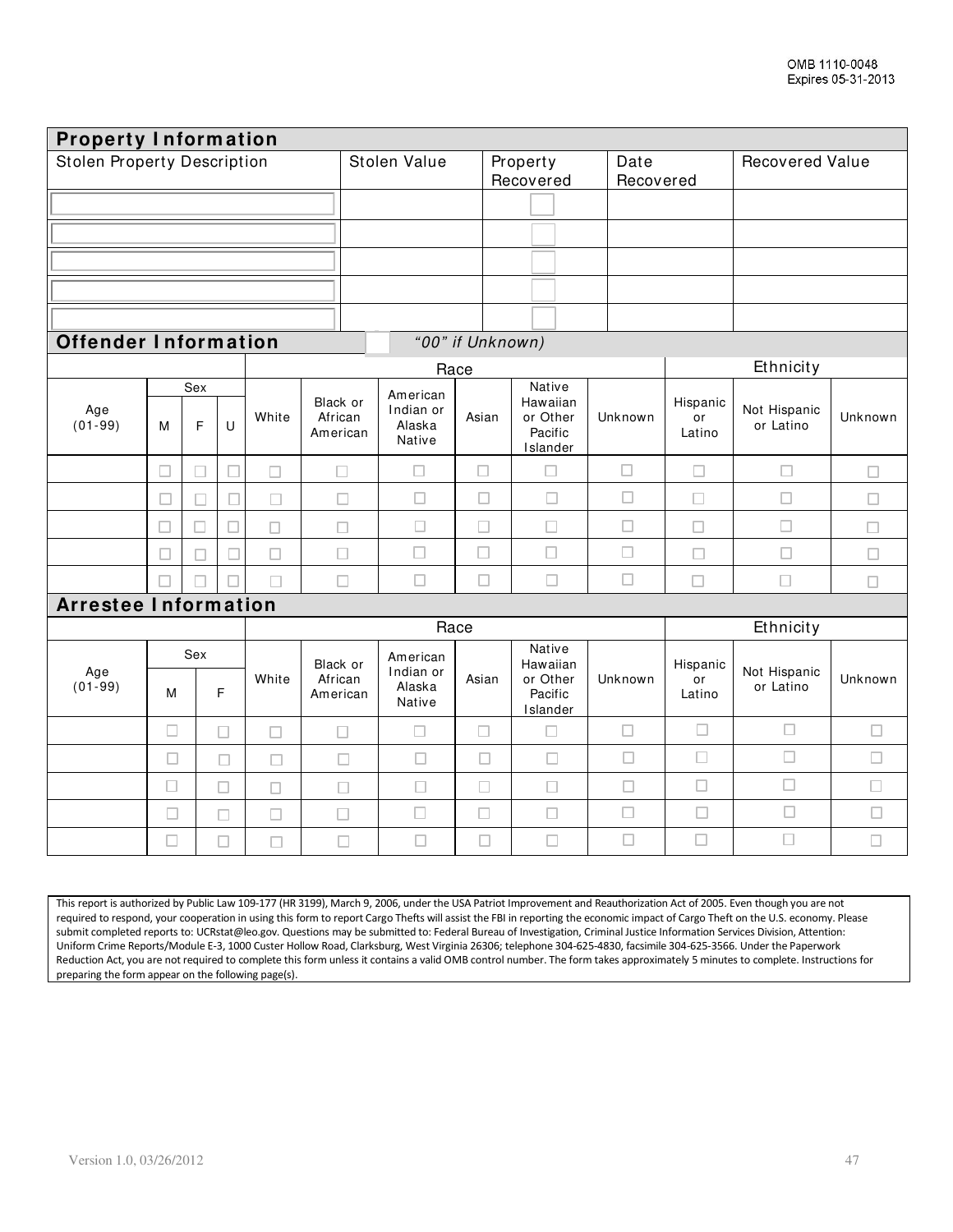#### **Instructions for preparing the** *Cargo Theft Incident Report*

Note: The Hierarchy Rule does not apply when reporting a cargo theft. If a cargo theft occurs in a multiple-offense incident, the reporting law enforcement agency must first report the cargo theftrelated offense and then up to an additional four offense(s).

#### *Cargo Theft Incident Report*

A separate *Cargo Theft Incident Report* is to be submitted for each cargo theft incident*.*

This form should be used to report an incident in which a cargo theft occurred, adjust information in a previously reported incident, delete any incident previously reported, or report zero cargo thefts for the month.

#### **Administrative Information**

**ORI Number: (Required.)** Enter the nine-character Originating Agency Identifier assigned to your agency.

**Report Type: (Required.)** Indicate the type of report as Initial, Adjustment, Delete, or Zero.

**Initial–**To report a cargo theft incident.

**Adjustment–**To update a cargo theft incident previously reported. (Note: This will delete the information already on file and insert the information provided in this report.)

**Delete–**To delete a cargo theft incident previously reported, which further investigation has determined was not a cargo theft.

**Zero–**To report there was no incident of cargo theft during the month. (Note: Must include Zero Report Date in the format of YYYYMM.)

**Incident Number: (Required for Initial, Adjustment, and Delete Reports; for Zero Report, leave blank.)** Provide an identifying incident number, preferably your case or file number. The number can be up to 12 characters in length. Valid characters include: A through Z, 0 through 9, hyphens, and/or blanks.

**Incident Date: (Required for Initial and Adjustment Reports.)** Provide the date of the cargo theft incident in the format of YYYYMMDD. If the Incident Date is unknown, enter the date of the report and check the "Report Date Indicator."

**Incident Hour: (Required for Initial and Adjustment Reports.)** Provide the hour when the cargo theft incident occurred or started or the beginning of the time period in which it occurred (as appropriate). Military 24-hour time should be used. If the Incident Hour is unknown, the hour should be left blank. If the incident occurred on or between midnight and 0059, 00 should be entered; if on or between 0100 and 0159, 01 should be entered; if on or between 2300 and 2359, 23 should be entered, etc. If the incident occurred at exactly midnight, it is to be considered to have occurred at the beginning of the next day, as if the crime occurred at 1 minute past midnight.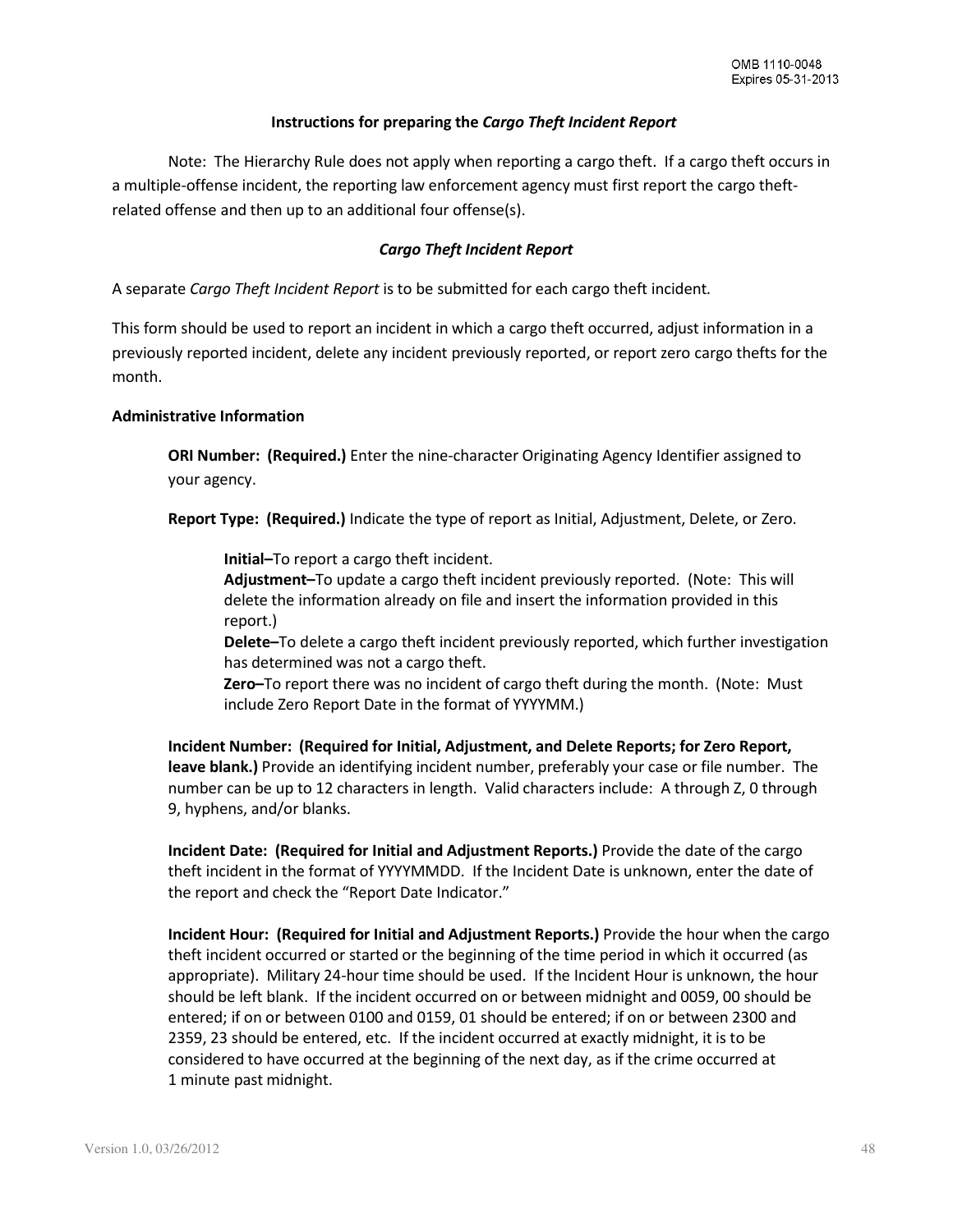**Cleared Exceptionally:** Indicate if the cargo theft incident was cleared exceptionally. (Note: If the incident was cleared by arrest, Cleared Exceptionally must be blank.) To clear an incident by exceptional means, the following four criteria must be met:

- 1. The investigation definitely established the identity of the offender.
- 2. There is enough information to support an arrest, charge, and turning over to the court for prosecution.
- 3. The exact location of the offender is known so that the subject could be taken into custody.
- 4. There is a reason outside of law enforcement control that precludes arresting, charging, and prosecuting the offender, i.e., the offender is in the custody of another jurisdiction.

In a multiple-offense incident, the exceptional clearance of one offense clears the entire incident. (Note: An incident cannot be cleared exceptionally if an arrest has been made in connection with the incident. The incident has already been "cleared by arrest.")

**UCR Offense: (Required for Initial and Adjustment Reports.)** Enter the offenses of the five most serious (as determined by the reporting agency) involved in the incident that was determined to be cargo theft. The menu contains the offenses (listed below) that are specific to cargo theft and must be one of the first offenses entered.

Bribery Burglary/Breaking and Entering Embezzlement Extortion/Blackmail Fraud Offense: False Pretenses/Swindle/Confidence Game Fraud Offense: Credit Card/Automatic Teller Machine Fraud Fraud Offense: Impersonation Fraud Offense: Wire Fraud Larceny/Theft Offense: Theft From Building Larceny/Theft Offense: Theft From Motor Vehicle Larceny/Theft Offense: All Other Larceny Motor Vehicle Theft Robbery

The remaining (four) menus contain additional Group A offenses that can be entered after the first cargo theft-specific offense has been entered.

**Location Type: (Required for Initial and Adjustment Reports.)** Based on the cargo theft offense reported, enter the most appropriate location from the menu.

**Type Weapon/Force Involved:** Check the appropriate box(es) to indicate the type of weapon or force involved in the cargo theft incident. Up to three types of weapons/force can be reported for each incident. In addition, if the weapon was an automatic firearm, check the applicable automatic weapon box.

**Victim Type: (Required for Initial and Adjustment Reports.)** Check the appropriate box(es) to indicate the type of victim(s) identified within the cargo theft incident. Check all that apply.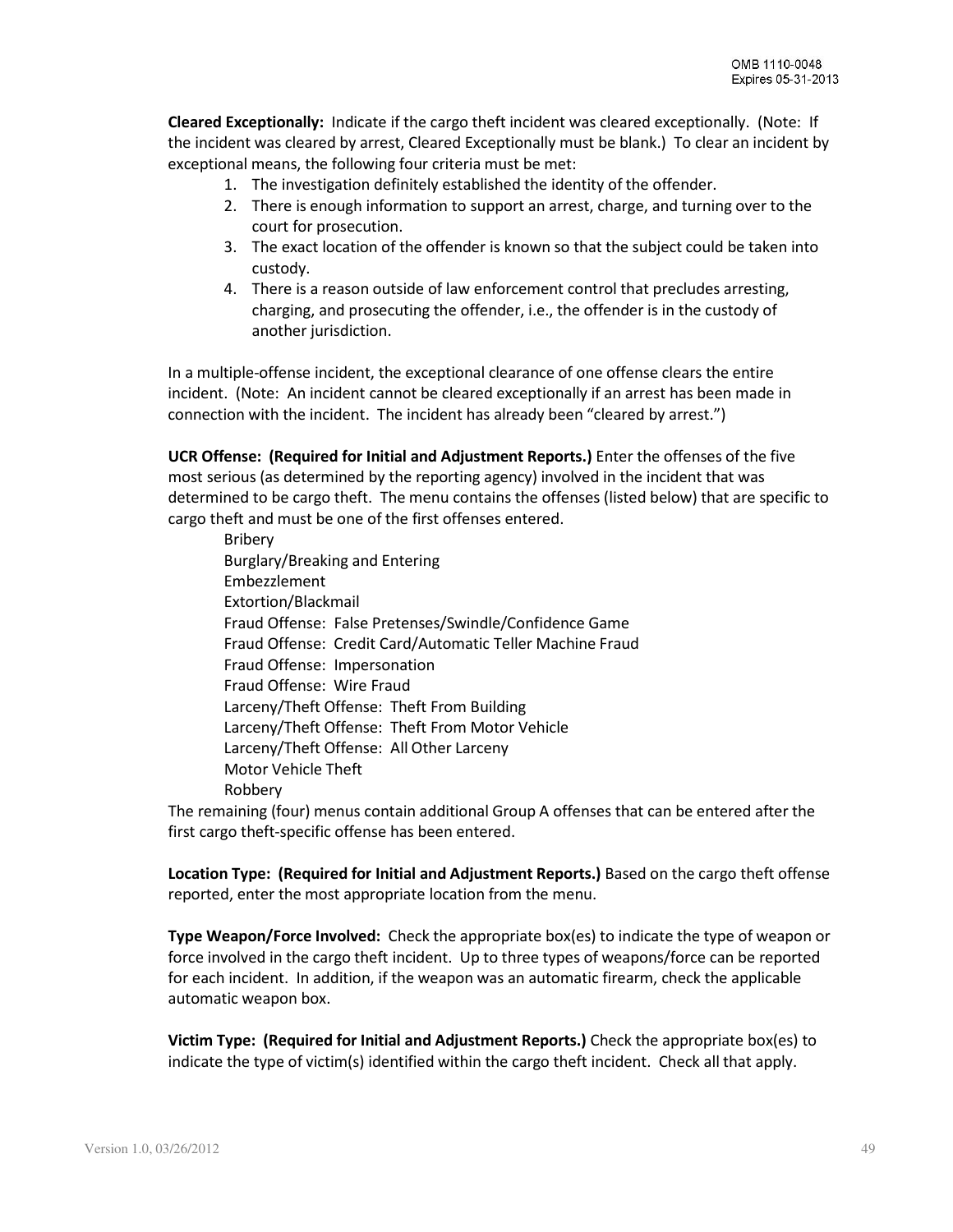**Property Information (An agency should report property stolen in its jurisdiction. Likewise, the agency that reported the property stolen should also report the property recovered.)**

**Property Description: (Required for Initial and Adjustment Reports.)** Check the most appropriate property description from the menu. For each incident of cargo theft, up to five property descriptions can be reported. If more than five types of property are involved, the values of the four most valuable properties are to be reported; then, the total of the remaining types of property that were coded as "Other" should be entered.

**Stolen Value:** Enter the value of the stolen property in whole dollar amounts. Do not enter cents. Only enter numeric characters (0 through 9). Up to five values can be entered to match the up to five property descriptions. If more than five types of property are involved, the values of the four most valuable properties are to be reported; then, the total value of the remaining properties that were coded as "Other" should be entered. If the value of the stolen property is unknown, enter "1".

**Property Recovered:** Check box if all or some property has been recovered.

**Date Recovered:** Enter the date the property was recovered in the format of YYYYMMDD. Up to five dates of recovery can be reported to match the up to five property descriptions. If there is more than one date of recovery for the same type of property, report the earliest date.

**Recovered Value:** Enter the value of the recovered property in whole dollar amounts. Do not enter cents. Only enter numeric characters (0 through 9). (Note: The recovered property value must not exceed the stolen property value.)

**Offender Information (Required for Initial and Adjustment Reports.)** (Note: If nothing is known about the offender,"00" should be reported or provide applicable Offender Information.)

**Unknown Offender Indicator:** Enter "00" if nothing is known about the offender. If any information about the offender(s) is known (number of, age, sex, or race), leave blank.

**Known Offender Information:** Provide the following information about the offender. (Note: If any offender information is entered, the Unknown Offender indicator must be blank.)

**Age:** up to five offenders can be entered. Enter the age of each offender either as an exact number of years, a range of years, or as unknown as follows:

**01 to 98** years old–Enter the exact age. If the exact age is unknown, an age range can be entered. For example, a teenager 13 to 14 years old, the age would be entered as 1314. **99** and over–Enter 99 if age is over 98.

**00** unknown–Enter 00 if age is unknown.

**Sex:** Check the appropriate box–M for Male, F for Female, or U if the sex is unknown.

**Race:** Check the appropriate box– White, Black or African American, American Indian or Alaska Native, Asian, Native Hawaiian or Other Pacific Islander, or Unknown.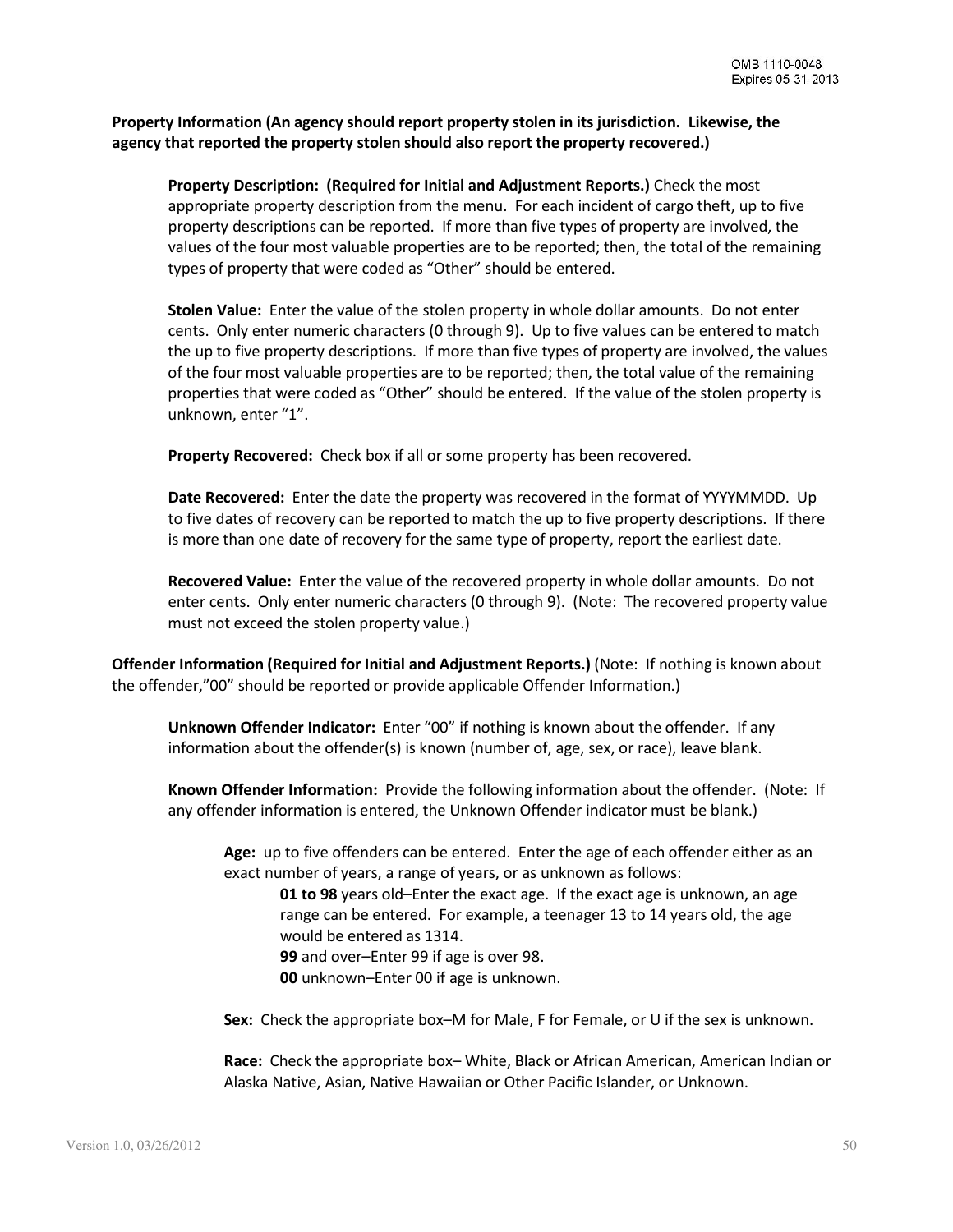**Ethnicity:** Check the appropriate box–Hispanic or Latino, Not Hispanic or Latino, or Unknown.

#### **Arrestee Information (If the Offender Information is unknown, do not enter Arrestee Information.)**

**Age:** up to five arrestees can be entered. Enter the age of each arrestee either as an exact number of years, a range of years, or as unknown as follows:

**01 to 98** years old–Enter the exact age. If the exact age is unknown, an age range can be entered. For example, a teenager 13 to 14 years old, the age would be entered as 1314. **99** and over–Enter 99 if age is over 98.

**00** unknown–Enter 00 if age is unknown.

**Sex:** Check the appropriate box–M for Male, F for Female.

**Race:** Check the appropriate box– White, Black or African American, American Indian or Alaska Native, Asian, Native Hawaiian or Other Pacific Islander, or Unknown.

**Ethnicity:** Check the appropriate box–Hispanic or Latino, Not Hispanic or Latino, or Unknown.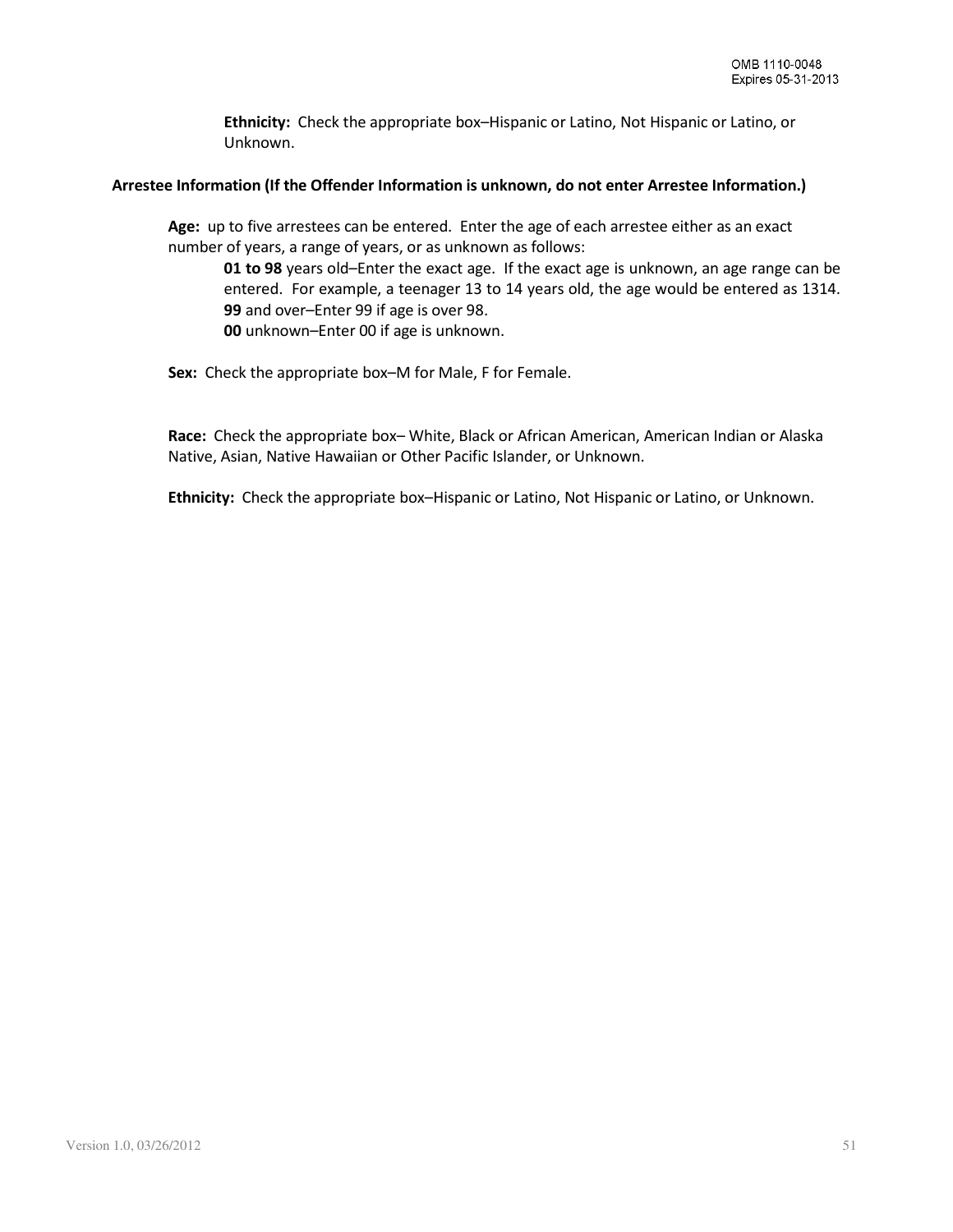# **9 APPENDIX C – Submitting Cargo Theft Data to the FBI UCR Program**

There are three methods for reporting cargo theft data to the FBI UCR Program: the Cargo Theft Data Element 2A in the Administrative Segment of NIBRS, the Cargo Theft Incident Report, and the *Cargo Theft Technical Specification*.

The Cargo Theft offense crime categories and all UCR Offense categories are listed below in numerical order. Following the name of each crime is the UCR Offense Code. See Appendix D, UCR offense definitions for more information about a specific UCR offense.

| <b>Offense</b>                             | <b>UCR</b><br><b>Offense</b><br>Code |
|--------------------------------------------|--------------------------------------|
| Robbery                                    | 120                                  |
| Extortion/Blackmail                        | 210                                  |
| Burglary/Breaking & Entering               | 220                                  |
| Larceny/Theft Offenses                     |                                      |
| Theft From Building                        | 23D                                  |
| <b>Theft From Motor Vehicle</b>            | 23F                                  |
| All Other Larceny                          | 23H                                  |
| <b>Motor Vehicle Theft</b>                 | 240                                  |
| <b>Fraud Offenses</b>                      |                                      |
| False Pretenses/Swindle/Confidence Game    | 26A                                  |
| Credit Card/Automatic Teller Machine Fraud | 26B                                  |
| Impersonation                              | 26C                                  |
| Wire Fraud                                 | 26E                                  |
| Embezzlement                               | 270                                  |
| <b>Bribery</b>                             | 510                                  |

## **Cargo Theft Offenses**

#### **UCR Offenses**

| <b>Offense</b>                       | <b>UCR</b><br><b>Offense</b><br>Code |
|--------------------------------------|--------------------------------------|
| Homicide Offenses                    |                                      |
| Murder and Nonnegligent Manslaughter | 09A                                  |
| Negligent Manslaughter               | 09B                                  |
| Kidnapping/Abduction                 | 100                                  |
| Sex Offenses                         |                                      |
| Rape                                 |                                      |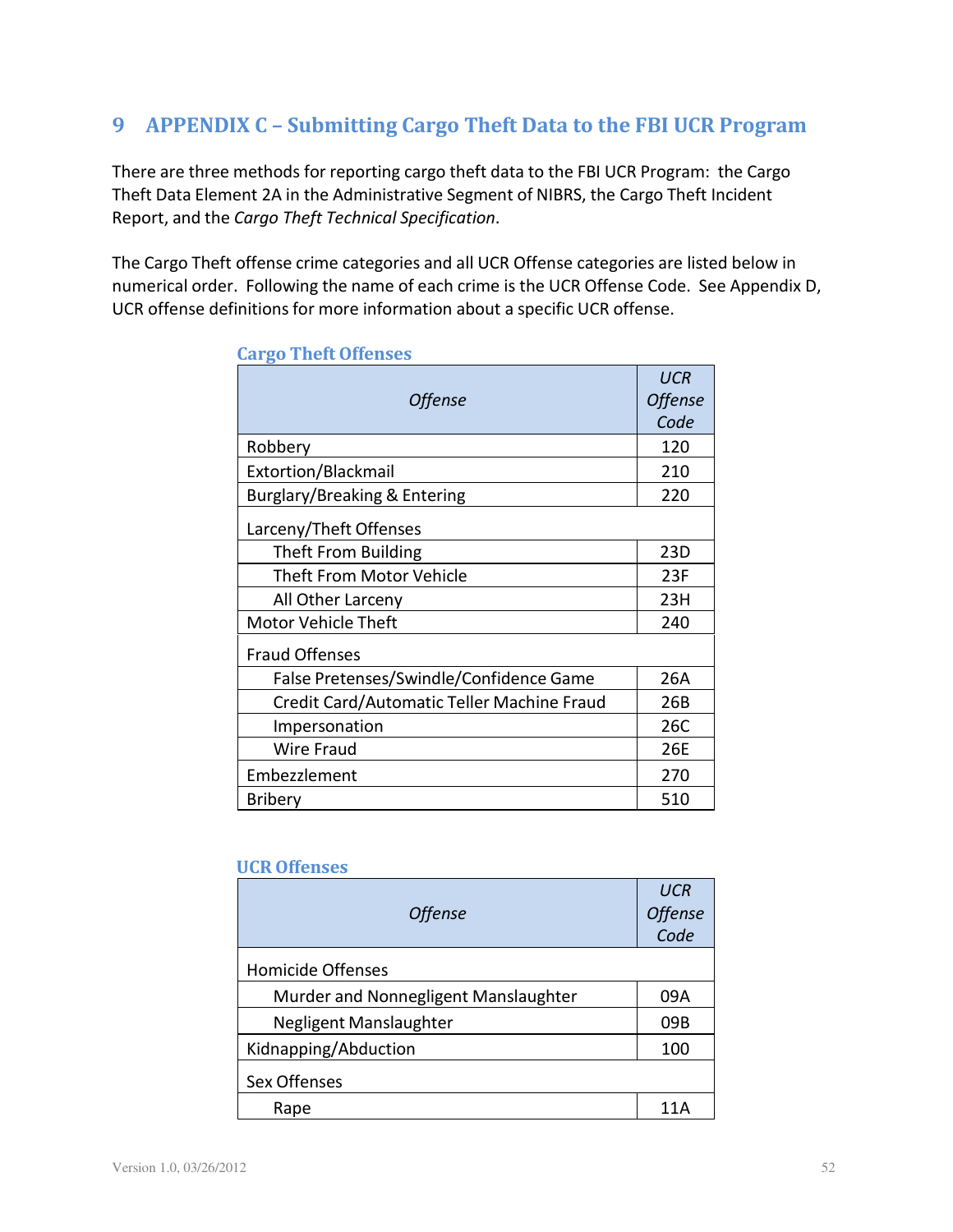| <b>Offense</b>                                | <b>UCR</b><br><b>Offense</b> |
|-----------------------------------------------|------------------------------|
|                                               | Code                         |
| Sodomy                                        | 11B                          |
| Sexual Assault with an Object                 | 11C                          |
| Fondling                                      | 11D                          |
| Incest                                        | 36A                          |
| <b>Statutory Rape</b>                         | 36B                          |
| <b>Assault Offenses</b>                       |                              |
| <b>Aggravated Assault</b>                     | 13A                          |
| Simple Assault                                | 13B                          |
| Intimidation                                  | 13C                          |
| Robbery                                       | 120                          |
| Arson                                         | 200                          |
| Extortion/Blackmail                           | 210                          |
| Burglary/Breaking & Entering                  | 220                          |
| Larceny/Theft Offenses                        |                              |
| Pocket-Picking                                | 23A                          |
| Purse-snatching                               | 23B                          |
| Shoplifting                                   | 23C                          |
| <b>Theft From Building</b>                    | 23D                          |
| <b>Theft From Motor Vehicle</b>               | 23F                          |
| Theft From Motor Vehicle Parts or Accessories | 23G                          |
| All Other Larceny                             | 23H                          |
| <b>Motor Vehicle Theft</b>                    | 240                          |
| Counterfeiting                                | 250                          |
| <b>Fraud Offenses</b>                         |                              |
| False Pretenses/Swindle/Confidence Game       | 26A                          |
| Credit Card/Automated Teller Machine Fraud    | 26B                          |
| Impersonation                                 | 26C                          |
| <b>Welfare Fraud</b>                          | 26D                          |
| <b>Wire Fraud</b>                             | 26E                          |
| Embezzlement                                  | 270                          |
| <b>Stolen Property Offenses</b>               | 280                          |
| Destruction/Damage/Vandalism of Property      | 290                          |
| Drug/Narcotic Offenses                        |                              |
| <b>Drug/Narcotic Violations</b>               | 35A                          |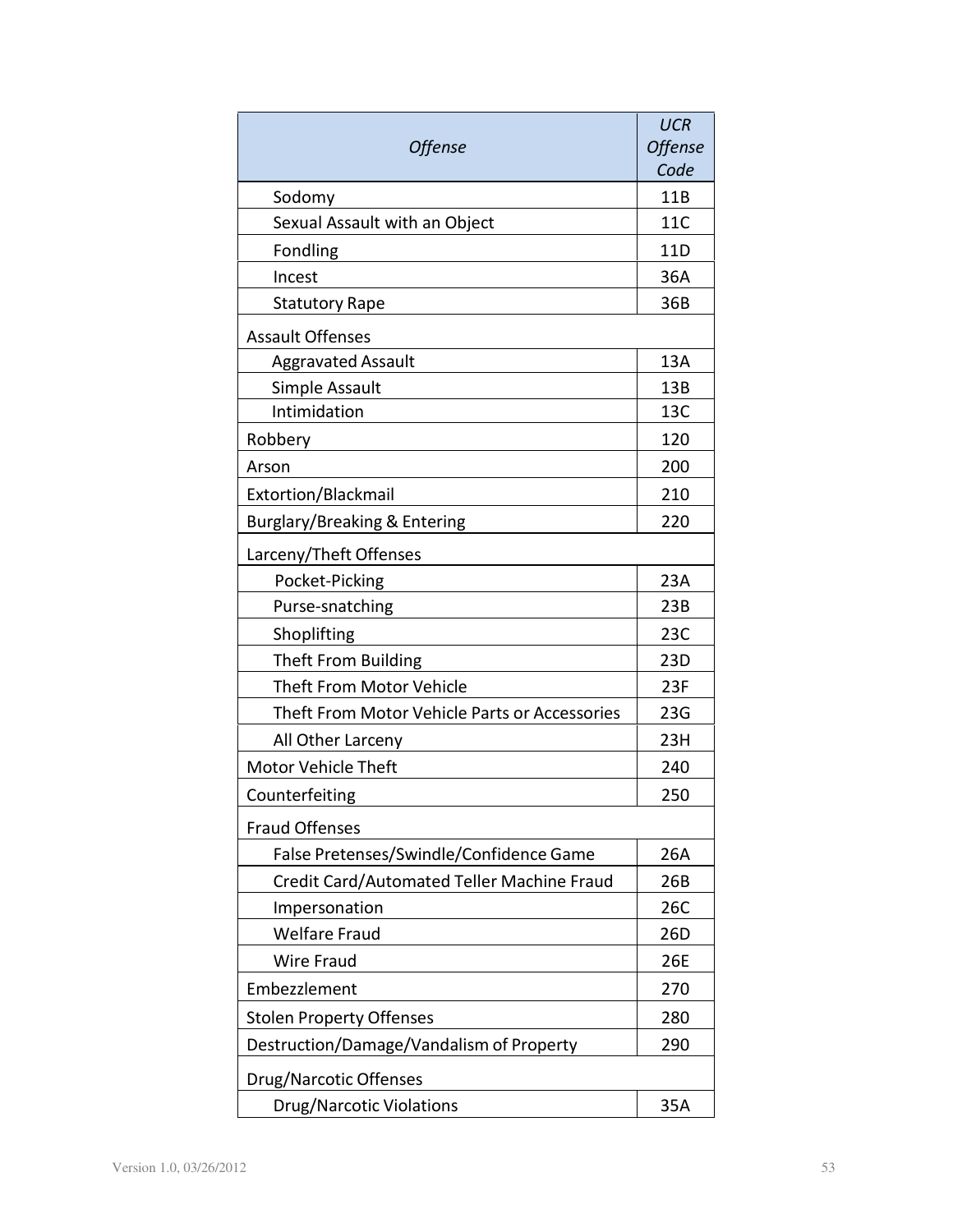| <b>Offense</b>                            | <b>UCR</b><br><b>Offense</b><br>Code |
|-------------------------------------------|--------------------------------------|
| <b>Drug Equipment Violations</b>          | 35B                                  |
| Pornography/Obscene Material              | 370                                  |
| <b>Gambling Offenses</b>                  |                                      |
| Betting/Wagering                          | 39A                                  |
| Operating/Promoting/Assisting Gambling    | 39B                                  |
| <b>Gambling Equipment Violations</b>      | 39C                                  |
| <b>Sports Tampering</b>                   | 39D                                  |
| <b>Prostitution Offenses</b>              |                                      |
| Prostitution                              | 40A                                  |
| Assisting or Promoting Prostitution       | 40 <sub>B</sub>                      |
| <b>Purchasing Prostitution</b>            | 40C                                  |
| <b>Bribery</b>                            | 510                                  |
| <b>Weapon Law Violations</b>              | 520                                  |
| <b>Human Trafficking</b>                  |                                      |
| Human Trafficking - Commercial Sex Acts   | 64A                                  |
| Human Trafficking - Involuntary Servitude | 64B                                  |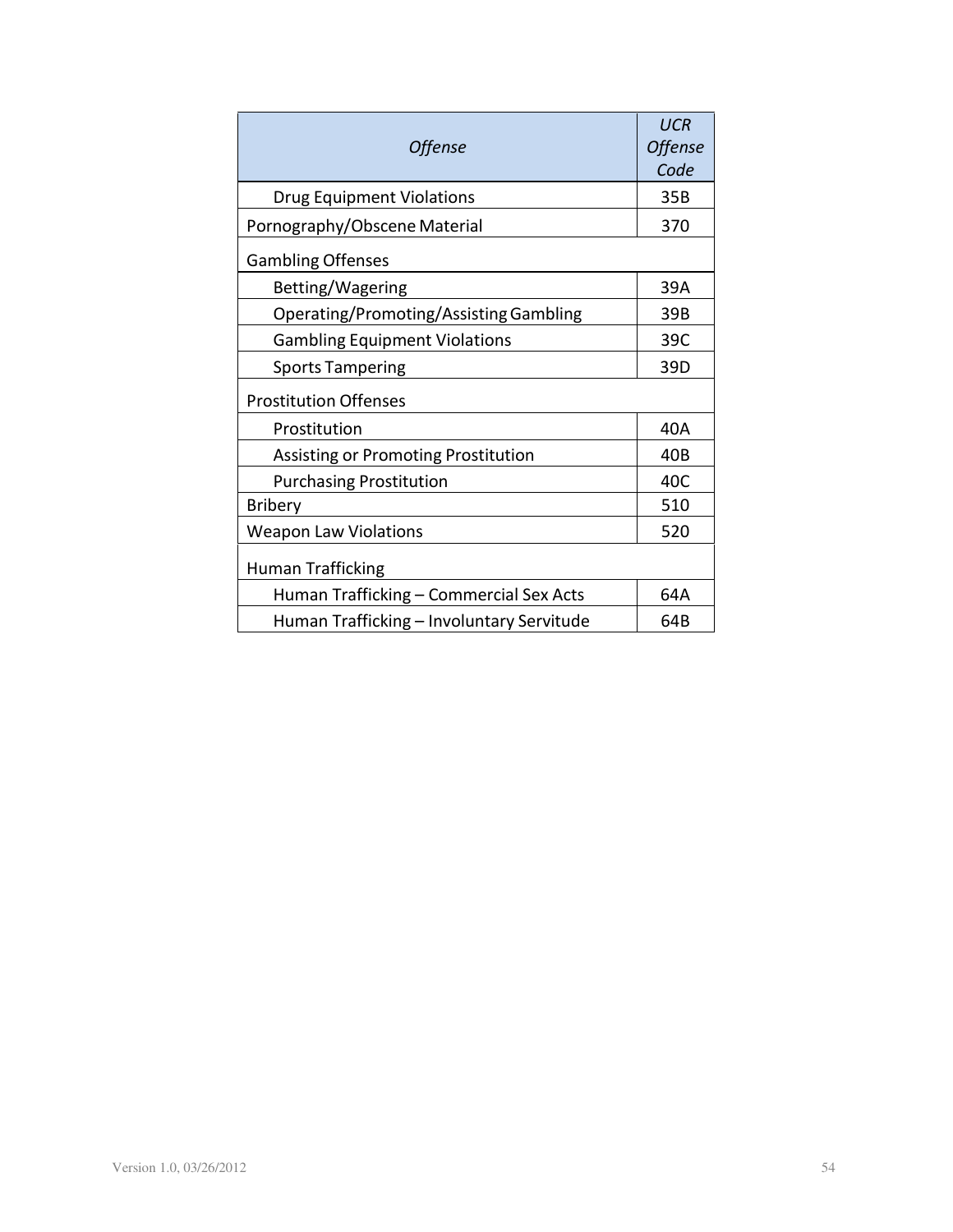# **10 APPENDIX D – UCR Offense Definitions**

# **UCR OFFENSES**

There are 47 offense categories. The offense categories are listed below in numerical order. Each entry includes the following information:

- UCR offense code, offense name
- Definition
- Considerations and examples (as appropriate)

## **09A-09B HOMICIDE OFFENSES**

**The killing of one human being by another.**

## **09A Murder and Nonnegligent Manslaughter**

**The willful (nonnegligent) killing of one human being by another.**

#### **09B Negligent Manslaughter**

**The killing of another person through negligence.**

#### **100 Kidnapping/Abduction**

**The unlawful seizure, transportation, and/or detention of a person against his/her will or of a minor without the consent of his/her custodial parent(s) or legal guardian.**

Kidnapping/Abduction includes hostage-taking.

# **11A – 11D Sex Offenses**

**Any sexual act directed against another person, without the consent of the victim, including instances where the victim is incapable of giving consent.**

# **11A Rape (except Statutory Rape)**

**The carnal knowledge of a person, without the consent of the victim, including instances where the victim is incapable of giving consent because of his/her age or because of his/her temporary or permanent mental or physical incapacity.**

Agencies should classify the crime as rape, regardless of the age of the victim, if the victim did not consent or if the victim was incapable of giving consent. If the victim consented, the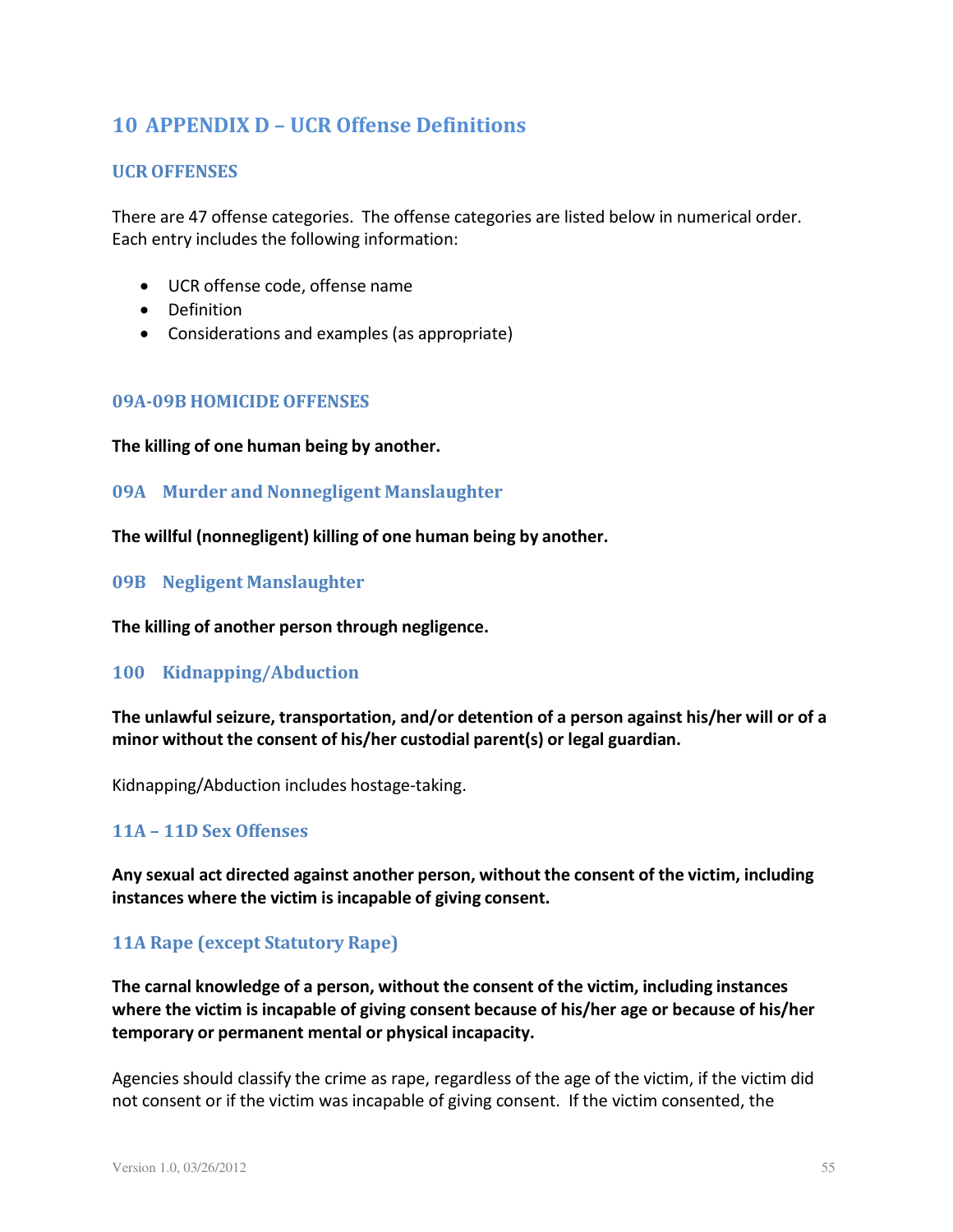offender did not force of threaten the victim, and the victim was under the statutory age of consent, agencies should classify the crime as statutory rape.

This offense includes the rape of both males and females as long as at least one of the offenders is the opposite sex of the victim. *Black's Law Dictionary*, 6th ed., defines *carnal knowledge* as "the act of a man having sexual bodily connections with a woman; sexual intercourse." There is *carnal knowledge* if there is the slightest penetration of the sexual organ of the female (vagina) by the sexual organ of the male (penis).

In cases where several offenders rape one person, the responding agency should count one Rape (for one victim) and report separate offender information for each offender.

# **11B Sodomy**

**Oral or anal sexual intercourse with another person, without the consent of the victim, including instances where the victim is incapable of giving consent because of his/her age or because of his/her temporary or permanent mental or physical incapacity.**

If the offender both raped and sodomized the victim in one incident, then LEAs should report both offenses.

# **11C Sexual Assault With An Object**

**To use an object or instrument to unlawfully penetrate, however slightly, the genital or anal opening of the body of another person, without the consent of the victim, including instances where the victim isincapable of giving consent because of his/her age or because of his/her temporary or permanent mental or physical incapacity.**

An "object" or "instrument" is anything used by the offender other than the offender's genitalia, e.g., a finger, bottle, handgun, stick.

# **11D Fondling**

**The touching of the private body parts of another person for the purpose of sexual gratification, without the consent of the victim, including instances where the victim is incapable of giving consent because of his/her age or because of his/her temporary or permanent mental or physical incapacity.**

Because there is no penetration in fondling, this offense will not convert to the SRS as Rape.

# **36A – 36B Sex Offenses, Nonforcible**

#### **Unlawful, nonforcible sexual intercourse.**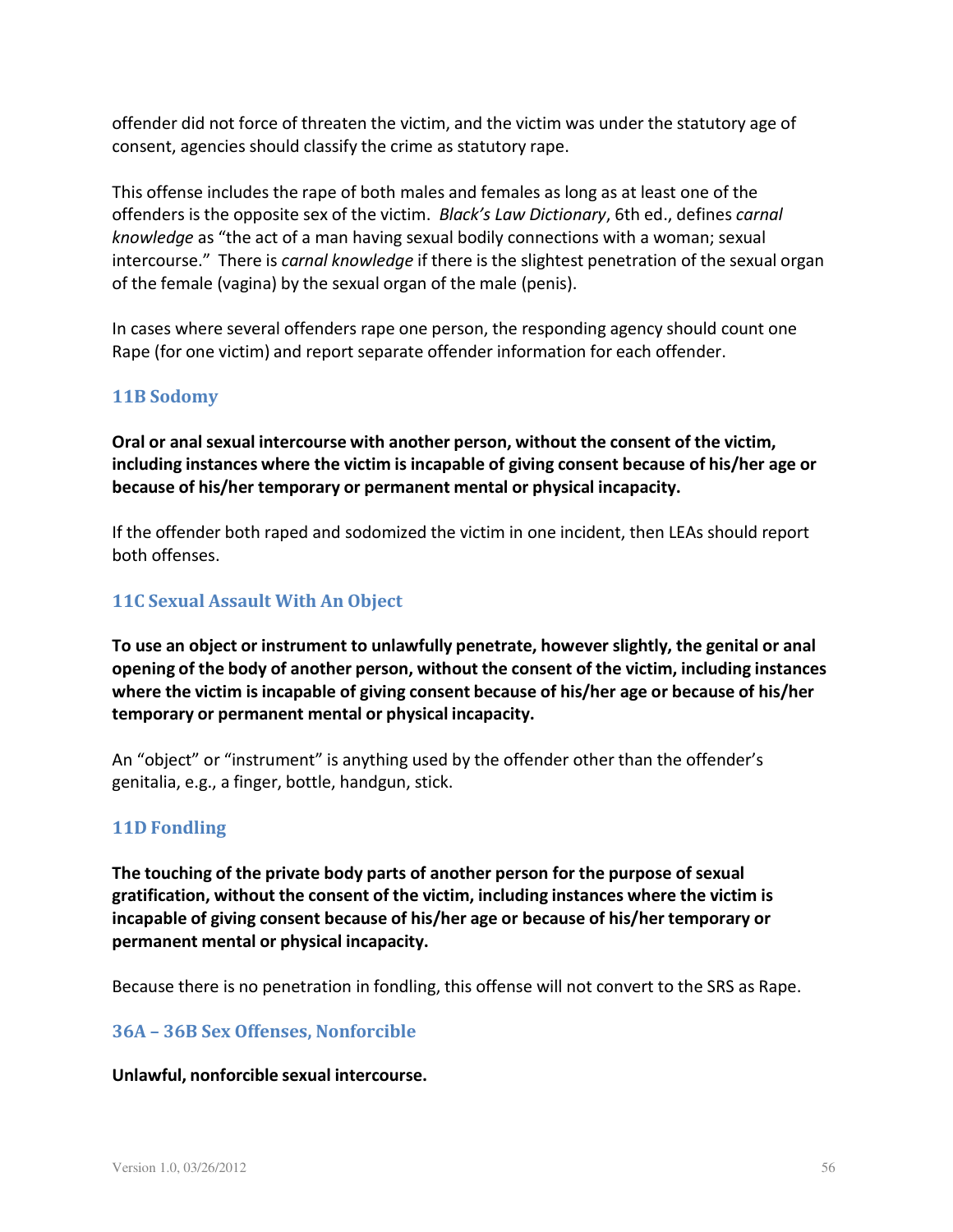## **36A Incest**

**Nonforcible sexual intercourse between persons who are related to each other within the degrees wherein marriage is prohibited by law.**

#### **36B Statutory Rape**

#### **Nonforcible sexual intercourse with a person who is under the statutory age of consent.**

If the offender used or threatened the use of force or the victim was incapable of giving consent because of his/her youth or mental impairment, either temporary or permanent, law enforcement should classify the offense as Rape, not Statutory Rape.

## **13A − 13C ASSAULT OFFENSES**

#### **An unlawful attack by one person upon another.**

Careful consideration of the following factors should assist in classifying assaults:

- 1. The type of weapon employed or the use of an object as a weapon.
- 2. The seriousness of the injury.
- 3. The intent and capability of the assailant to cause serious injury.

Usually, the weapons used or the extent of the injury sustained will be the deciding factors in distinguishing aggravated from simple assault. In only a very limited number of instances should it be necessary to examine the intent and capability of the assailant. Prosecution policy in a jurisdiction should not influence classification or reporting of law enforcement offense data. Reporting agencies should examine and classify the assaults in their respective jurisdictions according to the standard UCR definitions, regardless of whether the offenses are termed felonies by local definitions.

By definition there can be no *attempted* assaults, only *completed* assaults. Therefore, reporting agencies must enter the data value of  $C =$  Completed into Data Element 7 (Offense Attempted/ Completed) for all Assault Offenses.

#### **13A Aggravated Assault**

**An unlawful attack by one person upon another wherein the offender uses a weapon or displays it in a threatening manner, or the victim suffers obvious severe or aggravated bodily injury involving apparent broken bones, loss of teeth, possible internal injury, severe laceration, or loss of consciousness.**

In the definition above, a weapon is a commonly known weapon (a gun, knife, club, etc.) or any other item that, although not usually thought of as a weapon, becomes one when used in a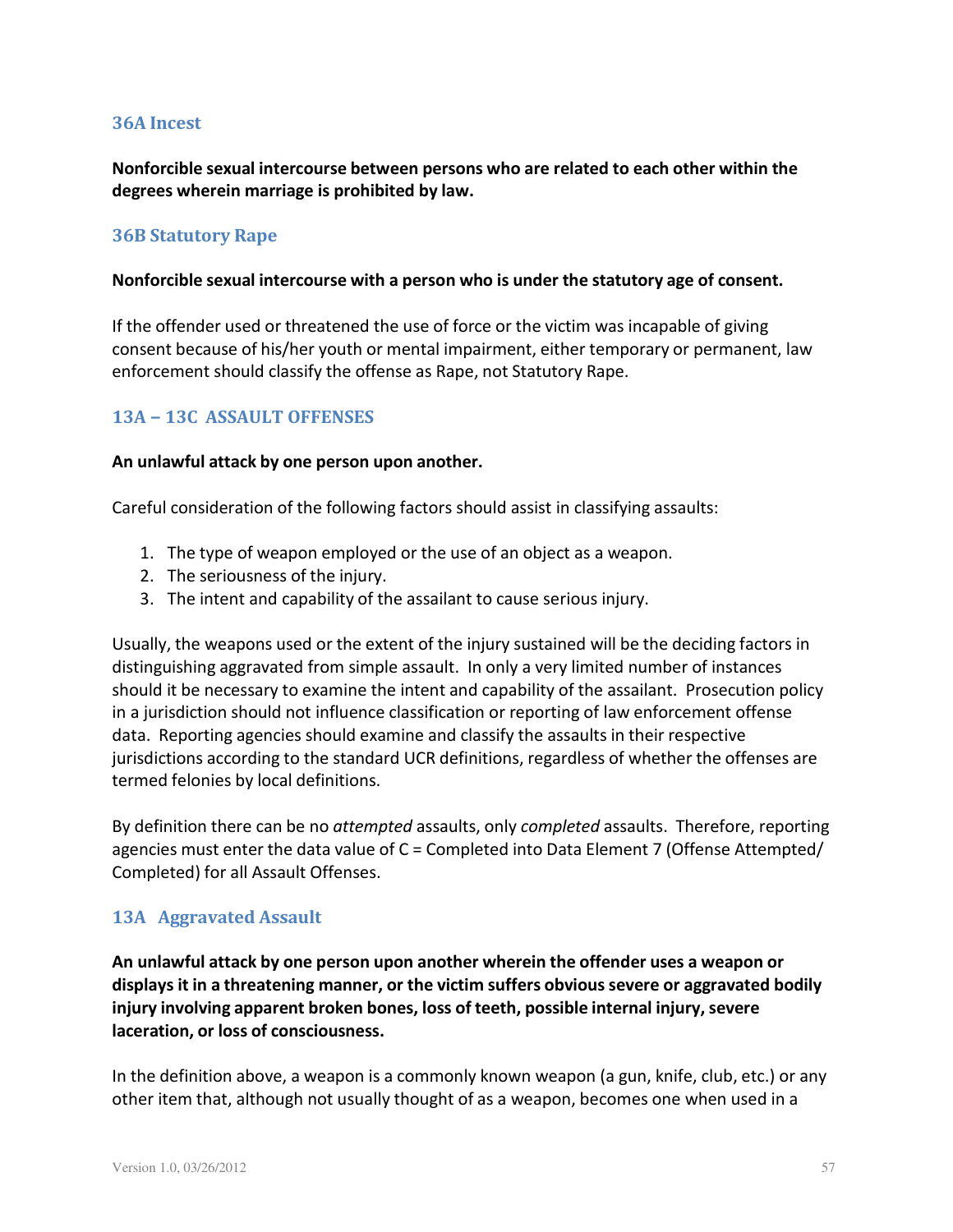manner that *could* cause the types of severe bodily injury described. For Cargo Theft purposes, mace and pepper spray are considered to be weapons. A severe laceration is one that should receive medical attention. A loss of consciousness must be the direct result of force inflicted on the victim by the offender.

Aggravated Assault includes assault with disease (as in cases when the offender is aware that he/she is infected with a deadly disease and deliberately attempts to inflict the disease by biting, spitting, etc.), assaults or attempts to kill or murder, poisoning, assault with a dangerous or deadly weapon, maiming, mayhem, and assault with explosives. In addition, this offense usually includes offenses such as Pointing and Presenting a Firearm, Brandishing a Firearm, etc. Though an agency may, on occasion, charge assailants with assault and battery or simple assault when a knife, gun, or other weapon was used in the incident, the agency should classify this type of assault as aggravated for UCR purposes. It is not necessary that injury result from an aggravated assault when an offender uses a gun, knife, or other weapon that *could* cause serious personal injury.

The agency should enter the type of weapon or force involved with an Aggravated Assault in Data Element 13 (Type Weapon/Force Involved); it should also enter the circumstances in Data Element 31 (Aggravated Assault/Homicide Circumstances).

## **13B Simple Assault**

**An unlawful physical attack by one person upon another where neither the offender displays a weapon, nor the victim suffers obvious severe or aggravated bodily injury involving apparent broken bones, loss of teeth, possible internal injury, severe laceration, or loss of consciousness.**

Simple Assault includes offenses such as minor assault, hazing, assault and battery, and injury caused by culpable negligence.

# **13C Intimidation**

**To unlawfully place another person in reasonable fear of bodily harm through the use of threatening words and/or other conduct but without displaying a weapon orsubjecting the victim to actual physical attack.**

This offense includes stalking. In addition, the threats associated with intimidation can be made in person, over the telephone, or in writing.

#### **120 Robbery**

**The taking or attempting to take anything of value under confrontational circumstances from the control, custody, or care of another person by force or threat of force or violence and/or putting the victim in fear of immediate harm.**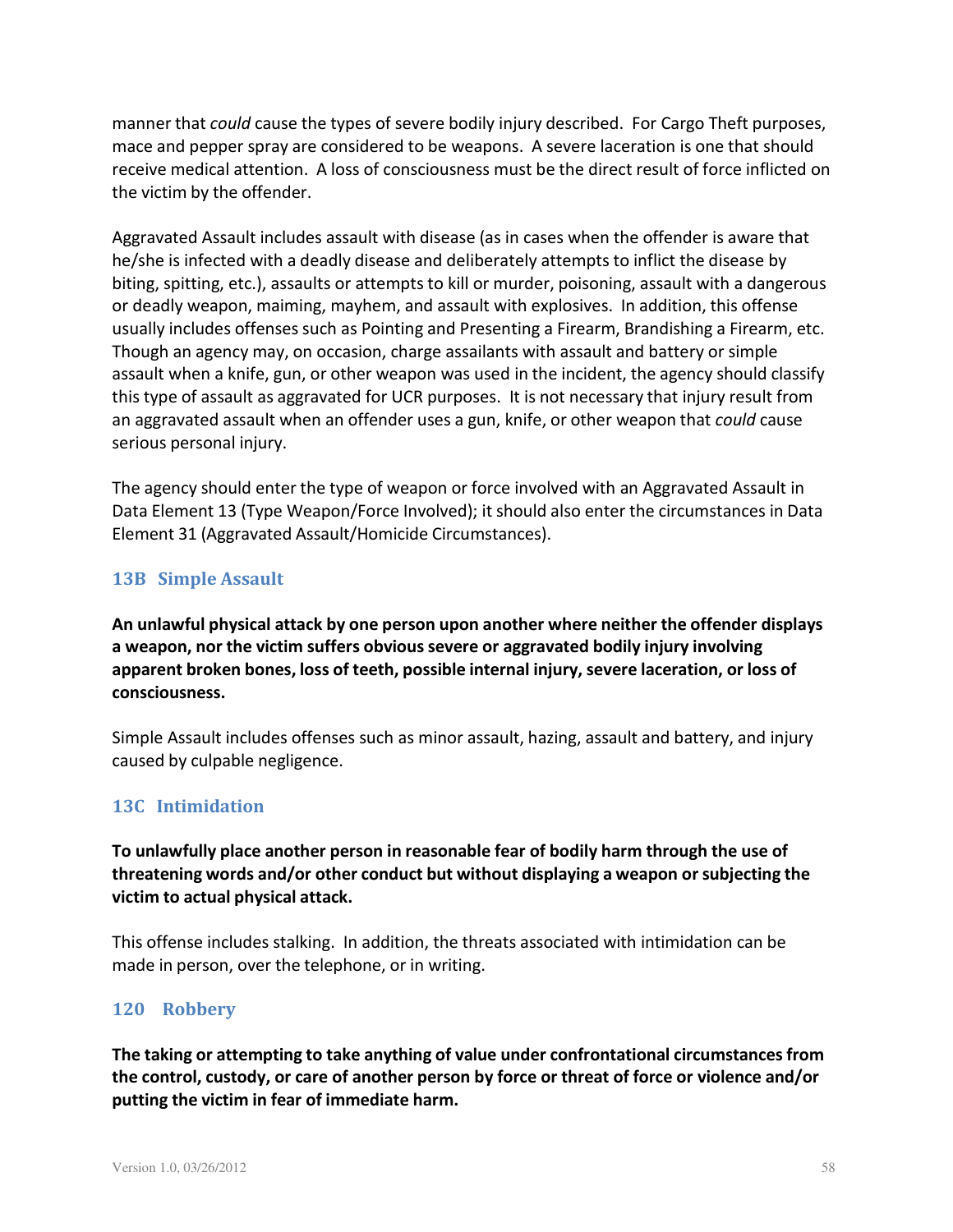Because some type of assault is an element of the crime of Robbery, an assault should not be reported as a separate crime as long as it was performed in furtherance of the robbery. However, if the injury results in death, a Homicide Offense must also be reported.

The victims of a robbery include not only those persons and other entities (businesses, financial institutions, etc.) from whom property was taken, but also those personstoward whom the robber(s) directed force or threat of force in perpetrating the offense. Therefore, although the primary victim in a bank robbery would be the Financial Institution, the teller toward whom the robber pointed a gun and made a demand should also be reported as a victim. Carjackings are Robbery offenses in which a motor vehicle is taken through force or threat of force. Report only a Robbery not a Motor Vehicle Theft.

# **200 Arson**

# **To unlawfully and intentionally damage or attempt to damage any real or personal property by fire or incendiary device.**

An agency should report only fires determined through investigation to have been unlawfully and intentionally set. Though the agency should include attempts to burn, it should not include fires of suspicious or unknown origin. In addition, an agency should report one incident for each distinct arson operation originating within its jurisdiction. If a fire started by arson in one jurisdiction spreads to another jurisdiction and destroys property, the agency in which the fire was started should report the incident.

Incidents in which persons are killed as a direct result of arson require that agencies report both the Homicide and the Arson. Similarly, an agency should report the number of persons injured during an arson as an assault in addition to the arson. Arson-related deaths and injuries of police officers and firefighters, unless determined as willful murders or assaults, are excluded from the FBI UCR Program due to the hazardous nature of these professions.

The type of property burned is to be entered into Data Element 15 (Property Description). The value of property burned is reported in Data Element 16 (Value of Property) and should include incidental damage resulting from fighting the fire.

# **210 Extortion/Blackmail**

**To unlawfully obtain money, property, or any other thing of value, either tangible or intangible, through the use or threat of force, misuse of authority, threat of criminal prosecution, threat of destruction of reputation or social standing, or through other coercive means.**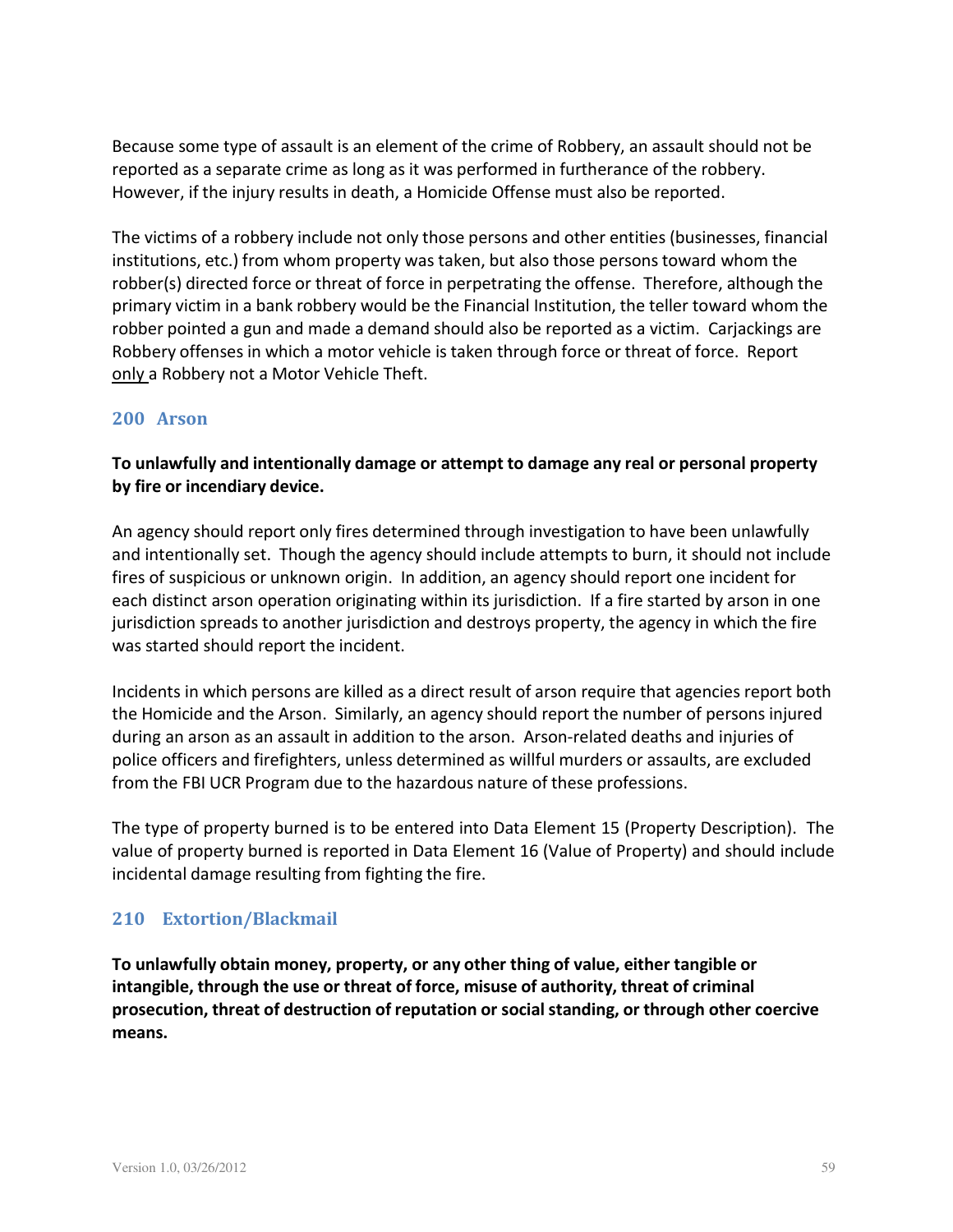# **220 Burglary/Breaking & Entering**

# **The unlawful entry into a building or other structure with the intent to commit a felony or a theft.**

A forced entry is where force of any degree or a mechanical contrivance of any kind (e.g., a passkey or skeleton key) is used to unlawfully enter a building or other structure. An unforced entry is one where the unlawful entry is achieved without force through an unlocked door or window.

## **23A-23H Larceny-Theft Offenses**

**The unlawful taking, carrying, leading, or riding away of property from the possession or constructive possession of another person.**

# **23A Pocket-picking**

**The theft of articles from another person's physical possession by stealth where the victim usually does not become immediately aware of the theft.**

#### **23B Purse-snatching**

**The grabbing or snatching of a purse, handbag, etc., from the physical possession of another person.**

If more force was used than actually necessary to wrench the purse from the grasp of the person, then a strong-arm Robbery occurred rather than Purse-snatching.

# **23C Shoplifting**

**The theft by someone other than an employee of the victim of goods or merchandise exposed for sale.**

#### **23D Theft From a Building**

**A theft from within a building which is either open to the general public or to which the offender haslegal access.**

#### **23E Theft From Coin-Operated Machine or Device**

**A theft from a machine or device that is operated or activated by the use of coins.**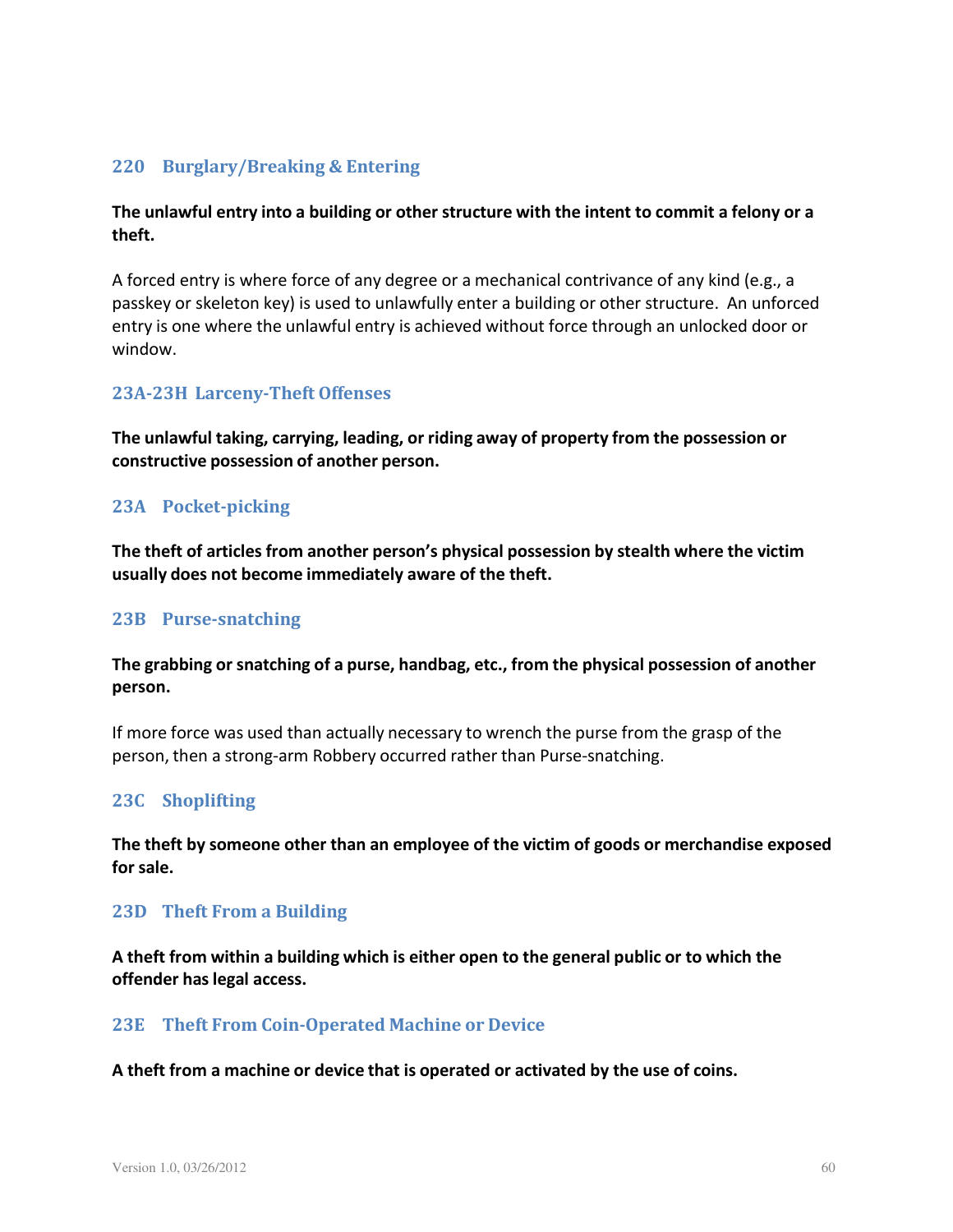#### **23F Theft From Motor Vehicle**

**The theft or articles from a motor vehicle, locked or unlocked.**

#### **23G Theft of Motor Vehicle Parts or Accessories**

**The theft of any part or accessory affixed to the interior or exterior of a motor vehicle in a manner which would make the item an attachment of the vehicle or necessary for its operation.**

#### **23H All Other Larceny**

**All thefts that do not fit any of the definitions of the specific categories of Larceny/Theft listed above.**

#### **240 Motor Vehicle Theft**

#### **The theft of a motor vehicle.**

A motor vehicle is a self-propelled vehicle that runs on the surface of land and not on rails and that fits one of the following property descriptions:

Automobiles - sedans, coupes, station wagons, convertibles taxicabs, sport utility vehicles, or other similar motor vehicles that serve the primary purpose of transporting people.

**Buses** – motor vehicles that are specifically designed (but not necessarily used) to transport groups of people on a commercial basis.

**Recreational Vehicles** – motor vehicles that are specifically designed (but not necessarily used) to transport people and also provide them temporary lodging for recreational purposes.

**Trucks** – motor vehicles that are specifically designed (but not necessarily used) to transport cargo.

**Other Motor Vehicles** – any other motor vehicles, e.g., motorcycles, motor scooters, trail bikes, mopeds, snowmobiles, or golf carts.

#### **250 Counterfeiting**

**The altering, copying, or imitation of something, without authority or right, with the intent to deceive or defraud by passing the copy or thing altered or imitated asthat which is original or**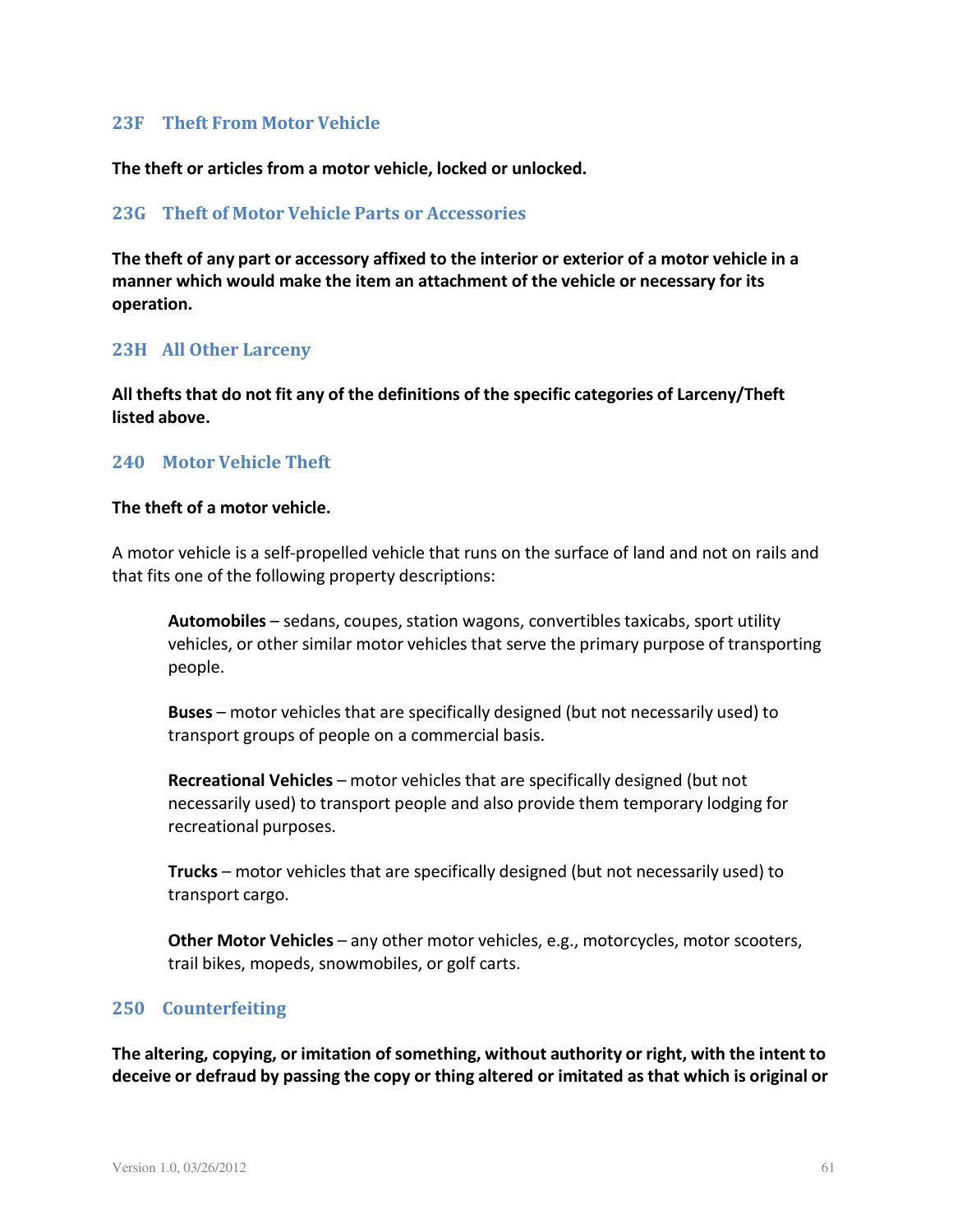**genuine or the selling, buying, or possession of an altered, copied, or imitated thing with the intent to deceive or defraud.**

## **26A – 26E Fraud Offenses**

# **The intentional perversion of the truth for the purpose of inducing another person or other entity in reliance upon it to part with something of value or to surrender a legal right.**

The most specific subcategory of fraud should be reported whenever the circumstancesfit the definition of more than one of the subcategories listed below. For example, most frauds would fit the definition of False Pretenses/Swindle/Confidence Game. But if a credit card was used to perpetrate the fraud, the offense would be classified as Credit Card/Automated Teller Machine Fraud.

# **26A False Pretenses/Swindle/Confidence Game**

**The intentional misrepresentation of existing fact or condition or the use of some other deceptive scheme or device to obtain money, goods, or other things of value.**

## **26B Credit Card/Automated Teller Machine Fraud**

**The unlawful use of a credit (or debit) card or automated teller machine for fraudulent purposes.**

#### **26C Impersonation**

**Falsely representing one's identity or position and acting in the character or position thus unlawfully assumed to deceive others and thereby gain a profit or advantage, enjoy some right or privilege, or subject another person or entity to an expense, charge, or liability that would not have otherwise been incurred.**

#### **26D Welfare Fraud**

**The use of deceitful statements, practices, or devices to unlawfully obtain welfare benefits.**

#### **26E Wire Fraud**

**The use of an electric or electronic communications facility to intentionally transmit a false and/or deceptive message in furtherance of a fraudulent activity.**

#### **270 Embezzlement**

**The unlawful misappropriation by an offender to his/her own use or purpose of money, property, or some other thing of value entrusted to his/her care, custody, or control.**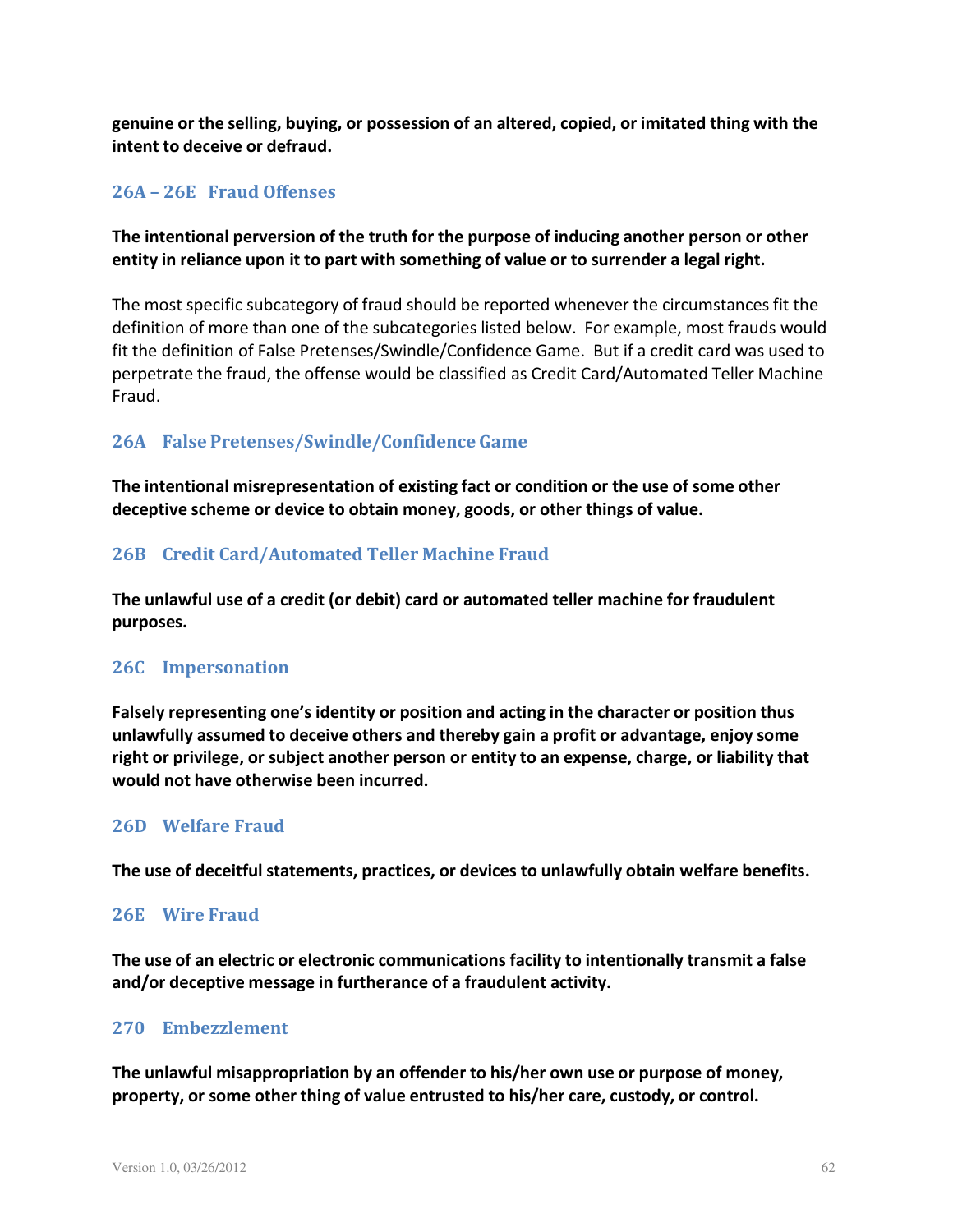# **280 Stolen Property Offenses**

**Receiving, buying,selling, possessing, concealing, or transporting any property with the knowledge that it has been unlawfully taken, as by Burglary, Embezzlement, Fraud, Larceny, Robbery, etc.**

# **290 Destruction/Damage/Vandalism of Property**

**To willfully or maliciously destroy, damage, deface, or otherwise injure real or personal property without the consent of the owner or the person having custody or control of it.**

This offense is to be reported only if the reporting agency deems that substantial injury to property has occurred. The offense includes a broad range of injury to property, e.g., from deliberate, extensive destruction of property at one extreme to mischievous, less extensive damage at the other extreme. It does not include destruction or damage to property caused by the crime of Arson.

Incidental damage resulting from another offense (e.g., Burglary or Robbery) is to be reported in this offense category only if the reporting agency deems the amount of damage to be substantial. For example, insubstantial damage, such as a broken window or forced door, should not be reported, but substantial damage, such as major structural damage caused by a truck backing into a storefront to gain admittance, should be reported. For the crime of Arson, however, incidental damage resulting from fighting the fire should be included as part of the loss caused by burning. The determination of whether the damage was substantial is left to the discretion of the reporting LEA and should not require burdensome damage assessments.

# **35A and 35B Drug/Narcotic Offenses (Except Driving Under the Influence)**

**The violation of laws prohibiting the production, distribution, and/or use of certain controlled substances and the equipment or devices utilized in their preparation and/or use.**

# **35A Drug/Narcotic Violations**

**The unlawful cultivation, manufacture, distribution, sale, purchase, use, possession, transportation, or importation of any controlled drug or narcotic substance.**

# **35B Drug Equipment Violations**

**The unlawful manufacture, sale, purchase, possession, or transportation of equipment of devices utilized in preparing and/or using drugs or narcotics.**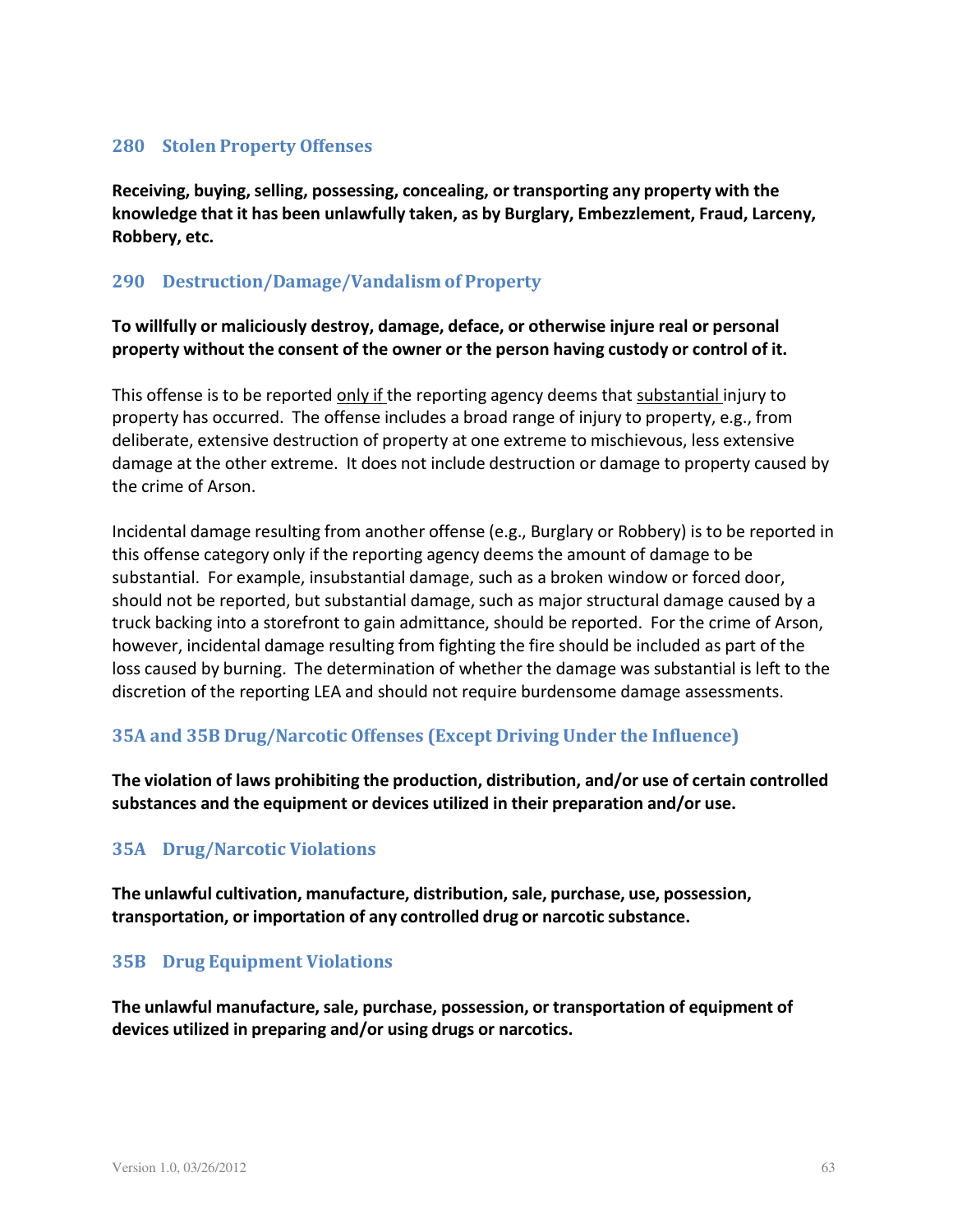# **370 Pornography/Obscene Material**

**The violation of laws or ordinances prohibiting the manufacture, publishing, sale, purchase, or possession of sexually explicit material, e.g., literature or photographs.**

#### **39A-39D Gambling Offenses**

**To unlawfully bet or wager money or something else of value; assist, promote, or operate a game of chance for money or some other stake; possess or transmit wagering information; manufacture, sell, purchase, possess, or transport gambling equipment, devices, or goods; or tamper with the outcome of a sporting event or contest to gain a gambling advantage.**

#### **39A Betting/Wagering**

**To unlawfully stake money or something else of value on the happening of an uncertain event or on the ascertainment of a fact in dispute.**

## **39B Operating/Promoting/Assisting Gambling**

**To unlawfully operate, promote, or assist in the operation of a game of chance, lottery, or other gambling activity.**

This offense includes bookmaking, numbers running, transmitting wagering information, etc.

#### **39C Gambling Equipment Violations**

**To unlawfully manufacture, sell, buy, possess, or transport equipment, devices, and/or goods used for gambling purposes.**

#### **39D Sports Tampering**

**To unlawfully alter, meddle in, or otherwise interfere with a sporting contest or event for the purpose of gaining a gambling advantage.**

#### **40A – 40C ProstitutionOffenses**

**To unlawfully engage in or promote sexual activities for anything of value.**

#### **40A Prostitution**

#### **To engage in commercial sex acts for anything of value.**

This offense involves prostitution by both males and females.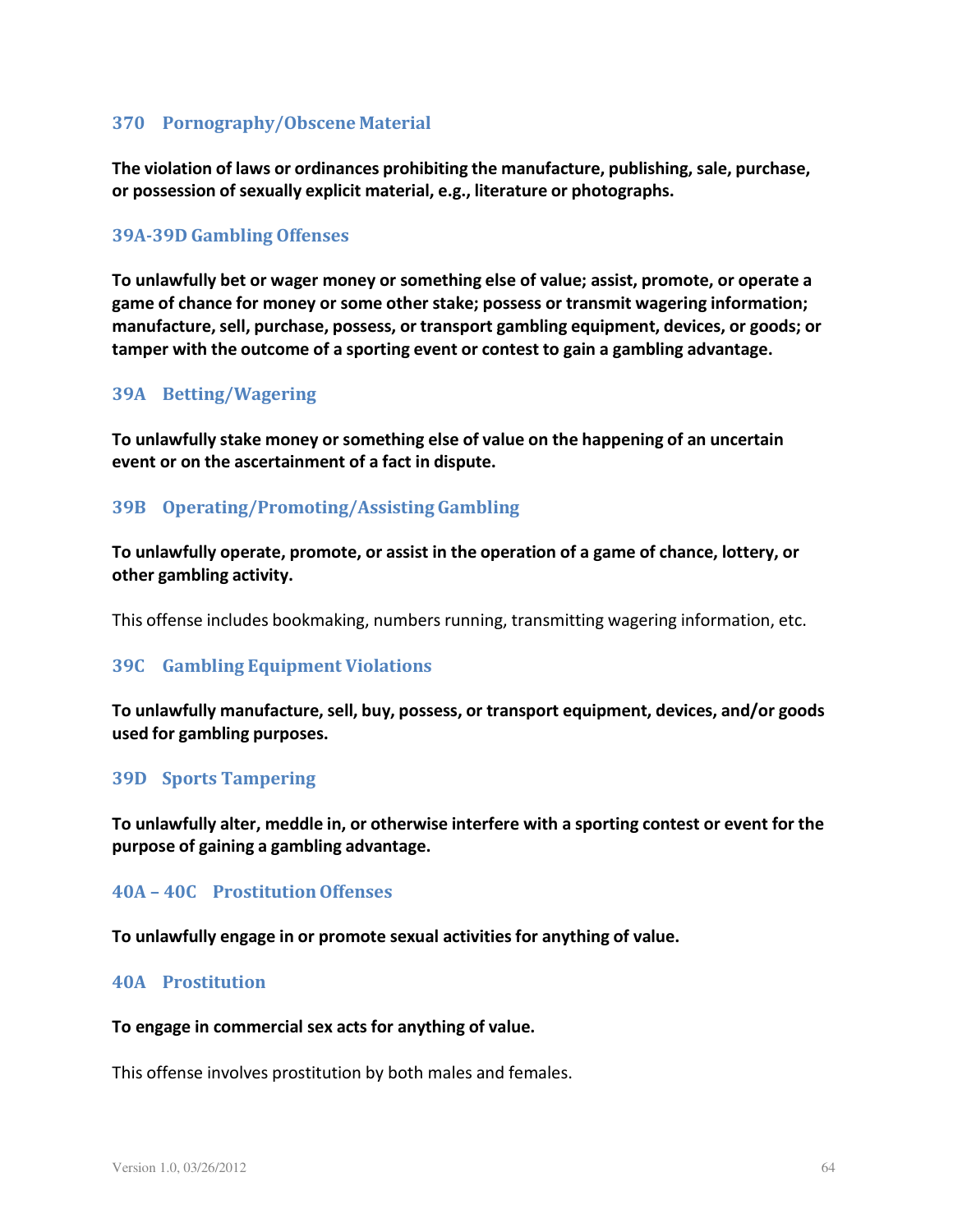# **40B Assisting or Promoting Prostitution**

**To solicit customers or transport personsfor prostitution purposes; to own, manage, or operate a dwelling or other establishment for the purpose of providing a place where prostitution is performed; or to otherwise assist or promote prostitution.**

#### **40C Purchasing Prostitution**

**To purchase or trade anything of value for commercial sex acts.**

#### **510 Bribery**

**The offering, giving, receiving, or soliciting of anything of value (e.g., a bribe, gratuity, or kickback) to sway the judgment or action of a person in a position of trust or influence.**

If the bribery involves changing the outcome of a sporting contest or event, it should be reported under Gambling Offenses as Sports Tampering, not Bribery.

#### **520 Weapon Law Violations**

**The violation of laws or ordinances prohibiting the manufacture, sale, purchase, transportation, possession, concealment, or use of firearms, cutting instruments, explosives, incendiary devices, or other deadly weapons.**

#### **64A and 64B Human Trafficking**

**The inducement of a person to perform a commercial sex act, or labor, or services, through force, fraud, or coercion. Human trafficking has also occurred if a person under 18 years of age has been induced, or enticed, regardless of force, fraud, or coercion, to perform a commercial sex act.**

#### **64A Commercial Sex Acts**

**Inducing a person by force, fraud, or coercion to participate in commercial sex acts, or in which the person induced to perform such act(s) has not attained 18 years of age.**

#### **64B Involuntary Servitude**

**The obtaining of a person(s) through recruitment, harboring, transportation, or provision, and subjecting such persons by force, fraud, or coercion into involuntary servitude, peonage, debt bondage, or slavery (not to include commercial sex acts).**